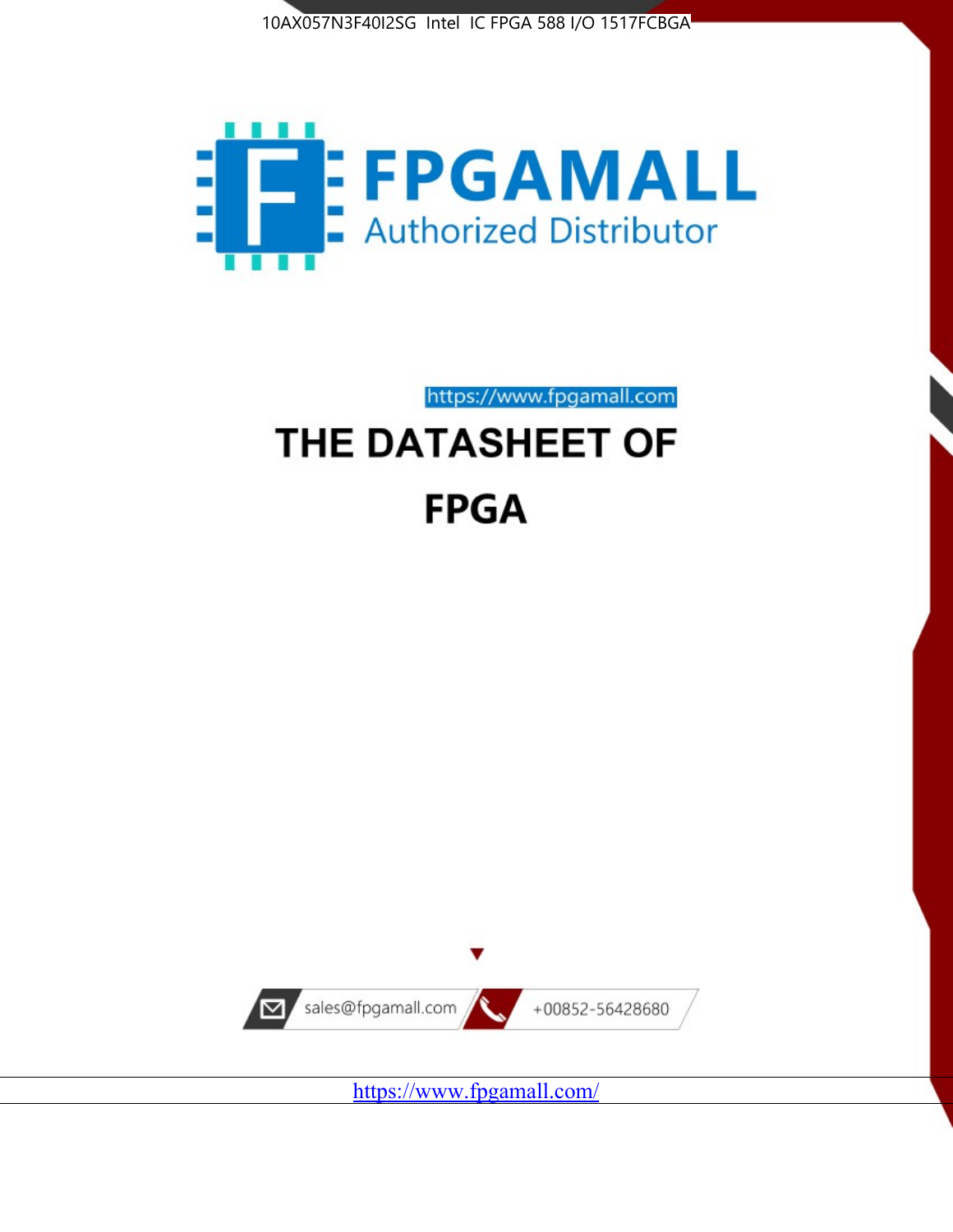10AX057N3F40I2SG Intel IC FPGA 588 I/O 1517FCBGA



# **Intel® Arria® 10 Device Overview**



**A10-OVERVIEW | 2018.12.06** Latest document on the web: **[PDF](https://www.intel.com/content/dam/www/programmable/us/en/pdfs/literature/hb/arria-10/a10_overview.pdf)** | **[HTML](https://www.intel.com/content/www/us/en/programmable/documentation/sam1403480274650.html)**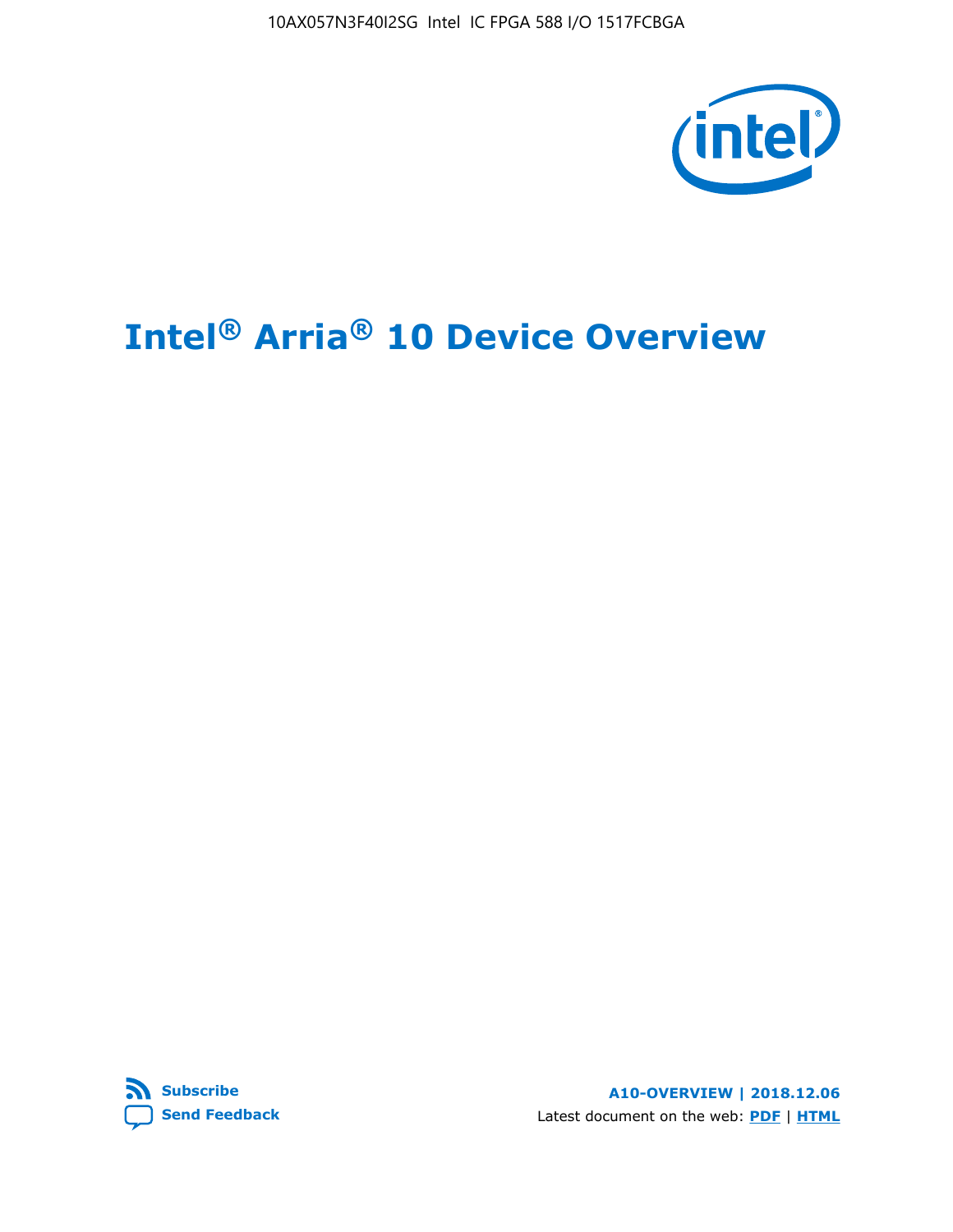

**Contents** 

# **Contents**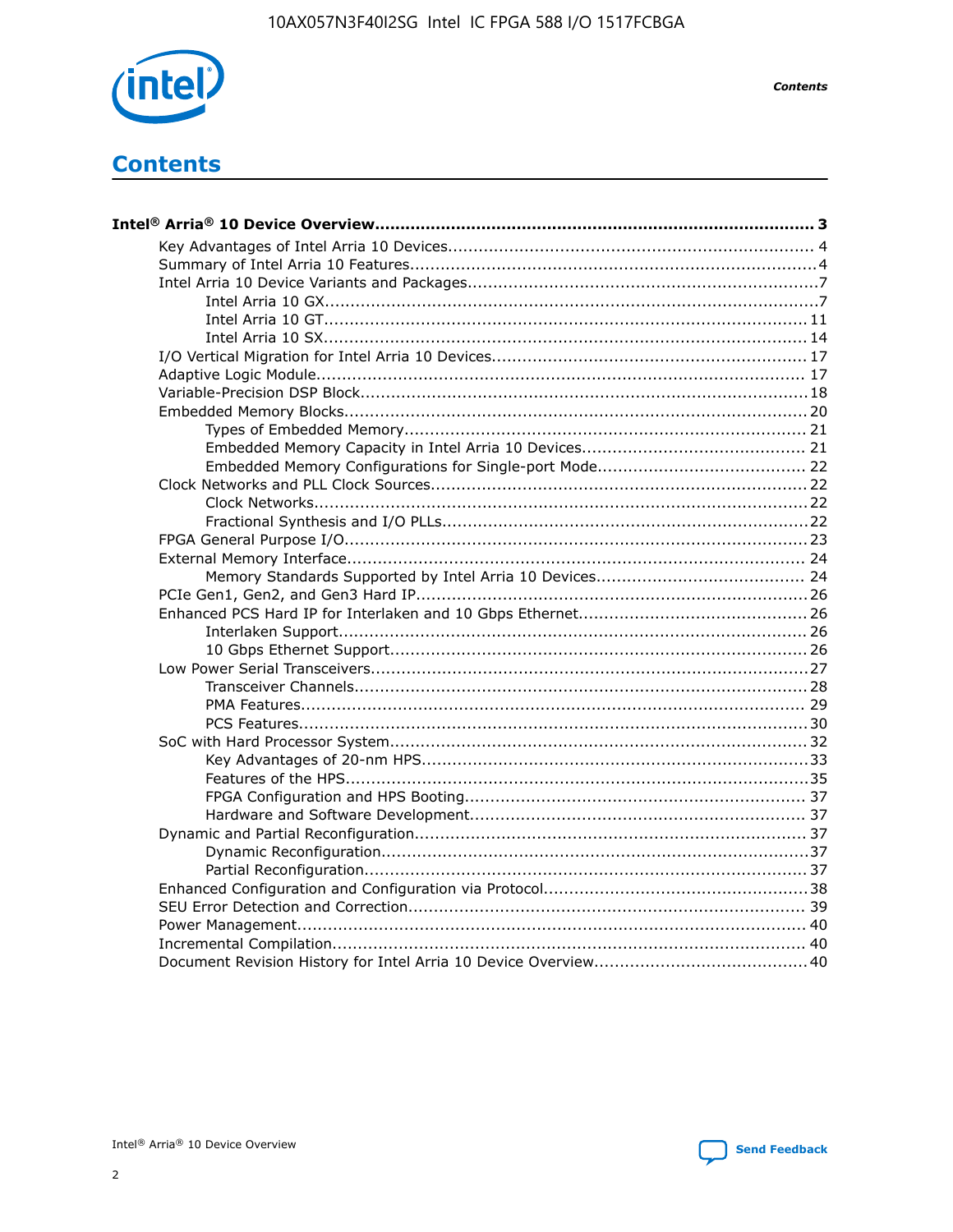**A10-OVERVIEW | 2018.12.06**

**[Send Feedback](mailto:FPGAtechdocfeedback@intel.com?subject=Feedback%20on%20Intel%20Arria%2010%20Device%20Overview%20(A10-OVERVIEW%202018.12.06)&body=We%20appreciate%20your%20feedback.%20In%20your%20comments,%20also%20specify%20the%20page%20number%20or%20paragraph.%20Thank%20you.)**



# **Intel® Arria® 10 Device Overview**

The Intel<sup>®</sup> Arria<sup>®</sup> 10 device family consists of high-performance and power-efficient 20 nm mid-range FPGAs and SoCs.

Intel Arria 10 device family delivers:

- Higher performance than the previous generation of mid-range and high-end FPGAs.
- Power efficiency attained through a comprehensive set of power-saving technologies.

The Intel Arria 10 devices are ideal for high performance, power-sensitive, midrange applications in diverse markets.

| <b>Market</b>         | <b>Applications</b>                                                                                               |
|-----------------------|-------------------------------------------------------------------------------------------------------------------|
| Wireless              | Channel and switch cards in remote radio heads<br>$\bullet$<br>Mobile backhaul<br>٠                               |
| Wireline              | 40G/100G muxponders and transponders<br>٠<br>100G line cards<br>٠<br><b>Bridging</b><br>٠<br>Aggregation<br>٠     |
| <b>Broadcast</b>      | Studio switches<br>٠<br>Servers and transport<br>٠<br>Videoconferencing<br>٠<br>Professional audio and video<br>٠ |
| Computing and Storage | Flash cache<br>٠<br>Cloud computing servers<br>٠<br>Server acceleration<br>٠                                      |
| Medical               | Diagnostic scanners<br>٠<br>Diagnostic imaging<br>٠                                                               |
| Military              | Missile guidance and control<br>٠<br>Radar<br>٠<br>Electronic warfare<br>٠<br>Secure communications<br>٠          |

#### **Table 1. Sample Markets and Ideal Applications for Intel Arria 10 Devices**

#### **Related Information**

- [Intel Arria 10 Device Handbook: Known Issues](http://www.altera.com/support/kdb/solutions/rd07302013_646.html) Lists the planned updates to the *Intel Arria 10 Device Handbook* chapters.
- [Intel Arria 10 GX/GT Device Errata and Design Recommendations](https://www.intel.com/content/www/us/en/programmable/documentation/agz1493851706374.html#yqz1494433888646)
- [Intel Arria 10 SX Device Errata and Design Recommendations](https://www.intel.com/content/www/us/en/programmable/documentation/cru1462832385668.html#cru1462832558642)

Intel Corporation. All rights reserved. Intel, the Intel logo, Altera, Arria, Cyclone, Enpirion, MAX, Nios, Quartus and Stratix words and logos are trademarks of Intel Corporation or its subsidiaries in the U.S. and/or other countries. Intel warrants performance of its FPGA and semiconductor products to current specifications in accordance with Intel's standard warranty, but reserves the right to make changes to any products and services at any time without notice. Intel assumes no responsibility or liability arising out of the application or use of any information, product, or service described herein except as expressly agreed to in writing by Intel. Intel customers are advised to obtain the latest version of device specifications before relying on any published information and before placing orders for products or services. \*Other names and brands may be claimed as the property of others.

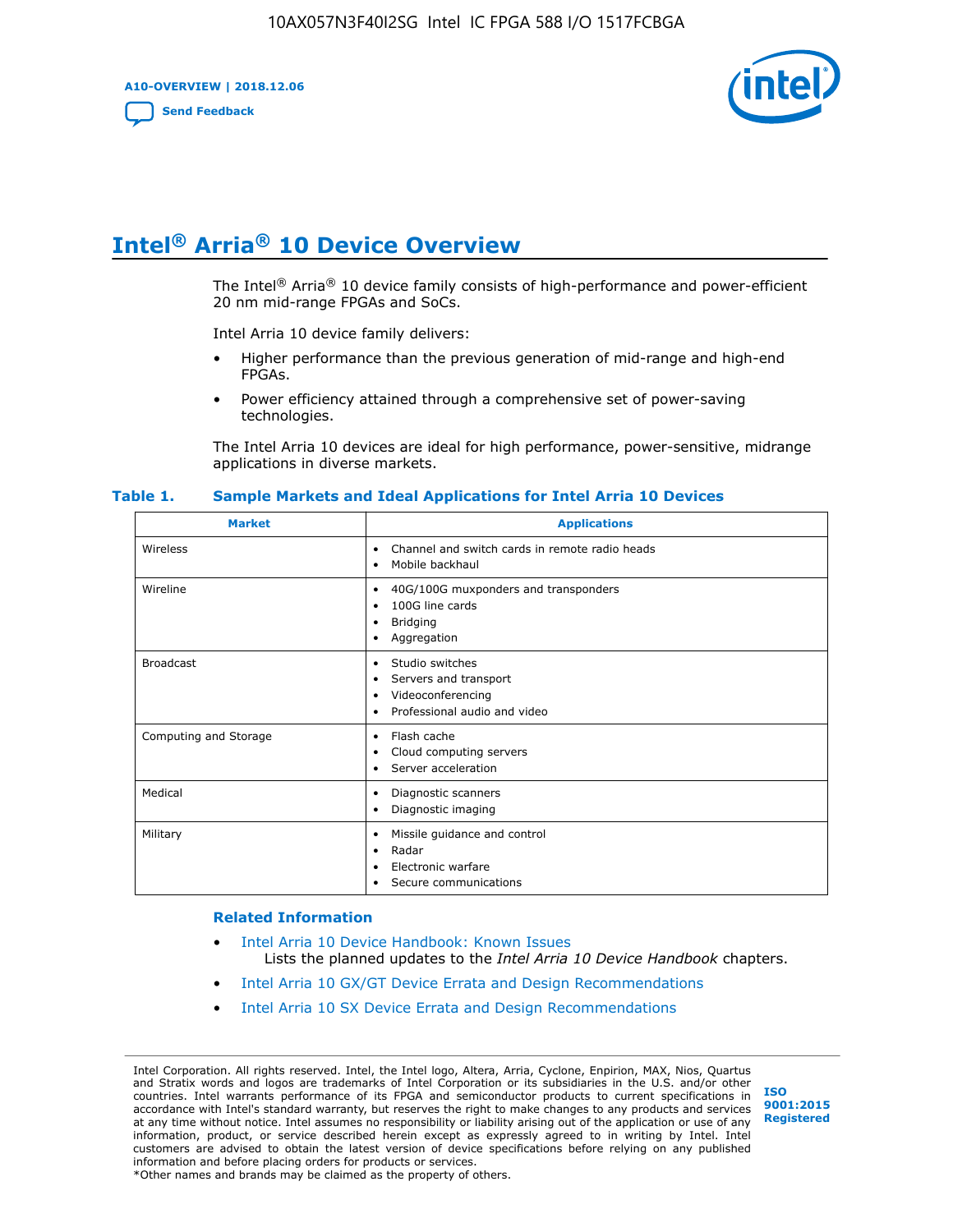

# **Key Advantages of Intel Arria 10 Devices**

# **Table 2. Key Advantages of the Intel Arria 10 Device Family**

| <b>Advantage</b>                                                                                          | <b>Supporting Feature</b>                                                                                                                                                                                                                                                                                                |
|-----------------------------------------------------------------------------------------------------------|--------------------------------------------------------------------------------------------------------------------------------------------------------------------------------------------------------------------------------------------------------------------------------------------------------------------------|
| Enhanced core architecture                                                                                | Built on TSMC's 20 nm process technology<br>٠<br>60% higher performance than the previous generation of mid-range FPGAs<br>٠<br>15% higher performance than the fastest previous-generation FPGA<br>٠                                                                                                                    |
| High-bandwidth integrated<br>transceivers                                                                 | Short-reach rates up to 25.8 Gigabits per second (Gbps)<br>٠<br>Backplane capability up to 12.5 Gbps<br>٠<br>Integrated 10GBASE-KR and 40GBASE-KR4 Forward Error Correction (FEC)<br>٠                                                                                                                                   |
| Improved logic integration and<br>hard IP blocks                                                          | 8-input adaptive logic module (ALM)<br>٠<br>Up to 65.6 megabits (Mb) of embedded memory<br>٠<br>Variable-precision digital signal processing (DSP) blocks<br>Fractional synthesis phase-locked loops (PLLs)<br>Hard PCI Express Gen3 IP blocks<br>Hard memory controllers and PHY up to 2,400 Megabits per second (Mbps) |
| Second generation hard<br>processor system (HPS) with<br>integrated ARM* Cortex*-A9*<br>MPCore* processor | Tight integration of a dual-core ARM Cortex-A9 MPCore processor, hard IP, and an<br>٠<br>FPGA in a single Intel Arria 10 system-on-a-chip (SoC)<br>Supports over 128 Gbps peak bandwidth with integrated data coherency between<br>$\bullet$<br>the processor and the FPGA fabric                                        |
| Advanced power savings                                                                                    | Comprehensive set of advanced power saving features<br>٠<br>Power-optimized MultiTrack routing and core architecture<br>٠<br>Up to 40% lower power compared to previous generation of mid-range FPGAs<br>Up to 60% lower power compared to previous generation of high-end FPGAs                                         |

# **Summary of Intel Arria 10 Features**

## **Table 3. Summary of Features for Intel Arria 10 Devices**

| <b>Feature</b>                  | <b>Description</b>                                                                                                                                                                                                                                                                                                                                                                                 |
|---------------------------------|----------------------------------------------------------------------------------------------------------------------------------------------------------------------------------------------------------------------------------------------------------------------------------------------------------------------------------------------------------------------------------------------------|
| Technology                      | TSMC's 20-nm SoC process technology<br>Allows operation at a lower $V_{\text{CC}}$ level of 0.82 V instead of the 0.9 V standard $V_{\text{CC}}$ core voltage                                                                                                                                                                                                                                      |
| Packaging                       | 1.0 mm ball-pitch Fineline BGA packaging<br>٠<br>0.8 mm ball-pitch Ultra Fineline BGA packaging<br>Multiple devices with identical package footprints for seamless migration between different<br><b>FPGA</b> densities<br>Devices with compatible package footprints allow migration to next generation high-end<br>Stratix $@10$ devices<br>RoHS, leaded $(1)$ , and lead-free (Pb-free) options |
| High-performance<br>FPGA fabric | Enhanced 8-input ALM with four registers<br>Improved multi-track routing architecture to reduce congestion and improve compilation time<br>Hierarchical core clocking architecture<br>Fine-grained partial reconfiguration                                                                                                                                                                         |
| Internal memory<br>blocks       | M20K-20-Kb memory blocks with hard error correction code (ECC)<br>Memory logic array block (MLAB)-640-bit memory                                                                                                                                                                                                                                                                                   |
|                                 | continued                                                                                                                                                                                                                                                                                                                                                                                          |



<sup>(1)</sup> Contact Intel for availability.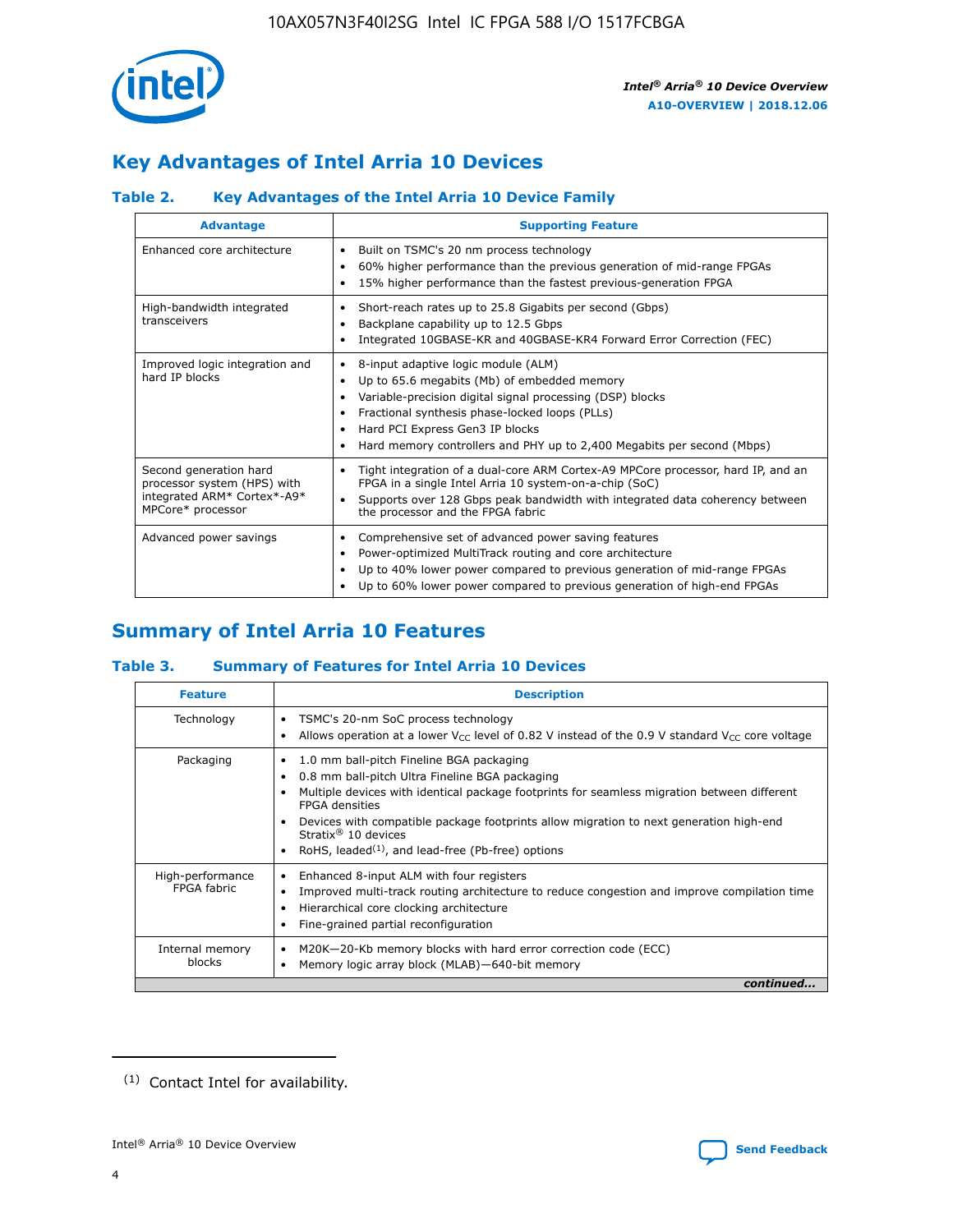r



| <b>Feature</b>                         |                                                                                                                | <b>Description</b>                                                                                                                                                                                                                                                                                                                                                                                                                                                                                                                                                                                                                                                                                                                                                                                                                                               |  |  |  |  |  |  |
|----------------------------------------|----------------------------------------------------------------------------------------------------------------|------------------------------------------------------------------------------------------------------------------------------------------------------------------------------------------------------------------------------------------------------------------------------------------------------------------------------------------------------------------------------------------------------------------------------------------------------------------------------------------------------------------------------------------------------------------------------------------------------------------------------------------------------------------------------------------------------------------------------------------------------------------------------------------------------------------------------------------------------------------|--|--|--|--|--|--|
| Embedded Hard IP<br>blocks             | Variable-precision DSP                                                                                         | Native support for signal processing precision levels from $18 \times 19$ to<br>$\bullet$<br>54 x 54<br>Native support for 27 x 27 multiplier mode<br>$\bullet$<br>64-bit accumulator and cascade for systolic finite impulse responses<br>(FIRs)<br>Internal coefficient memory banks<br>$\bullet$<br>Preadder/subtractor for improved efficiency<br>Additional pipeline register to increase performance and reduce<br>power<br>Supports floating point arithmetic:<br>- Perform multiplication, addition, subtraction, multiply-add,<br>multiply-subtract, and complex multiplication.<br>- Supports multiplication with accumulation capability, cascade<br>summation, and cascade subtraction capability.<br>- Dynamic accumulator reset control.<br>- Support direct vector dot and complex multiplication chaining<br>multiply floating point DSP blocks. |  |  |  |  |  |  |
|                                        | Memory controller                                                                                              | DDR4, DDR3, and DDR3L                                                                                                                                                                                                                                                                                                                                                                                                                                                                                                                                                                                                                                                                                                                                                                                                                                            |  |  |  |  |  |  |
|                                        | PCI Express*                                                                                                   | PCI Express (PCIe*) Gen3 (x1, x2, x4, or x8), Gen2 (x1, x2, x4, or x8)<br>and Gen1 (x1, x2, x4, or x8) hard IP with complete protocol stack,<br>endpoint, and root port                                                                                                                                                                                                                                                                                                                                                                                                                                                                                                                                                                                                                                                                                          |  |  |  |  |  |  |
|                                        | Transceiver I/O                                                                                                | 10GBASE-KR/40GBASE-KR4 Forward Error Correction (FEC)<br>PCS hard IPs that support:<br>- 10-Gbps Ethernet (10GbE)<br>- PCIe PIPE interface<br>- Interlaken<br>- Gbps Ethernet (GbE)<br>- Common Public Radio Interface (CPRI) with deterministic latency<br>support<br>- Gigabit-capable passive optical network (GPON) with fast lock-<br>time support<br>13.5G JESD204b<br>$\bullet$<br>8B/10B, 64B/66B, 64B/67B encoders and decoders<br>Custom mode support for proprietary protocols                                                                                                                                                                                                                                                                                                                                                                        |  |  |  |  |  |  |
| Core clock networks                    | $\bullet$                                                                                                      | Up to 800 MHz fabric clocking, depending on the application:<br>- 667 MHz external memory interface clocking with 2,400 Mbps DDR4 interface<br>- 800 MHz LVDS interface clocking with 1,600 Mbps LVDS interface<br>Global, regional, and peripheral clock networks<br>Clock networks that are not used can be gated to reduce dynamic power                                                                                                                                                                                                                                                                                                                                                                                                                                                                                                                      |  |  |  |  |  |  |
| Phase-locked loops<br>(PLLs)           | High-resolution fractional synthesis PLLs:<br>$\bullet$<br>Integer PLLs:<br>- Adjacent to general purpose I/Os | - Precision clock synthesis, clock delay compensation, and zero delay buffering (ZDB)<br>- Support integer mode and fractional mode<br>- Fractional mode support with third-order delta-sigma modulation<br>- Support external memory and LVDS interfaces                                                                                                                                                                                                                                                                                                                                                                                                                                                                                                                                                                                                        |  |  |  |  |  |  |
| FPGA General-purpose<br>$I/Os$ (GPIOs) | On-chip termination (OCT)<br>٠<br>$\bullet$                                                                    | 1.6 Gbps LVDS-every pair can be configured as receiver or transmitter                                                                                                                                                                                                                                                                                                                                                                                                                                                                                                                                                                                                                                                                                                                                                                                            |  |  |  |  |  |  |
| <b>External Memory</b><br>Interface    | $\bullet$                                                                                                      | 1.2 V to 3.0 V single-ended LVTTL/LVCMOS interfacing<br>Hard memory controller- DDR4, DDR3, and DDR3L support<br>$-$ DDR4-speeds up to 1,200 MHz/2,400 Mbps<br>- DDR3-speeds up to 1,067 MHz/2,133 Mbps<br>Soft memory controller—provides support for RLDRAM $3^{(2)}$ , QDR IV $^{(2)}$ , and QDR II+<br>continued                                                                                                                                                                                                                                                                                                                                                                                                                                                                                                                                             |  |  |  |  |  |  |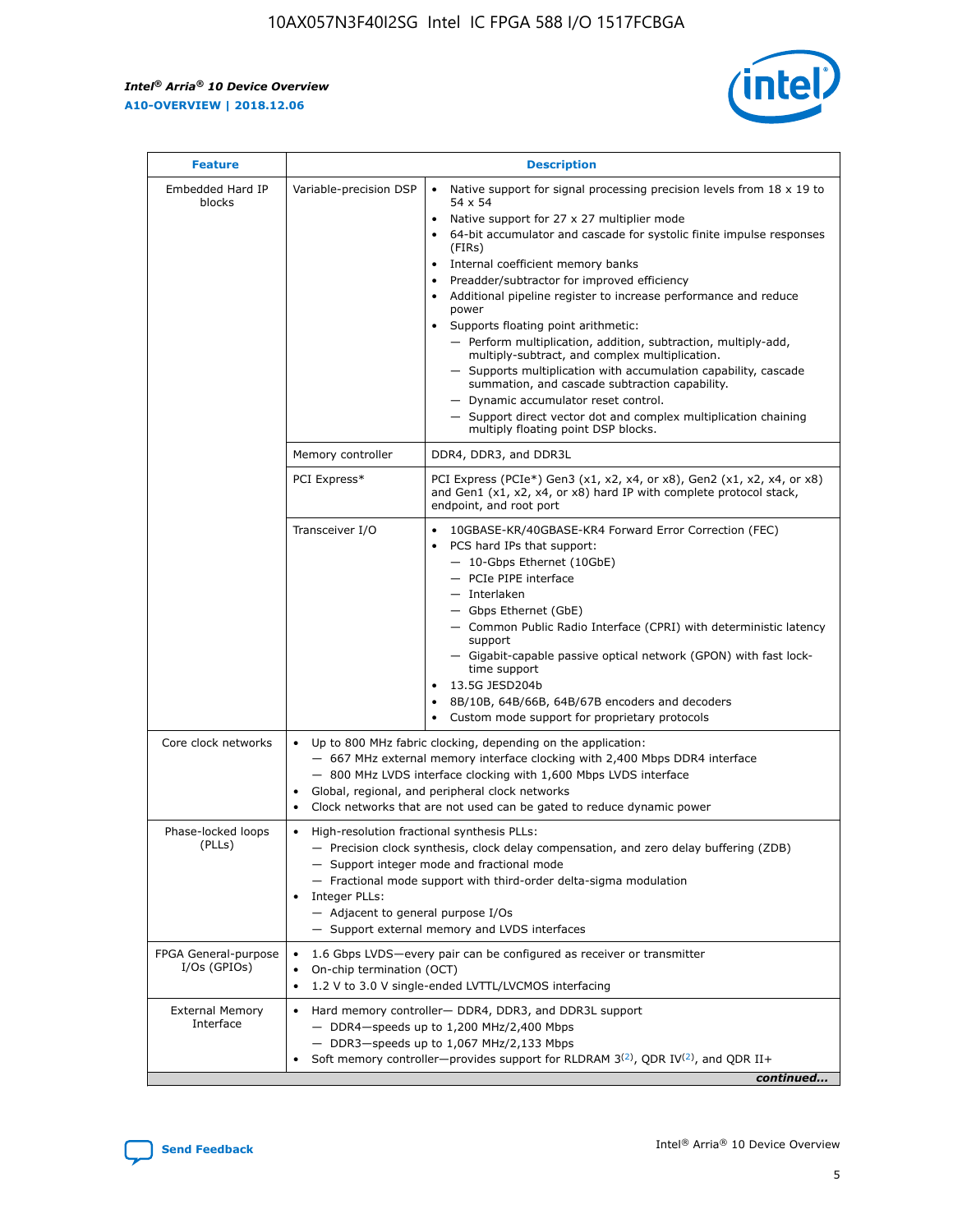

| <b>Feature</b>                                    | <b>Description</b>                                                                                                                                                                                                                                                                                                                                                                                                                                                                                                                                                                                                                           |  |  |  |  |  |  |
|---------------------------------------------------|----------------------------------------------------------------------------------------------------------------------------------------------------------------------------------------------------------------------------------------------------------------------------------------------------------------------------------------------------------------------------------------------------------------------------------------------------------------------------------------------------------------------------------------------------------------------------------------------------------------------------------------------|--|--|--|--|--|--|
| Low-power serial<br>transceivers                  | • Continuous operating range:<br>- Intel Arria 10 GX-1 Gbps to 17.4 Gbps<br>- Intel Arria 10 GT-1 Gbps to 25.8 Gbps<br>Backplane support:<br>$-$ Intel Arria 10 GX-up to 12.5<br>$-$ Intel Arria 10 GT-up to 12.5<br>Extended range down to 125 Mbps with oversampling<br>ATX transmit PLLs with user-configurable fractional synthesis capability<br>Electronic Dispersion Compensation (EDC) support for XFP, SFP+, QSFP, and CFP optical<br>module<br>• Adaptive linear and decision feedback equalization<br>Transmitter pre-emphasis and de-emphasis<br>$\bullet$<br>Dynamic partial reconfiguration of individual transceiver channels |  |  |  |  |  |  |
| <b>HPS</b><br>(Intel Arria 10 SX<br>devices only) | Dual-core ARM Cortex-A9 MPCore processor-1.2 GHz CPU with<br>Processor and system<br>$\bullet$<br>1.5 GHz overdrive capability<br>256 KB on-chip RAM and 64 KB on-chip ROM<br>System peripherals-general-purpose timers, watchdog timers, direct<br>memory access (DMA) controller, FPGA configuration manager, and<br>clock and reset managers<br>Security features-anti-tamper, secure boot, Advanced Encryption<br>$\bullet$<br>Standard (AES) and authentication (SHA)<br>ARM CoreSight* JTAG debug access port, trace port, and on-chip<br>trace storage                                                                                |  |  |  |  |  |  |
|                                                   | <b>External interfaces</b><br>Hard memory interface-Hard memory controller (2,400 Mbps DDR4,<br>$\bullet$<br>and 2,133 Mbps DDR3), Quad serial peripheral interface (QSPI) flash<br>controller, NAND flash controller, direct memory access (DMA)<br>controller, Secure Digital/MultiMediaCard (SD/MMC) controller<br>Communication interface-10/100/1000 Ethernet media access<br>$\bullet$<br>control (MAC), USB On-The-GO (OTG) controllers, I <sup>2</sup> C controllers,<br>UART 16550, serial peripheral interface (SPI), and up to 62<br>HPS GPIO interfaces (48 direct-share I/Os)                                                   |  |  |  |  |  |  |
|                                                   | High-performance ARM AMBA* AXI bus bridges that support<br>Interconnects to core<br>$\bullet$<br>simultaneous read and write<br>HPS-FPGA bridges-include the FPGA-to-HPS, HPS-to-FPGA, and<br>$\bullet$<br>lightweight HPS-to-FPGA bridges that allow the FPGA fabric to issue<br>transactions to slaves in the HPS, and vice versa<br>Configuration bridge that allows HPS configuration manager to<br>configure the core logic via dedicated 32-bit configuration port<br>FPGA-to-HPS SDRAM controller bridge-provides configuration<br>interfaces for the multiport front end (MPFE) of the HPS SDRAM<br>controller                       |  |  |  |  |  |  |
| Configuration                                     | Tamper protection—comprehensive design protection to protect your valuable IP investments<br>Enhanced 256-bit advanced encryption standard (AES) design security with authentication<br>٠<br>Configuration via protocol (CvP) using PCIe Gen1, Gen2, or Gen3<br>continued                                                                                                                                                                                                                                                                                                                                                                    |  |  |  |  |  |  |

<sup>(2)</sup> Intel Arria 10 devices support this external memory interface using hard PHY with soft memory controller.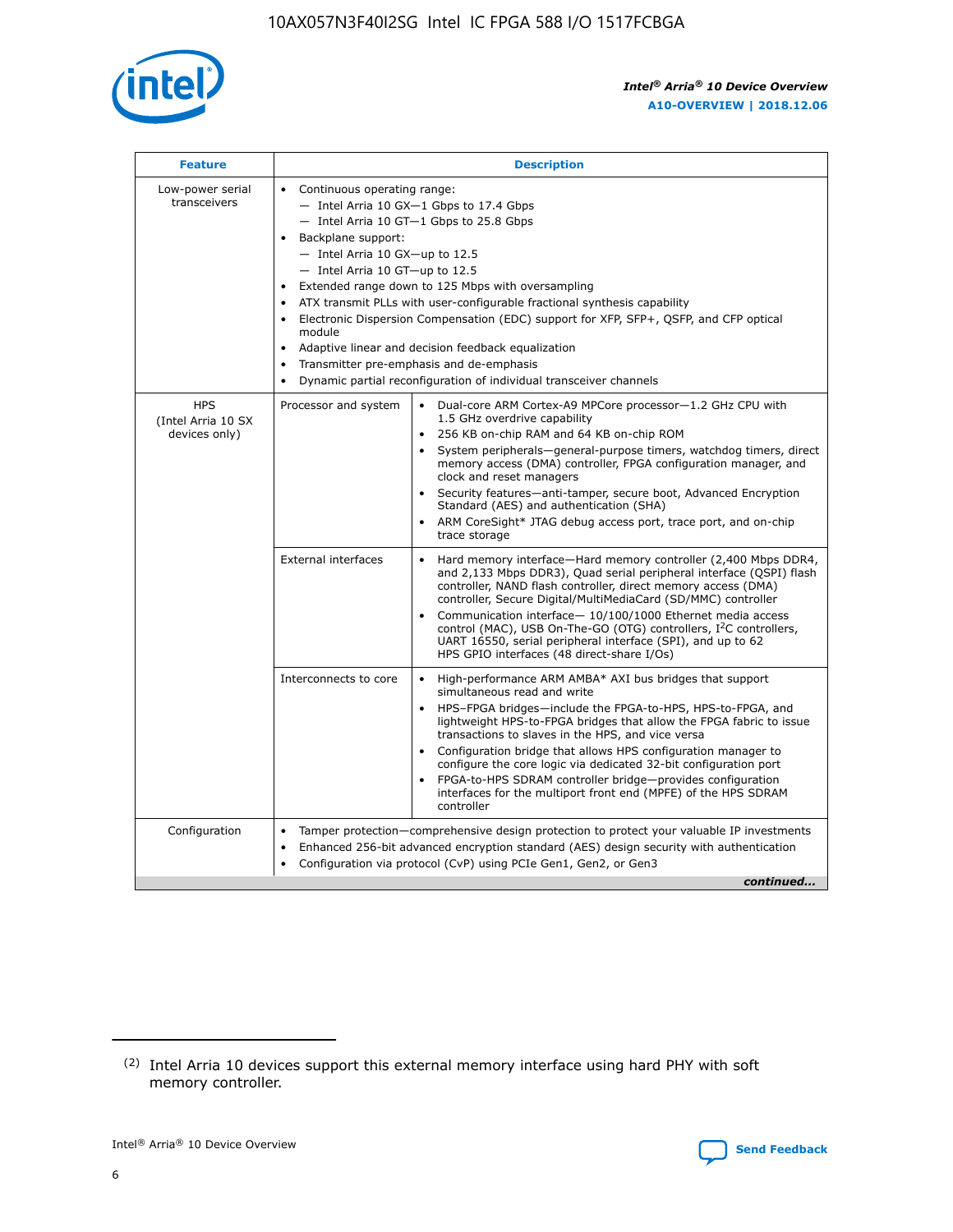

| <b>Feature</b>     | <b>Description</b>                                                                                                                                                                                               |
|--------------------|------------------------------------------------------------------------------------------------------------------------------------------------------------------------------------------------------------------|
|                    | Dynamic reconfiguration of the transceivers and PLLs<br>Fine-grained partial reconfiguration of the core fabric<br>Active Serial x4 Interface<br>$\bullet$                                                       |
| Power management   | SmartVID<br>Low static power device options<br>Programmable Power Technology<br>Intel Quartus <sup>®</sup> Prime integrated power analysis                                                                       |
| Software and tools | Intel Quartus Prime design suite<br>Transceiver toolkit<br>Platform Designer system integration tool<br>DSP Builder for Intel FPGAs<br>OpenCL <sup>™</sup> support<br>Intel SoC FPGA Embedded Design Suite (EDS) |

## **Related Information**

[Intel Arria 10 Transceiver PHY Overview](https://www.intel.com/content/www/us/en/programmable/documentation/nik1398707230472.html#nik1398706768037) Provides details on Intel Arria 10 transceivers.

# **Intel Arria 10 Device Variants and Packages**

#### **Table 4. Device Variants for the Intel Arria 10 Device Family**

| <b>Variant</b>    | <b>Description</b>                                                                                                                                                                                                     |
|-------------------|------------------------------------------------------------------------------------------------------------------------------------------------------------------------------------------------------------------------|
| Intel Arria 10 GX | FPGA featuring 17.4 Gbps transceivers for short reach applications with 12.5 backplane driving<br>capability.                                                                                                          |
| Intel Arria 10 GT | FPGA featuring:<br>17.4 Gbps transceivers for short reach applications with 12.5 backplane driving capability.<br>25.8 Gbps transceivers for supporting CAUI-4 and CEI-25G applications with CFP2 and CFP4<br>modules. |
| Intel Arria 10 SX | SoC integrating ARM-based HPS and FPGA featuring 17.4 Gbps transceivers for short reach<br>applications with 12.5 backplane driving capability.                                                                        |

# **Intel Arria 10 GX**

This section provides the available options, maximum resource counts, and package plan for the Intel Arria 10 GX devices.

The information in this section is correct at the time of publication. For the latest information and to get more details, refer to the Intel FPGA Product Selector.

#### **Related Information**

#### [Intel FPGA Product Selector](http://www.altera.com/products/selector/psg-selector.html) Provides the latest information on Intel products.

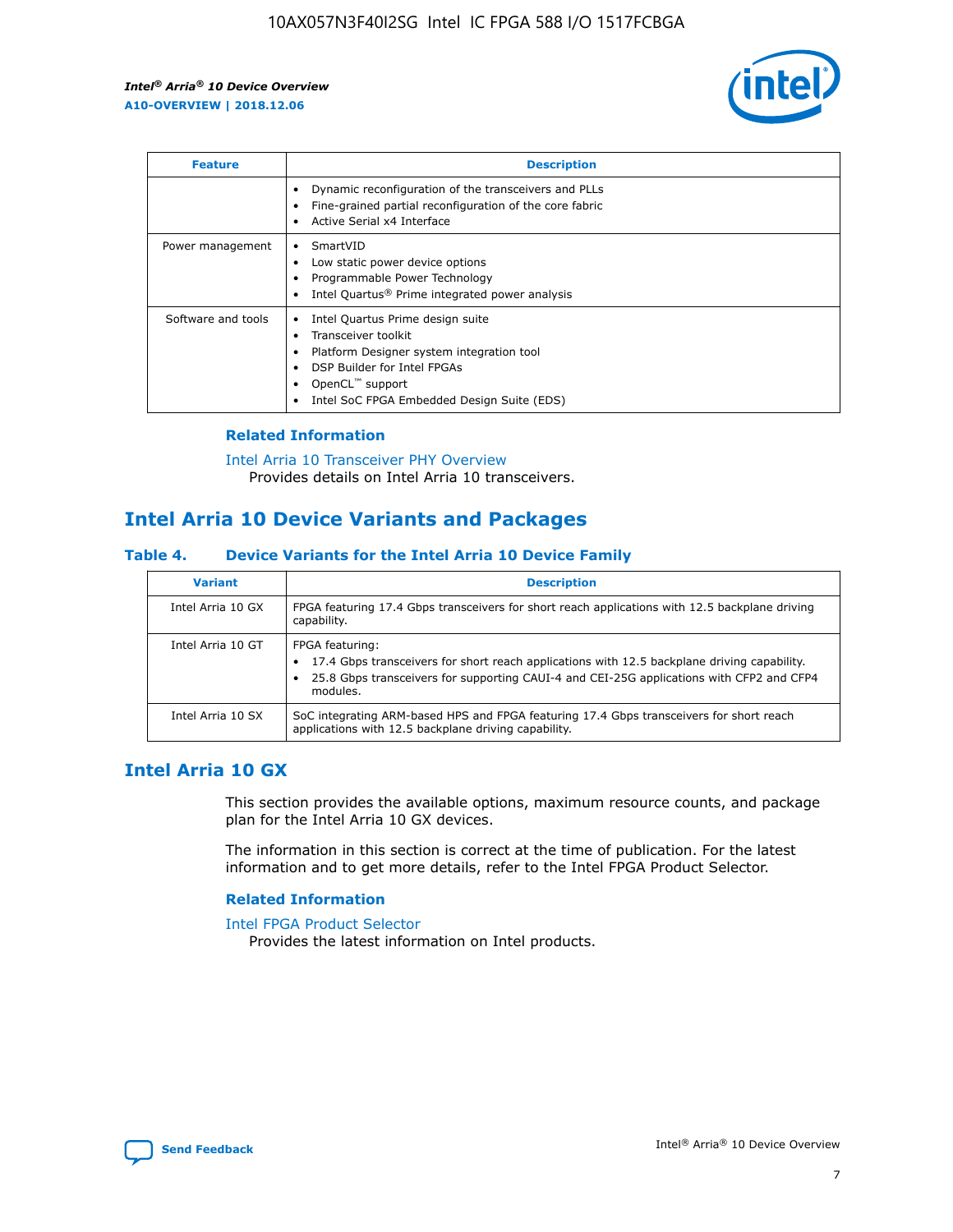

# **Available Options**





#### **Related Information**

[Transceiver Performance for Intel Arria 10 GX/SX Devices](https://www.intel.com/content/www/us/en/programmable/documentation/mcn1413182292568.html#mcn1413213965502) Provides more information about the transceiver speed grade.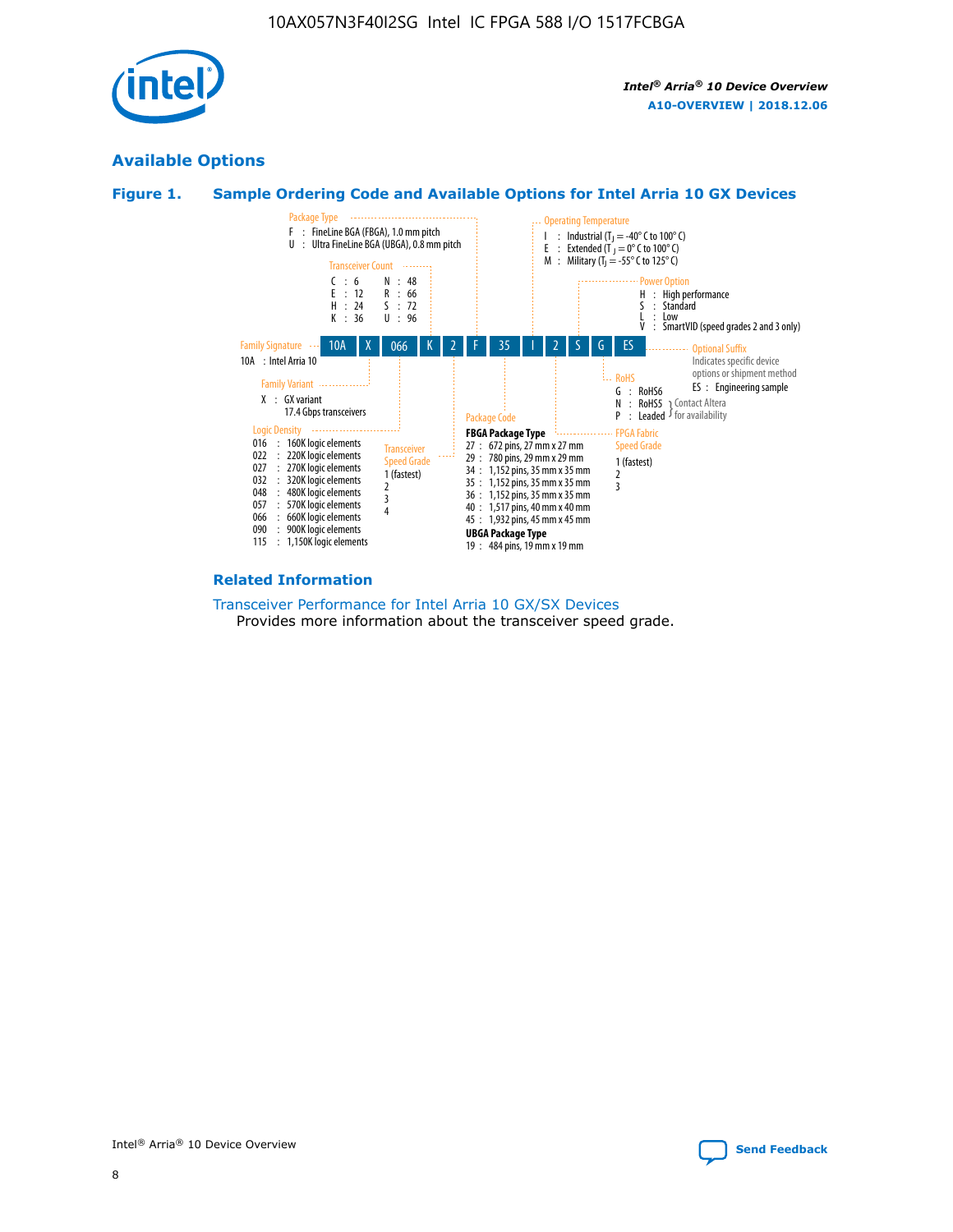

# **Maximum Resources**

#### **Table 5. Maximum Resource Counts for Intel Arria 10 GX Devices (GX 160, GX 220, GX 270, GX 320, and GX 480)**

| <b>Resource</b>         |                              | <b>Product Line</b> |                                                 |                |                |                |  |  |
|-------------------------|------------------------------|---------------------|-------------------------------------------------|----------------|----------------|----------------|--|--|
|                         |                              | <b>GX 160</b>       | <b>GX 220</b><br><b>GX 270</b><br><b>GX 320</b> |                |                | <b>GX 480</b>  |  |  |
| Logic Elements (LE) (K) |                              | 160                 | 220                                             | 270            | 320            | 480            |  |  |
| <b>ALM</b>              |                              | 61,510              | 80,330                                          | 101,620        | 119,900        | 183,590        |  |  |
| Register                |                              | 246,040             | 321,320                                         | 406,480        | 479,600        | 734,360        |  |  |
| Memory (Kb)             | M <sub>20</sub> K            | 8,800               | 11,740                                          | 15,000         | 17,820         | 28,620         |  |  |
|                         | <b>MLAB</b>                  | 1,050               | 1,690                                           | 2,452          | 2,727          | 4,164          |  |  |
|                         | Variable-precision DSP Block |                     | 192                                             | 830<br>985     |                | 1,368          |  |  |
| 18 x 19 Multiplier      |                              | 312                 | 384                                             | 1,970<br>1,660 |                | 2,736          |  |  |
| PLL                     | Fractional<br>Synthesis      | 6                   | 6                                               | 8              | 8              | 12             |  |  |
|                         | I/O                          | 6                   | 6                                               | 8              | 8              | 12             |  |  |
| 17.4 Gbps Transceiver   |                              | 12                  | 12                                              | 24             | 24             | 36             |  |  |
| GPIO <sup>(3)</sup>     |                              | 288                 | 288                                             | 384            | 384            | 492            |  |  |
| LVDS Pair $(4)$         |                              | 120                 | 120                                             | 168            | 168            | 222            |  |  |
| PCIe Hard IP Block      |                              | 1                   | 1                                               | 2              | $\overline{2}$ | $\overline{2}$ |  |  |
| Hard Memory Controller  |                              | 6                   | 6                                               | 8              | 8              | 12             |  |  |

<sup>(4)</sup> Each LVDS I/O pair can be used as differential input or output.



<sup>(3)</sup> The number of GPIOs does not include transceiver I/Os. In the Intel Quartus Prime software, the number of user I/Os includes transceiver I/Os.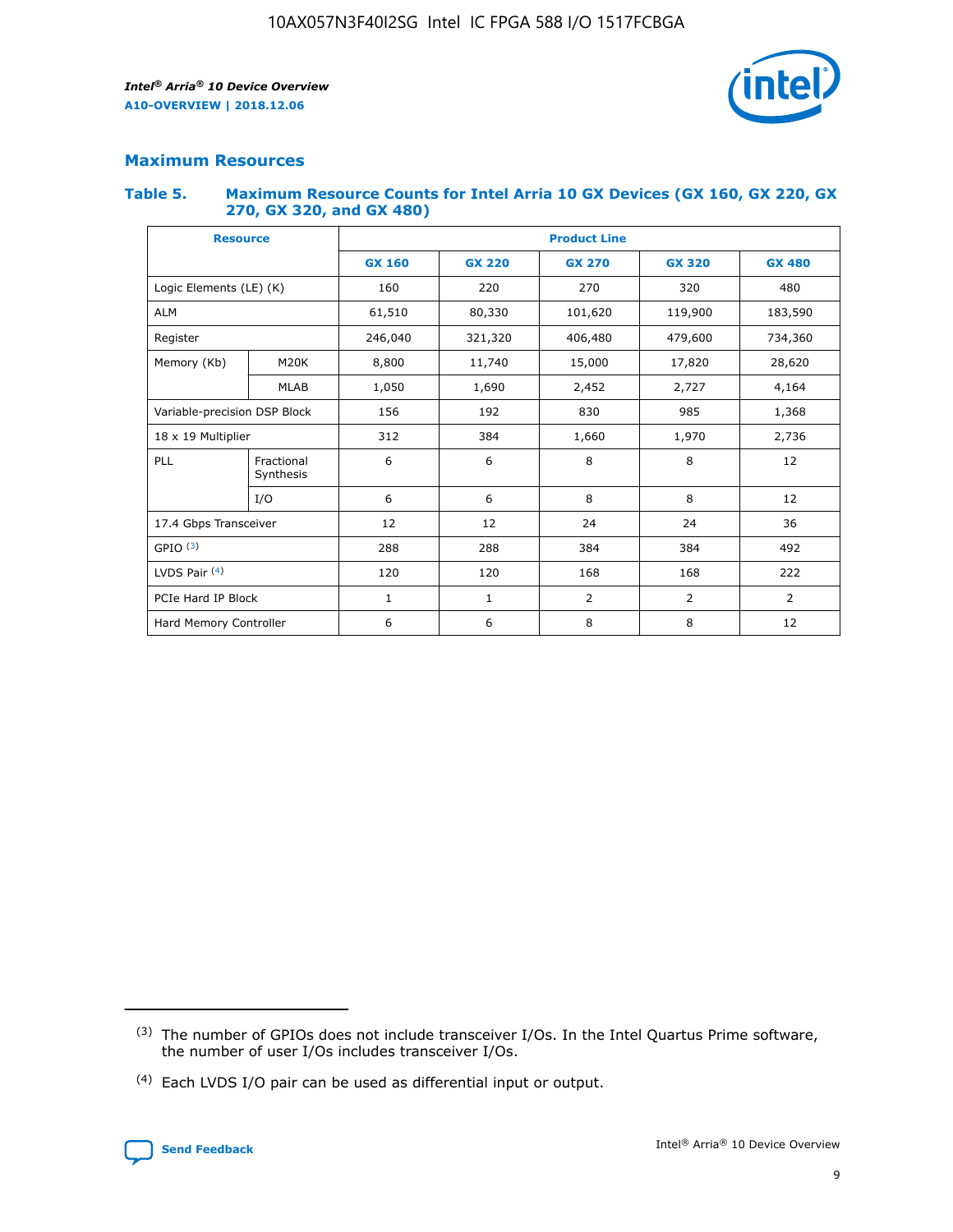

## **Table 6. Maximum Resource Counts for Intel Arria 10 GX Devices (GX 570, GX 660, GX 900, and GX 1150)**

|                              | <b>Resource</b>         | <b>Product Line</b> |                |                |                |  |  |  |
|------------------------------|-------------------------|---------------------|----------------|----------------|----------------|--|--|--|
|                              |                         | <b>GX 570</b>       | <b>GX 660</b>  | <b>GX 900</b>  | <b>GX 1150</b> |  |  |  |
| Logic Elements (LE) (K)      |                         | 570                 | 660            | 900            | 1,150          |  |  |  |
| <b>ALM</b>                   |                         | 217,080             | 251,680        | 339,620        | 427,200        |  |  |  |
| Register                     |                         | 868,320             | 1,006,720      | 1,358,480      | 1,708,800      |  |  |  |
| Memory (Kb)                  | <b>M20K</b>             | 36,000              | 42,620         | 48,460         | 54,260         |  |  |  |
|                              | <b>MLAB</b>             | 5,096               | 5,788<br>9,386 |                | 12,984         |  |  |  |
| Variable-precision DSP Block |                         | 1,523               | 1,687          | 1,518          | 1,518          |  |  |  |
|                              | 18 x 19 Multiplier      |                     | 3,374          | 3,036          | 3,036          |  |  |  |
| PLL                          | Fractional<br>Synthesis | 16                  | 16             | 32             | 32             |  |  |  |
|                              | I/O                     | 16                  | 16             | 16             | 16             |  |  |  |
| 17.4 Gbps Transceiver        |                         | 48                  | 48             | 96             | 96             |  |  |  |
| GPIO <sup>(3)</sup>          |                         | 696                 | 696            | 768            | 768            |  |  |  |
| LVDS Pair $(4)$              |                         | 324                 | 324<br>384     |                | 384            |  |  |  |
| PCIe Hard IP Block           |                         | 2                   | $\overline{2}$ | $\overline{4}$ | $\overline{4}$ |  |  |  |
| Hard Memory Controller       |                         | 16                  | 16             | 16             | 16             |  |  |  |

# **Package Plan**

# **Table 7. Package Plan for Intel Arria 10 GX Devices (U19, F27, and F29)**

Refer to I/O and High Speed I/O in Intel Arria 10 Devices chapter for the number of 3 V I/O, LVDS I/O, and LVDS channels in each device package.

| <b>Product Line</b> | U <sub>19</sub><br>$(19 \text{ mm} \times 19 \text{ mm})$<br>484-pin UBGA) |          |             |         | <b>F27</b><br>(27 mm × 27 mm,<br>672-pin FBGA) |             | <b>F29</b><br>(29 mm × 29 mm,<br>780-pin FBGA) |          |             |  |
|---------------------|----------------------------------------------------------------------------|----------|-------------|---------|------------------------------------------------|-------------|------------------------------------------------|----------|-------------|--|
|                     | 3 V I/O                                                                    | LVDS I/O | <b>XCVR</b> | 3 V I/O | LVDS I/O                                       | <b>XCVR</b> | 3 V I/O                                        | LVDS I/O | <b>XCVR</b> |  |
| GX 160              | 48                                                                         | 192      | 6           | 48      | 192                                            | 12          | 48                                             | 240      | 12          |  |
| GX 220              | 48                                                                         | 192      | 6           | 48      | 192                                            | 12          | 48                                             | 240      | 12          |  |
| GX 270              |                                                                            |          |             | 48      | 192                                            | 12          | 48                                             | 312      | 12          |  |
| GX 320              |                                                                            |          |             | 48      | 192                                            | 12          | 48                                             | 312      | 12          |  |
| GX 480              |                                                                            |          |             |         |                                                |             | 48                                             | 312      | 12          |  |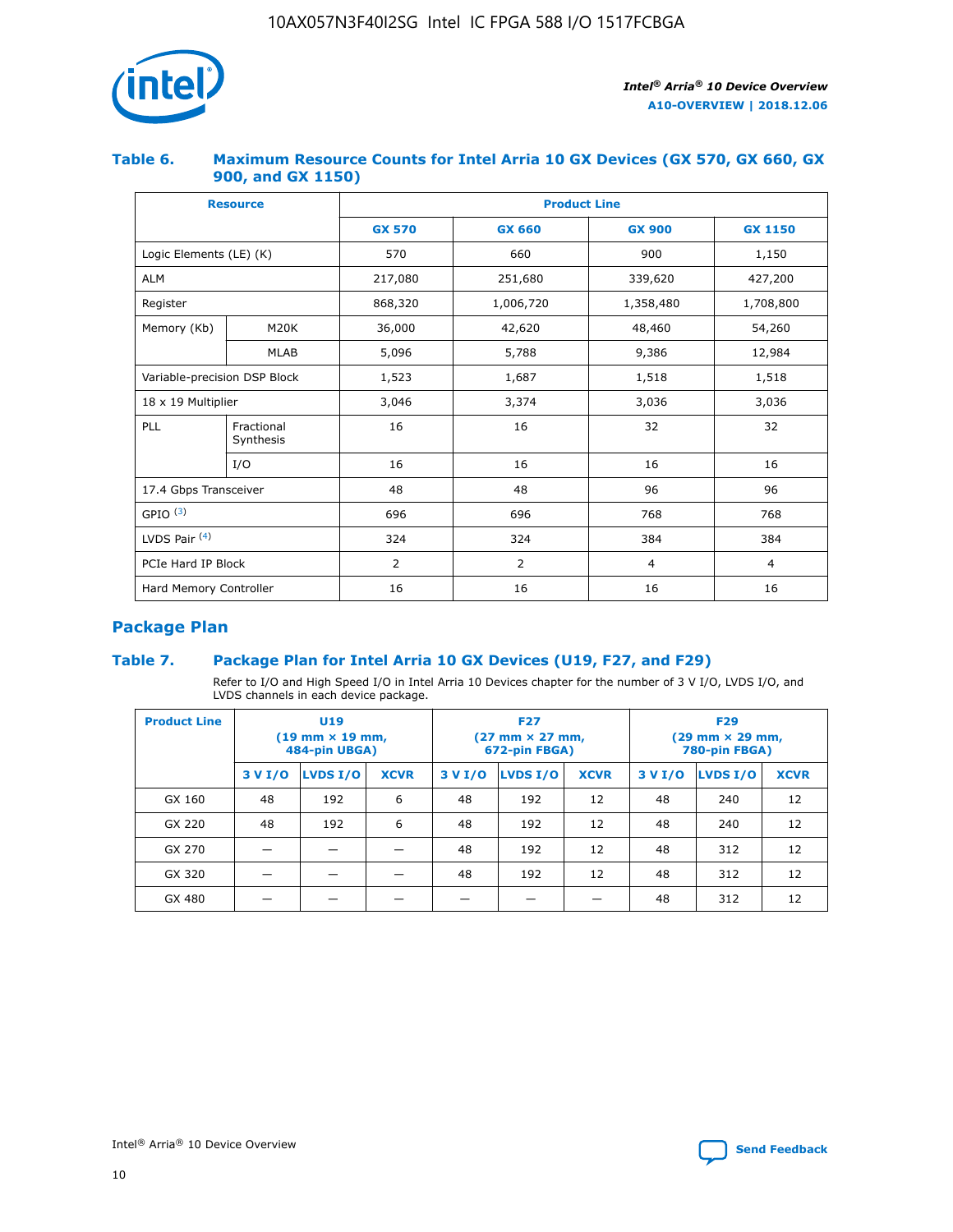

#### **Table 8. Package Plan for Intel Arria 10 GX Devices (F34, F35, NF40, and KF40)**

Refer to I/O and High Speed I/O in Intel Arria 10 Devices chapter for the number of 3 V I/O, LVDS I/O, and LVDS channels in each device package.

| <b>Product Line</b> | <b>F34</b><br>$(35 \text{ mm} \times 35 \text{ mm})$<br><b>1152-pin FBGA)</b> |                    | <b>F35</b><br>$(35 \text{ mm} \times 35 \text{ mm})$<br><b>1152-pin FBGA)</b> |           | <b>KF40</b><br>$(40$ mm $\times$ 40 mm,<br><b>1517-pin FBGA)</b> |             |           | <b>NF40</b><br>$(40 \text{ mm} \times 40 \text{ mm})$<br>1517-pin FBGA) |             |           |                    |             |
|---------------------|-------------------------------------------------------------------------------|--------------------|-------------------------------------------------------------------------------|-----------|------------------------------------------------------------------|-------------|-----------|-------------------------------------------------------------------------|-------------|-----------|--------------------|-------------|
|                     | 3V<br>I/O                                                                     | <b>LVDS</b><br>I/O | <b>XCVR</b>                                                                   | 3V<br>I/O | <b>LVDS</b><br>I/O                                               | <b>XCVR</b> | 3V<br>I/O | <b>LVDS</b><br>I/O                                                      | <b>XCVR</b> | 3V<br>I/O | <b>LVDS</b><br>I/O | <b>XCVR</b> |
| GX 270              | 48                                                                            | 336                | 24                                                                            | 48        | 336                                                              | 24          |           |                                                                         |             |           |                    |             |
| GX 320              | 48                                                                            | 336                | 24                                                                            | 48        | 336                                                              | 24          |           |                                                                         |             |           |                    |             |
| GX 480              | 48                                                                            | 444                | 24                                                                            | 48        | 348                                                              | 36          |           |                                                                         |             |           |                    |             |
| GX 570              | 48                                                                            | 444                | 24                                                                            | 48        | 348                                                              | 36          | 96        | 600                                                                     | 36          | 48        | 540                | 48          |
| GX 660              | 48                                                                            | 444                | 24                                                                            | 48        | 348                                                              | 36          | 96        | 600                                                                     | 36          | 48        | 540                | 48          |
| GX 900              |                                                                               | 504                | 24                                                                            | —         |                                                                  | -           |           |                                                                         |             |           | 600                | 48          |
| GX 1150             |                                                                               | 504                | 24                                                                            |           |                                                                  |             |           |                                                                         |             |           | 600                | 48          |

#### **Table 9. Package Plan for Intel Arria 10 GX Devices (RF40, NF45, SF45, and UF45)**

Refer to I/O and High Speed I/O in Intel Arria 10 Devices chapter for the number of 3 V I/O, LVDS I/O, and LVDS channels in each device package.

| <b>Product Line</b> | <b>RF40</b><br>$(40$ mm $\times$ 40 mm,<br>1517-pin FBGA) |                    | <b>NF45</b><br>$(45 \text{ mm} \times 45 \text{ mm})$<br><b>1932-pin FBGA)</b> |            |                    | <b>SF45</b><br>$(45 \text{ mm} \times 45 \text{ mm})$<br><b>1932-pin FBGA)</b> |            |                    | <b>UF45</b><br>$(45 \text{ mm} \times 45 \text{ mm})$<br><b>1932-pin FBGA)</b> |           |                    |             |
|---------------------|-----------------------------------------------------------|--------------------|--------------------------------------------------------------------------------|------------|--------------------|--------------------------------------------------------------------------------|------------|--------------------|--------------------------------------------------------------------------------|-----------|--------------------|-------------|
|                     | 3V<br>I/O                                                 | <b>LVDS</b><br>I/O | <b>XCVR</b>                                                                    | 3 V<br>I/O | <b>LVDS</b><br>I/O | <b>XCVR</b>                                                                    | 3 V<br>I/O | <b>LVDS</b><br>I/O | <b>XCVR</b>                                                                    | 3V<br>I/O | <b>LVDS</b><br>I/O | <b>XCVR</b> |
| GX 900              |                                                           | 342                | 66                                                                             | _          | 768                | 48                                                                             |            | 624                | 72                                                                             |           | 480                | 96          |
| GX 1150             |                                                           | 342                | 66                                                                             | _          | 768                | 48                                                                             |            | 624                | 72                                                                             |           | 480                | 96          |

#### **Related Information**

[I/O and High-Speed Differential I/O Interfaces in Intel Arria 10 Devices chapter, Intel](https://www.intel.com/content/www/us/en/programmable/documentation/sam1403482614086.html#sam1403482030321) [Arria 10 Device Handbook](https://www.intel.com/content/www/us/en/programmable/documentation/sam1403482614086.html#sam1403482030321)

Provides the number of 3 V and LVDS I/Os, and LVDS channels for each Intel Arria 10 device package.

# **Intel Arria 10 GT**

This section provides the available options, maximum resource counts, and package plan for the Intel Arria 10 GT devices.

The information in this section is correct at the time of publication. For the latest information and to get more details, refer to the Intel FPGA Product Selector.

#### **Related Information**

#### [Intel FPGA Product Selector](http://www.altera.com/products/selector/psg-selector.html)

Provides the latest information on Intel products.

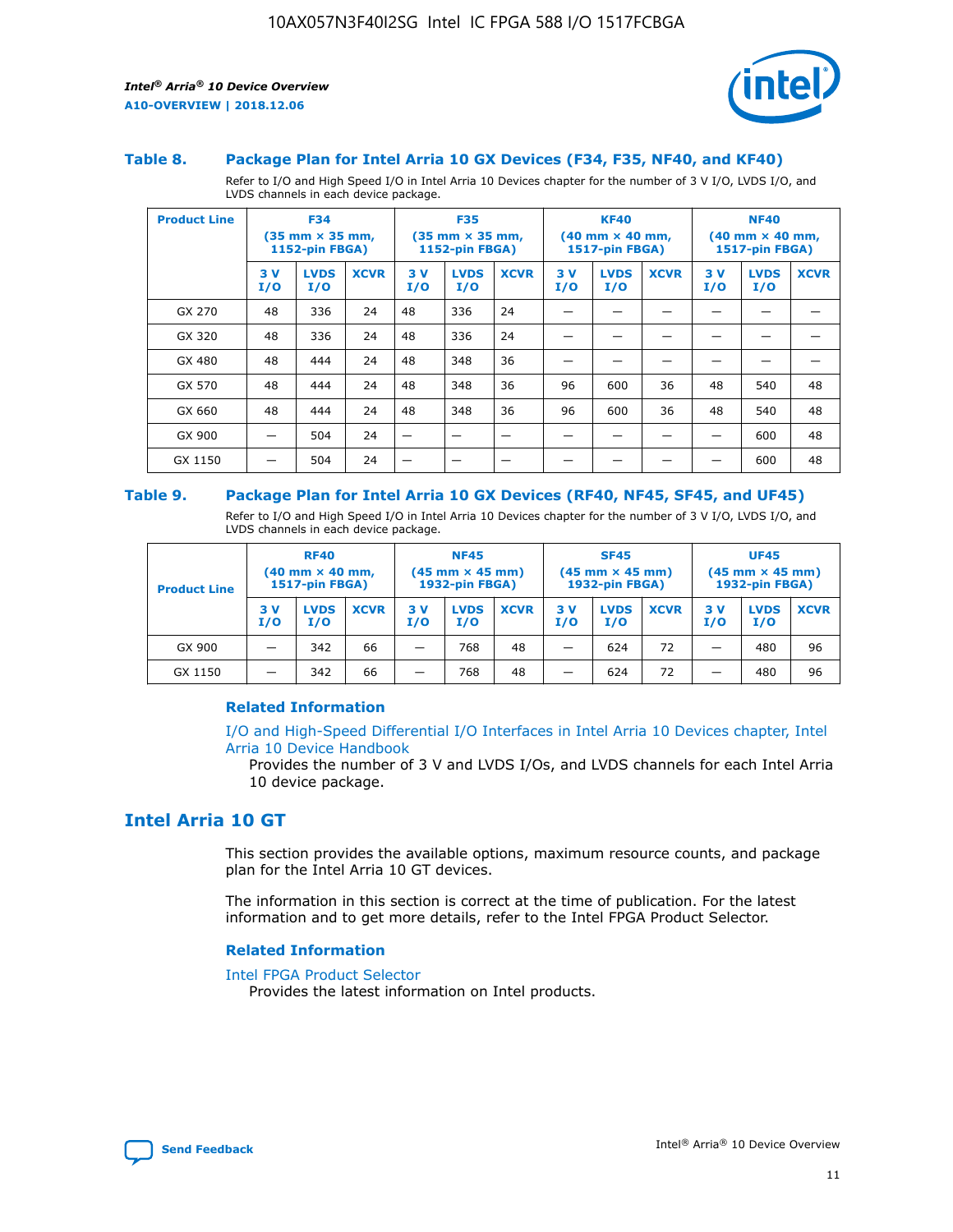

# **Available Options**

# **Figure 2. Sample Ordering Code and Available Options for Intel Arria 10 GT Devices**

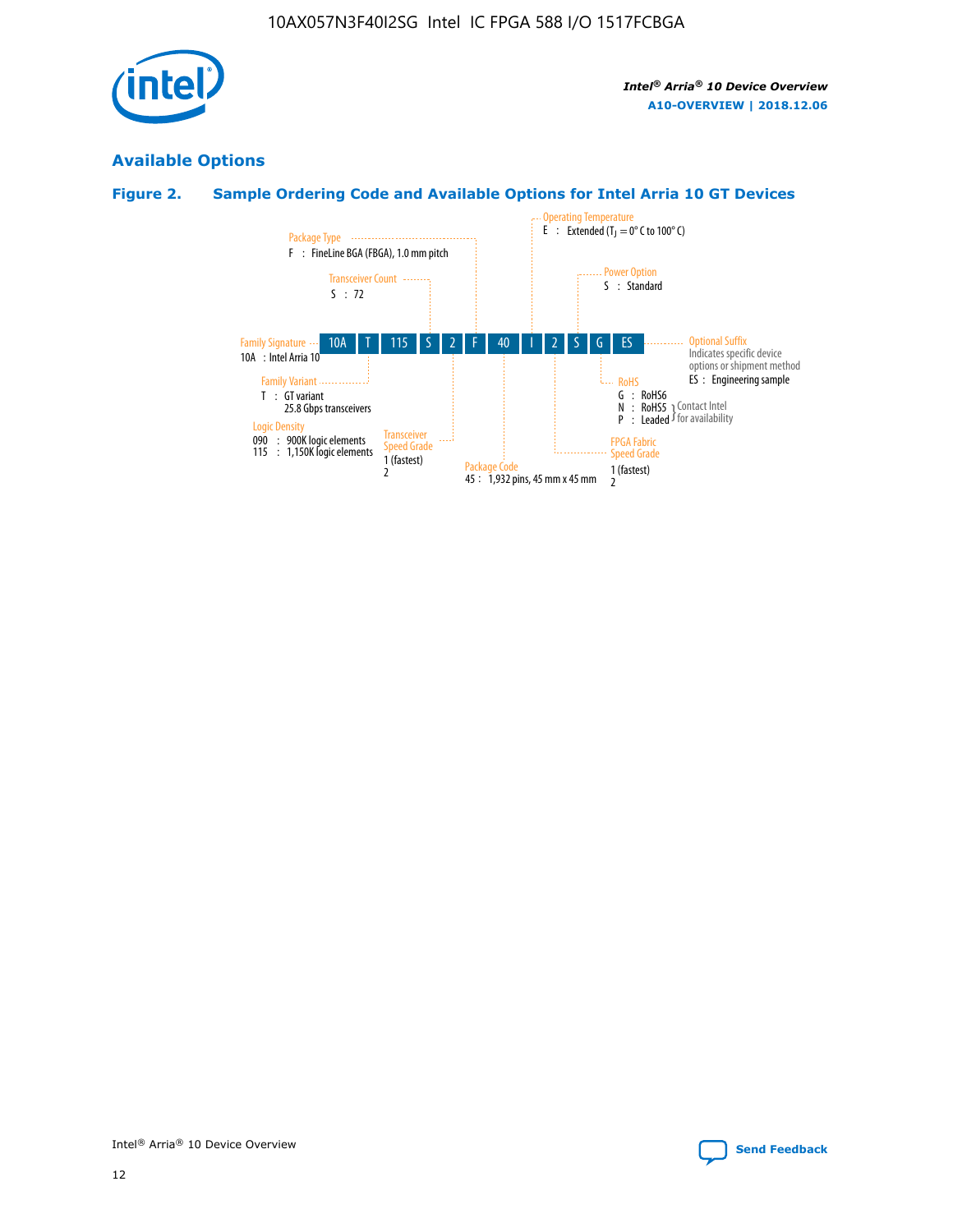

# **Maximum Resources**

#### **Table 10. Maximum Resource Counts for Intel Arria 10 GT Devices**

|                              | <b>Resource</b>      | <b>Product Line</b> |                |  |
|------------------------------|----------------------|---------------------|----------------|--|
|                              |                      | <b>GT 900</b>       | GT 1150        |  |
| Logic Elements (LE) (K)      |                      | 900                 | 1,150          |  |
| <b>ALM</b>                   |                      | 339,620             | 427,200        |  |
| Register                     |                      | 1,358,480           | 1,708,800      |  |
| Memory (Kb)                  | M20K                 | 48,460              | 54,260         |  |
|                              | <b>MLAB</b>          | 9,386               | 12,984         |  |
| Variable-precision DSP Block |                      | 1,518               | 1,518          |  |
| 18 x 19 Multiplier           |                      | 3,036               | 3,036          |  |
| PLL                          | Fractional Synthesis | 32                  | 32             |  |
|                              | I/O                  | 16                  | 16             |  |
| Transceiver                  | 17.4 Gbps            | 72(5)               | 72(5)          |  |
|                              | 25.8 Gbps            | 6                   | 6              |  |
| GPIO <sup>(6)</sup>          |                      | 624                 | 624            |  |
| LVDS Pair $(7)$              |                      | 312                 | 312            |  |
| PCIe Hard IP Block           |                      | $\overline{4}$      | $\overline{4}$ |  |
| Hard Memory Controller       |                      | 16                  | 16             |  |

#### **Related Information**

#### [Intel Arria 10 GT Channel Usage](https://www.intel.com/content/www/us/en/programmable/documentation/nik1398707230472.html#nik1398707008178)

Configuring GT/GX channels in Intel Arria 10 GT devices.

## **Package Plan**

#### **Table 11. Package Plan for Intel Arria 10 GT Devices**

Refer to I/O and High Speed I/O in Intel Arria 10 Devices chapter for the number of 3 V I/O, LVDS I/O, and LVDS channels in each device package.

| <b>Product Line</b> | <b>SF45</b><br>(45 mm × 45 mm, 1932-pin FBGA) |                 |             |  |  |  |
|---------------------|-----------------------------------------------|-----------------|-------------|--|--|--|
|                     | 3 V I/O                                       | <b>LVDS I/O</b> | <b>XCVR</b> |  |  |  |
| GT 900              |                                               | 624             | 72          |  |  |  |
| GT 1150             |                                               | 624             | 72          |  |  |  |

<sup>(7)</sup> Each LVDS I/O pair can be used as differential input or output.



 $(5)$  If all 6 GT channels are in use, 12 of the GX channels are not usable.

<sup>(6)</sup> The number of GPIOs does not include transceiver I/Os. In the Intel Quartus Prime software, the number of user I/Os includes transceiver I/Os.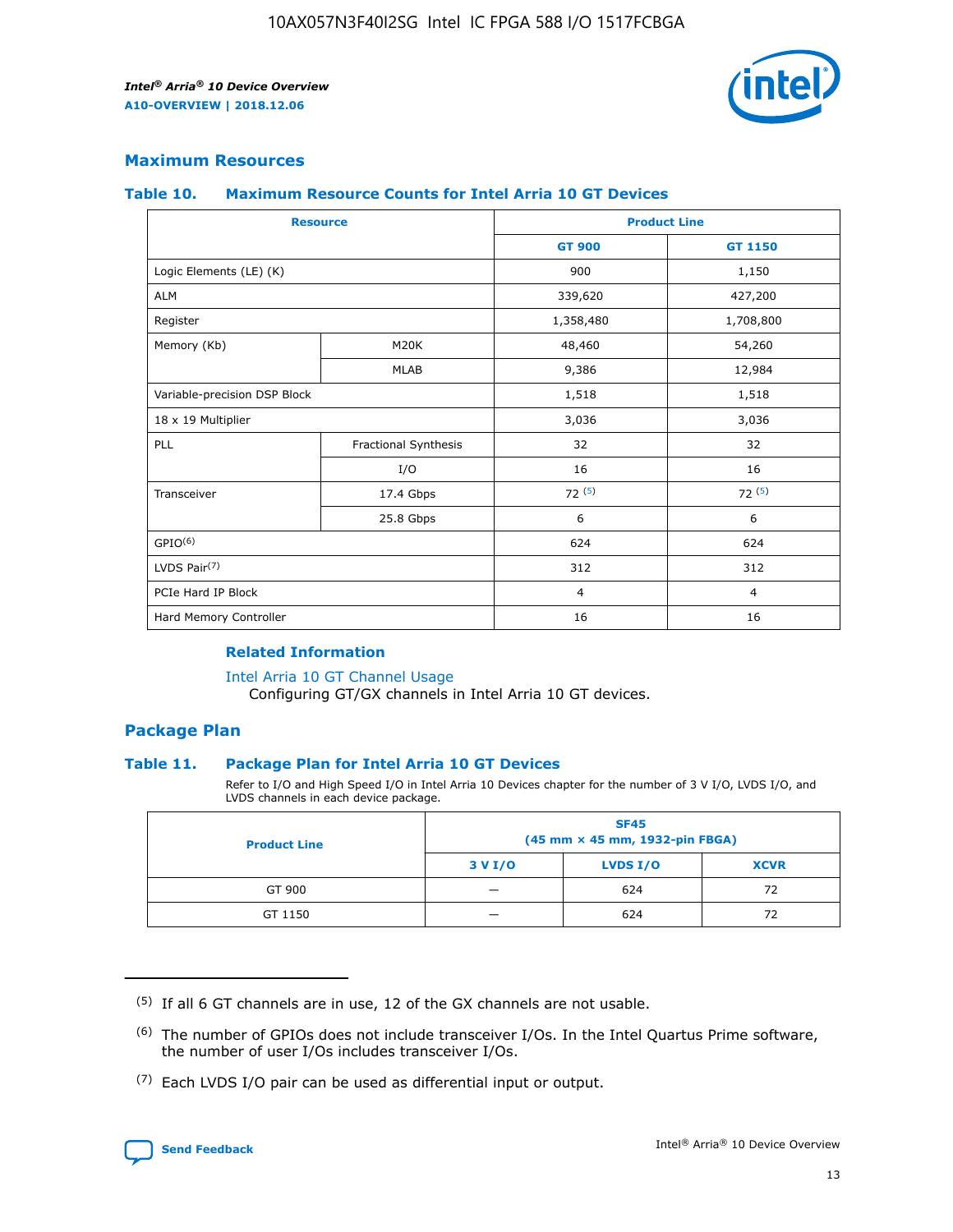

#### **Related Information**

[I/O and High-Speed Differential I/O Interfaces in Intel Arria 10 Devices chapter, Intel](https://www.intel.com/content/www/us/en/programmable/documentation/sam1403482614086.html#sam1403482030321) [Arria 10 Device Handbook](https://www.intel.com/content/www/us/en/programmable/documentation/sam1403482614086.html#sam1403482030321)

Provides the number of 3 V and LVDS I/Os, and LVDS channels for each Intel Arria 10 device package.

# **Intel Arria 10 SX**

This section provides the available options, maximum resource counts, and package plan for the Intel Arria 10 SX devices.

The information in this section is correct at the time of publication. For the latest information and to get more details, refer to the Intel FPGA Product Selector.

#### **Related Information**

[Intel FPGA Product Selector](http://www.altera.com/products/selector/psg-selector.html) Provides the latest information on Intel products.

#### **Available Options**

#### **Figure 3. Sample Ordering Code and Available Options for Intel Arria 10 SX Devices**



#### **Related Information**

[Transceiver Performance for Intel Arria 10 GX/SX Devices](https://www.intel.com/content/www/us/en/programmable/documentation/mcn1413182292568.html#mcn1413213965502) Provides more information about the transceiver speed grade.

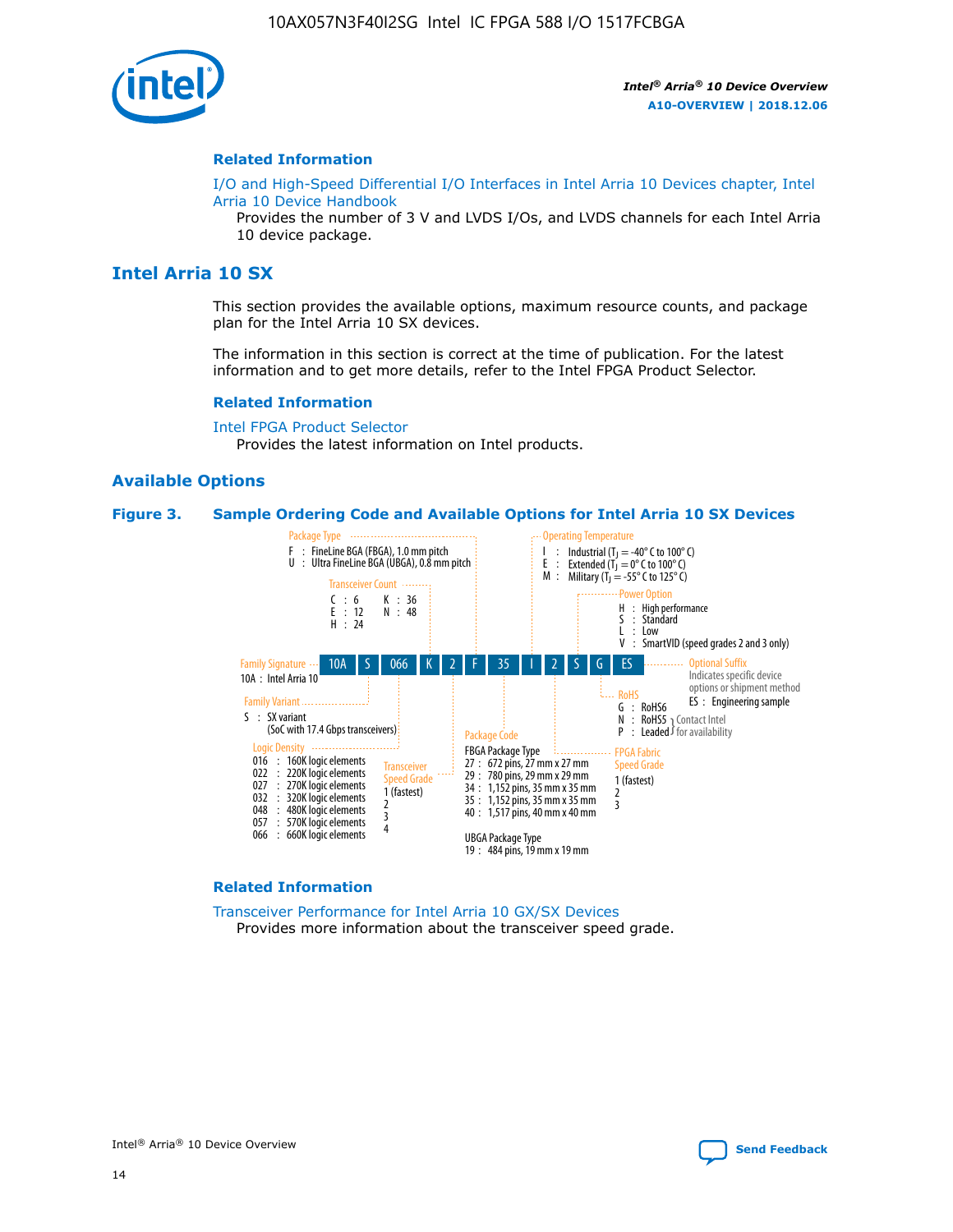

# **Maximum Resources**

#### **Table 12. Maximum Resource Counts for Intel Arria 10 SX Devices**

| <b>Resource</b>                   |                         | <b>Product Line</b> |               |                |                |                |                |                |  |  |  |
|-----------------------------------|-------------------------|---------------------|---------------|----------------|----------------|----------------|----------------|----------------|--|--|--|
|                                   |                         | <b>SX 160</b>       | <b>SX 220</b> | <b>SX 270</b>  | <b>SX 320</b>  | <b>SX 480</b>  | <b>SX 570</b>  | <b>SX 660</b>  |  |  |  |
| Logic Elements (LE) (K)           |                         | 160                 | 220           | 270            | 320            | 480            | 570            | 660            |  |  |  |
| <b>ALM</b>                        |                         | 61,510              | 80,330        | 101,620        | 119,900        | 183,590        | 217,080        | 251,680        |  |  |  |
| Register                          |                         | 246,040             | 321,320       | 406,480        | 479,600        | 734,360        | 868,320        | 1,006,720      |  |  |  |
| Memory (Kb)                       | M <sub>20</sub> K       | 8,800               | 11,740        | 15,000         | 17,820         | 28,620         | 36,000         | 42,620         |  |  |  |
|                                   | <b>MLAB</b>             | 1,050               | 1,690         | 2,452          | 2,727          | 4,164          | 5,096          | 5,788          |  |  |  |
| Variable-precision DSP Block      |                         | 156                 | 192           | 830            | 985            | 1,368          | 1,523          | 1,687          |  |  |  |
| 18 x 19 Multiplier                |                         | 312                 | 384           | 1,660          | 1,970          | 2,736          | 3,046          | 3,374          |  |  |  |
| PLL                               | Fractional<br>Synthesis | 6                   | 6             | 8              | 8              | 12             | 16             | 16             |  |  |  |
|                                   | I/O                     | 6                   | 6             | 8              | 8              | 12             | 16             | 16             |  |  |  |
| 17.4 Gbps Transceiver             |                         | 12                  | 12            | 24             | 24             | 36             | 48             | 48             |  |  |  |
| GPIO <sup>(8)</sup>               |                         | 288                 | 288           | 384            | 384            | 492            | 696            | 696            |  |  |  |
| LVDS Pair $(9)$                   |                         | 120                 | 120           | 168            | 168            | 174            | 324            | 324            |  |  |  |
| PCIe Hard IP Block                |                         | $\mathbf{1}$        | $\mathbf{1}$  | $\overline{2}$ | $\overline{2}$ | $\overline{2}$ | $\overline{2}$ | $\overline{2}$ |  |  |  |
| Hard Memory Controller            |                         | 6                   | 6             | 8              | 8              | 12             | 16             | 16             |  |  |  |
| ARM Cortex-A9 MPCore<br>Processor |                         | Yes                 | Yes           | Yes            | Yes            | Yes            | Yes            | <b>Yes</b>     |  |  |  |

# **Package Plan**

#### **Table 13. Package Plan for Intel Arria 10 SX Devices (U19, F27, F29, and F34)**

Refer to I/O and High Speed I/O in Intel Arria 10 Devices chapter for the number of 3 V I/O, LVDS I/O, and LVDS channels in each device package.

| <b>Product Line</b> | <b>U19</b><br>$(19 \text{ mm} \times 19 \text{ mm})$<br>484-pin UBGA) |                    |             | <b>F27</b><br>$(27 \text{ mm} \times 27 \text{ mm})$<br>672-pin FBGA) |                    | <b>F29</b><br>$(29 \text{ mm} \times 29 \text{ mm})$<br>780-pin FBGA) |           |                    | <b>F34</b><br>$(35 \text{ mm} \times 35 \text{ mm})$<br><b>1152-pin FBGA)</b> |           |                    |             |
|---------------------|-----------------------------------------------------------------------|--------------------|-------------|-----------------------------------------------------------------------|--------------------|-----------------------------------------------------------------------|-----------|--------------------|-------------------------------------------------------------------------------|-----------|--------------------|-------------|
|                     | 3V<br>I/O                                                             | <b>LVDS</b><br>I/O | <b>XCVR</b> | 3V<br>I/O                                                             | <b>LVDS</b><br>I/O | <b>XCVR</b>                                                           | 3V<br>I/O | <b>LVDS</b><br>I/O | <b>XCVR</b>                                                                   | 3V<br>I/O | <b>LVDS</b><br>I/O | <b>XCVR</b> |
| SX 160              | 48                                                                    | 144                | 6           | 48                                                                    | 192                | 12                                                                    | 48        | 240                | 12                                                                            | -         |                    |             |
| SX 220              | 48                                                                    | 144                | 6           | 48                                                                    | 192                | 12                                                                    | 48        | 240                | 12                                                                            |           |                    |             |
| SX 270              |                                                                       |                    |             | 48                                                                    | 192                | 12                                                                    | 48        | 312                | 12                                                                            | 48        | 336                | 24          |
| SX 320              |                                                                       |                    |             | 48                                                                    | 192                | 12                                                                    | 48        | 312                | 12                                                                            | 48        | 336                | 24          |
|                     | continued                                                             |                    |             |                                                                       |                    |                                                                       |           |                    |                                                                               |           |                    |             |

 $(8)$  The number of GPIOs does not include transceiver I/Os. In the Intel Quartus Prime software, the number of user I/Os includes transceiver I/Os.

 $(9)$  Each LVDS I/O pair can be used as differential input or output.

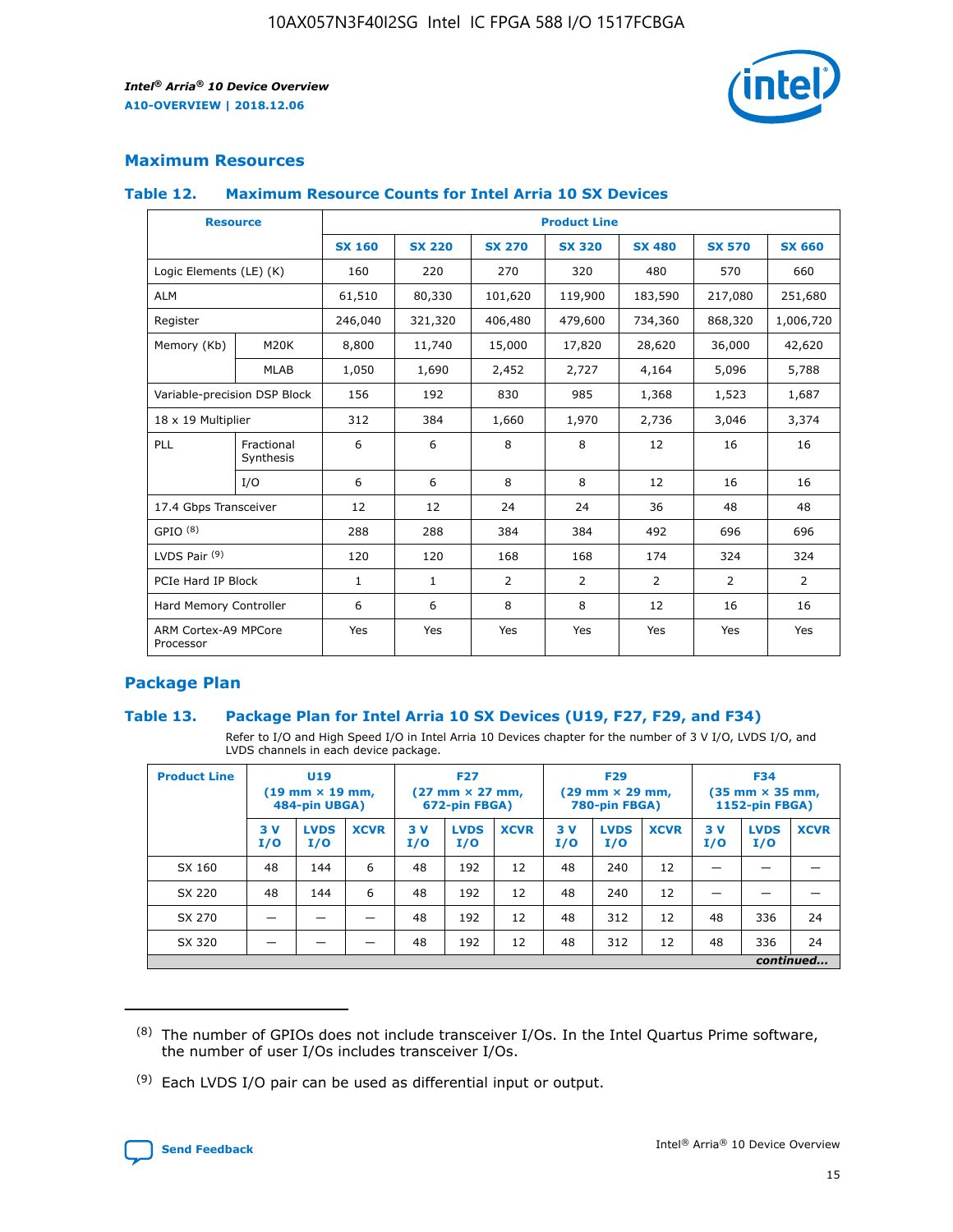

| <b>Product Line</b> | U <sub>19</sub><br>$(19 \text{ mm} \times 19 \text{ mm})$<br>484-pin UBGA) |                    | <b>F27</b><br>$(27 \text{ mm} \times 27 \text{ mm})$<br>672-pin FBGA) |           | <b>F29</b><br>$(29 \text{ mm} \times 29 \text{ mm})$<br>780-pin FBGA) |             |           | <b>F34</b><br>$(35$ mm $\times$ 35 mm,<br><b>1152-pin FBGA)</b> |             |           |                    |             |
|---------------------|----------------------------------------------------------------------------|--------------------|-----------------------------------------------------------------------|-----------|-----------------------------------------------------------------------|-------------|-----------|-----------------------------------------------------------------|-------------|-----------|--------------------|-------------|
|                     | 3V<br>I/O                                                                  | <b>LVDS</b><br>I/O | <b>XCVR</b>                                                           | 3V<br>I/O | <b>LVDS</b><br>I/O                                                    | <b>XCVR</b> | 3V<br>I/O | <b>LVDS</b><br>I/O                                              | <b>XCVR</b> | 3V<br>I/O | <b>LVDS</b><br>I/O | <b>XCVR</b> |
| SX 480              |                                                                            |                    |                                                                       |           |                                                                       |             | 48        | 312                                                             | 12          | 48        | 444                | 24          |
| SX 570              |                                                                            |                    |                                                                       |           |                                                                       |             |           |                                                                 |             | 48        | 444                | 24          |
| SX 660              |                                                                            |                    |                                                                       |           |                                                                       |             |           |                                                                 |             | 48        | 444                | 24          |

## **Table 14. Package Plan for Intel Arria 10 SX Devices (F35, KF40, and NF40)**

Refer to I/O and High Speed I/O in Intel Arria 10 Devices chapter for the number of 3 V I/O, LVDS I/O, and LVDS channels in each device package.

| <b>Product Line</b> | <b>F35</b><br>(35 mm × 35 mm,<br><b>1152-pin FBGA)</b> |          |             |                                           | <b>KF40</b><br>(40 mm × 40 mm,<br>1517-pin FBGA) |    | <b>NF40</b><br>$(40 \text{ mm} \times 40 \text{ mm})$<br>1517-pin FBGA) |          |             |  |
|---------------------|--------------------------------------------------------|----------|-------------|-------------------------------------------|--------------------------------------------------|----|-------------------------------------------------------------------------|----------|-------------|--|
|                     | 3 V I/O                                                | LVDS I/O | <b>XCVR</b> | <b>LVDS I/O</b><br>3 V I/O<br><b>XCVR</b> |                                                  |    | 3 V I/O                                                                 | LVDS I/O | <b>XCVR</b> |  |
| SX 270              | 48                                                     | 336      | 24          |                                           |                                                  |    |                                                                         |          |             |  |
| SX 320              | 48                                                     | 336      | 24          |                                           |                                                  |    |                                                                         |          |             |  |
| SX 480              | 48                                                     | 348      | 36          |                                           |                                                  |    |                                                                         |          |             |  |
| SX 570              | 48                                                     | 348      | 36          | 96                                        | 600                                              | 36 | 48                                                                      | 540      | 48          |  |
| SX 660              | 48                                                     | 348      | 36          | 96                                        | 600                                              | 36 | 48                                                                      | 540      | 48          |  |

# **Related Information**

[I/O and High-Speed Differential I/O Interfaces in Intel Arria 10 Devices chapter, Intel](https://www.intel.com/content/www/us/en/programmable/documentation/sam1403482614086.html#sam1403482030321) [Arria 10 Device Handbook](https://www.intel.com/content/www/us/en/programmable/documentation/sam1403482614086.html#sam1403482030321)

Provides the number of 3 V and LVDS I/Os, and LVDS channels for each Intel Arria 10 device package.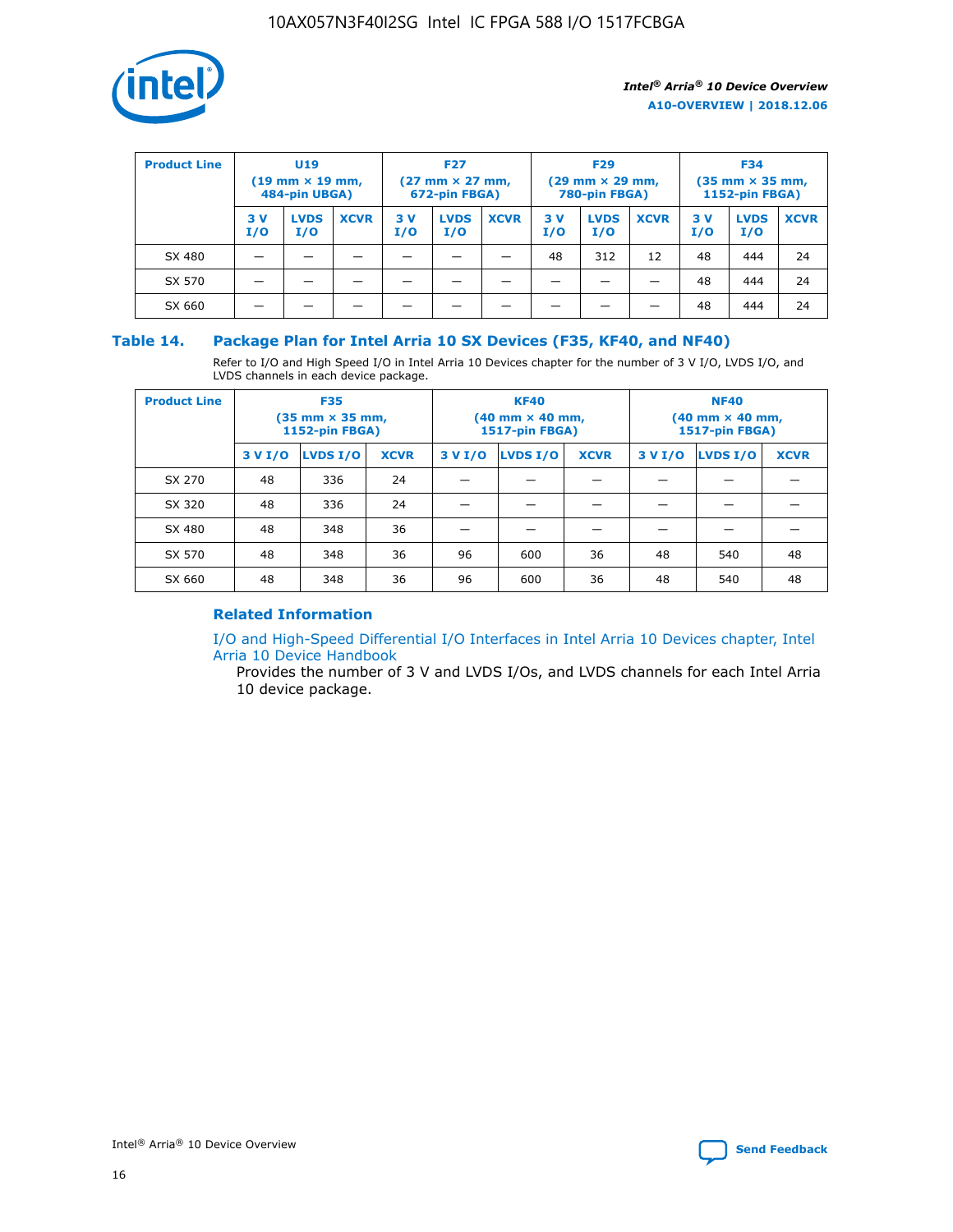

# **I/O Vertical Migration for Intel Arria 10 Devices**

#### **Figure 4. Migration Capability Across Intel Arria 10 Product Lines**

- The arrows indicate the migration paths. The devices included in each vertical migration path are shaded. Devices with fewer resources in the same path have lighter shades.
- To achieve the full I/O migration across product lines in the same migration path, restrict I/Os and transceivers usage to match the product line with the lowest I/O and transceiver counts.
- An LVDS I/O bank in the source device may be mapped to a 3 V I/O bank in the target device. To use memory interface clock frequency higher than 533 MHz, assign external memory interface pins only to banks that are LVDS I/O in both devices.
- There may be nominal 0.15 mm package height difference between some product lines in the same package type.
	- **Variant Product Line Package U19 F27 F29 F34 F35 KF40 NF40 RF40 NF45 SF45 UF45** Intel® Arria® 10 GX GX 160 GX 220 GX 270 GX 320 GX 480 GX 570 GX 660 GX 900 GX 1150 Intel Arria 10 GT GT 900 GT 1150 Intel Arria 10 SX SX 160 SX 220 SX 270 SX 320 SX 480 SX 570 SX 660
- Some migration paths are not shown in the Intel Quartus Prime software **Pin Migration View**.

*Note:* To verify the pin migration compatibility, use the **Pin Migration View** window in the Intel Quartus Prime software Pin Planner.

# **Adaptive Logic Module**

Intel Arria 10 devices use a 20 nm ALM as the basic building block of the logic fabric.

The ALM architecture is the same as the previous generation FPGAs, allowing for efficient implementation of logic functions and easy conversion of IP between the device generations.

The ALM, as shown in following figure, uses an 8-input fracturable look-up table (LUT) with four dedicated registers to help improve timing closure in register-rich designs and achieve an even higher design packing capability than the traditional two-register per LUT architecture.

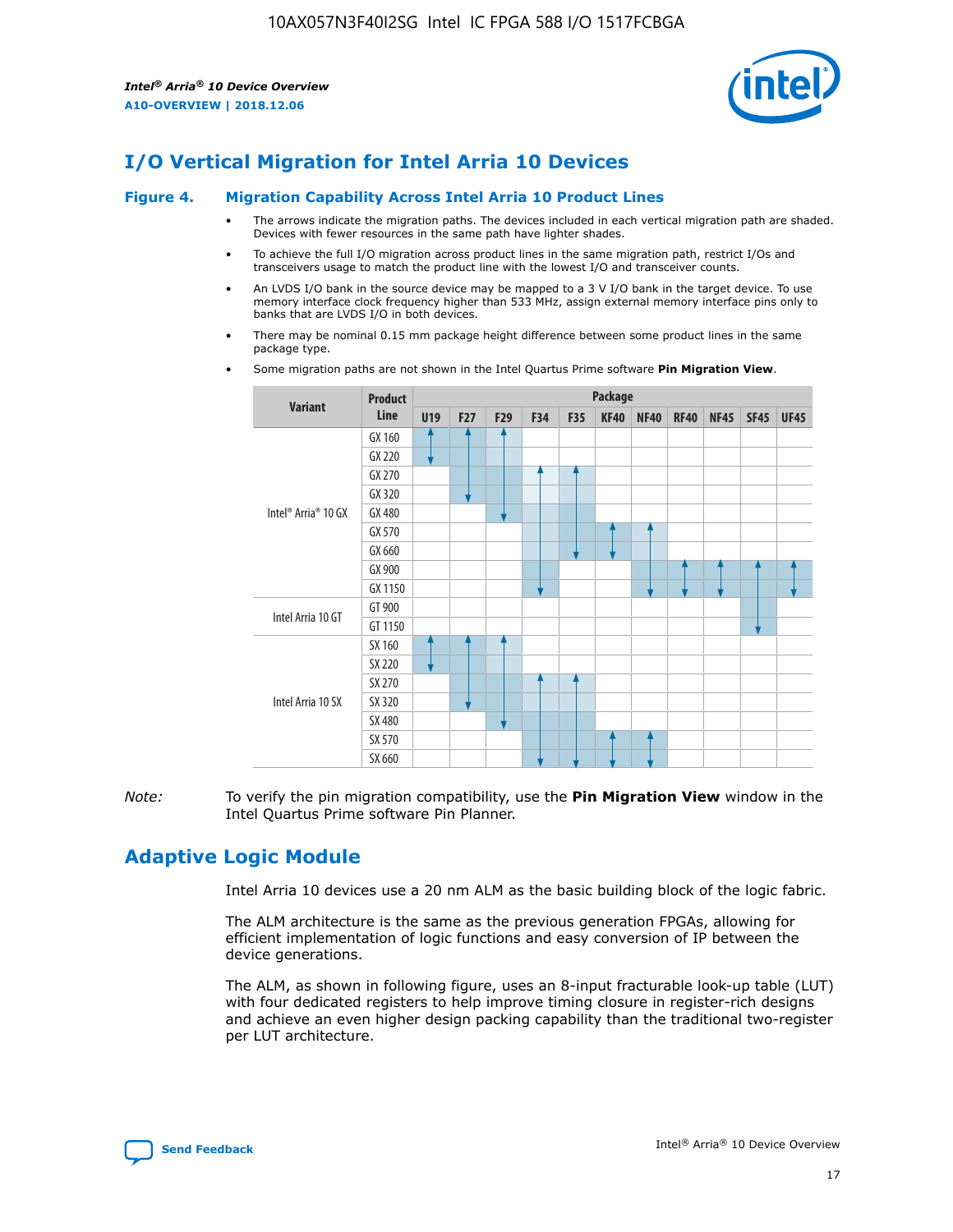

**Figure 5. ALM for Intel Arria 10 Devices**



The Intel Quartus Prime software optimizes your design according to the ALM logic structure and automatically maps legacy designs into the Intel Arria 10 ALM architecture.

# **Variable-Precision DSP Block**

The Intel Arria 10 variable precision DSP blocks support fixed-point arithmetic and floating-point arithmetic.

Features for fixed-point arithmetic:

- High-performance, power-optimized, and fully registered multiplication operations
- 18-bit and 27-bit word lengths
- Two 18 x 19 multipliers or one 27 x 27 multiplier per DSP block
- Built-in addition, subtraction, and 64-bit double accumulation register to combine multiplication results
- Cascading 19-bit or 27-bit when pre-adder is disabled and cascading 18-bit when pre-adder is used to form the tap-delay line for filtering applications
- Cascading 64-bit output bus to propagate output results from one block to the next block without external logic support
- Hard pre-adder supported in 19-bit and 27-bit modes for symmetric filters
- Internal coefficient register bank in both 18-bit and 27-bit modes for filter implementation
- 18-bit and 27-bit systolic finite impulse response (FIR) filters with distributed output adder
- Biased rounding support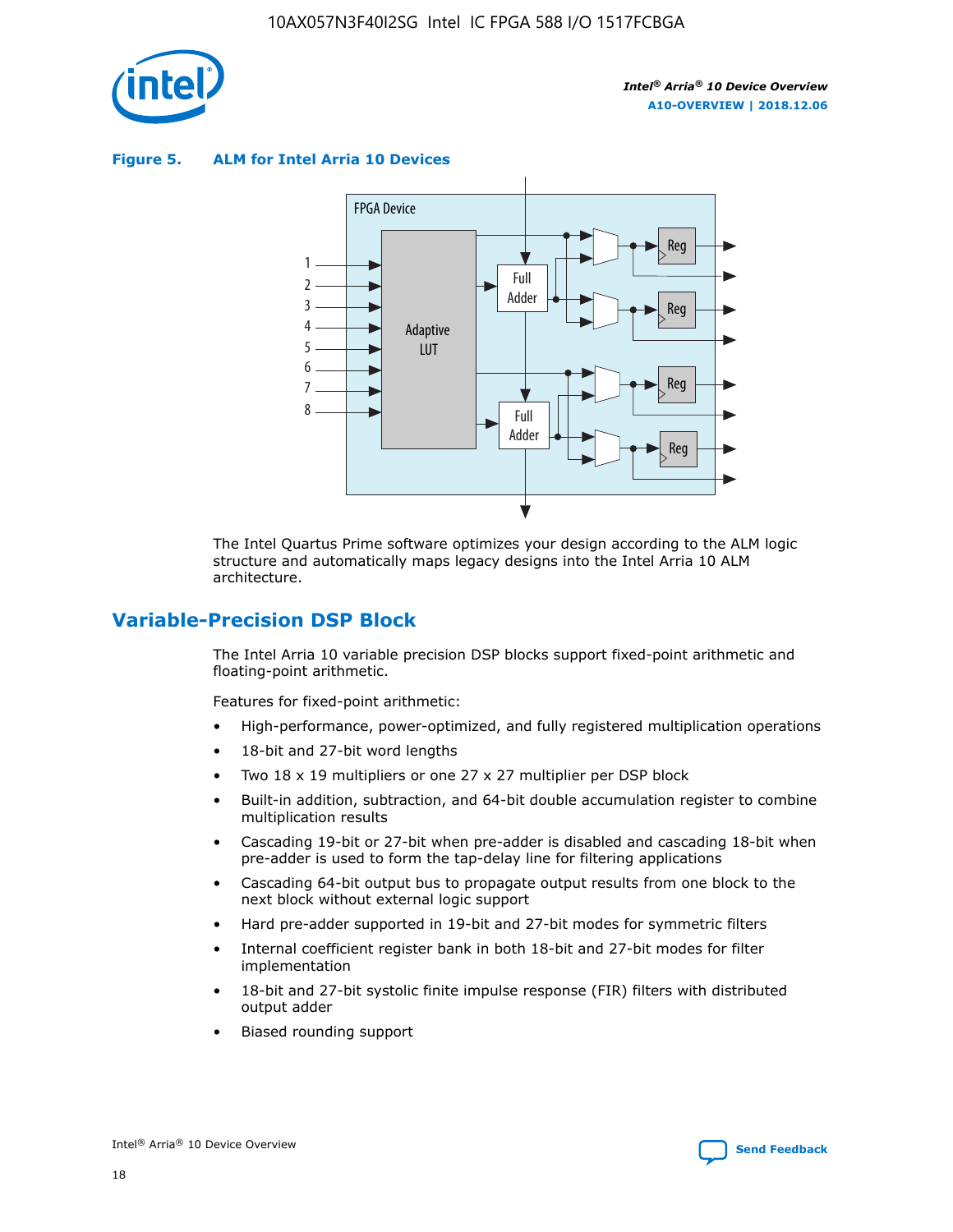

Features for floating-point arithmetic:

- A completely hardened architecture that supports multiplication, addition, subtraction, multiply-add, and multiply-subtract
- Multiplication with accumulation capability and a dynamic accumulator reset control
- Multiplication with cascade summation capability
- Multiplication with cascade subtraction capability
- Complex multiplication
- Direct vector dot product
- Systolic FIR filter

#### **Table 15. Variable-Precision DSP Block Configurations for Intel Arria 10 Devices**

| <b>Usage Example</b>                                       | <b>Multiplier Size (Bit)</b>    | <b>DSP Block Resources</b> |
|------------------------------------------------------------|---------------------------------|----------------------------|
| Medium precision fixed point                               | Two 18 x 19                     |                            |
| High precision fixed or Single precision<br>floating point | One 27 x 27                     |                            |
| Fixed point FFTs                                           | One 19 x 36 with external adder |                            |
| Very high precision fixed point                            | One 36 x 36 with external adder |                            |
| Double precision floating point                            | One 54 x 54 with external adder | 4                          |

#### **Table 16. Resources for Fixed-Point Arithmetic in Intel Arria 10 Devices**

The table lists the variable-precision DSP resources by bit precision for each Intel Arria 10 device.

| <b>Variant</b>  | <b>Product Line</b> | Variable-<br>precision<br><b>DSP Block</b> | <b>Independent Input and Output</b><br><b>Multiplications Operator</b> |                                     | 18 x 19<br><b>Multiplier</b><br><b>Adder Sum</b> | $18 \times 18$<br><b>Multiplier</b><br><b>Adder</b> |
|-----------------|---------------------|--------------------------------------------|------------------------------------------------------------------------|-------------------------------------|--------------------------------------------------|-----------------------------------------------------|
|                 |                     |                                            | 18 x 19<br><b>Multiplier</b>                                           | $27 \times 27$<br><b>Multiplier</b> | <b>Mode</b>                                      | <b>Summed with</b><br>36 bit Input                  |
| AIntel Arria 10 | GX 160              | 156                                        | 312                                                                    | 156                                 | 156                                              | 156                                                 |
| GX              | GX 220              | 192                                        | 384                                                                    | 192                                 | 192                                              | 192                                                 |
|                 | GX 270              | 830                                        | 1,660                                                                  | 830                                 | 830                                              | 830                                                 |
|                 | GX 320              | 984                                        | 1,968                                                                  | 984                                 | 984                                              | 984                                                 |
|                 | GX 480              | 1,368                                      | 2,736                                                                  | 1,368                               | 1,368                                            | 1,368                                               |
|                 | GX 570              | 1,523                                      | 3,046                                                                  | 1,523                               | 1,523                                            | 1,523                                               |
|                 | GX 660              | 1,687                                      | 3,374                                                                  | 1,687                               | 1,687                                            | 1,687                                               |
|                 | GX 900              | 1,518                                      | 3,036                                                                  | 1,518                               | 1,518                                            | 1,518                                               |
|                 | GX 1150             | 1,518                                      | 3,036                                                                  | 1,518                               | 1,518                                            | 1,518                                               |
| Intel Arria 10  | GT 900              | 1,518                                      | 3,036                                                                  | 1,518                               | 1,518                                            | 1,518                                               |
| GT              | GT 1150             | 1,518                                      | 3,036                                                                  | 1,518                               | 1,518                                            | 1,518                                               |
| Intel Arria 10  | SX 160              | 156                                        | 312                                                                    | 156                                 | 156                                              | 156                                                 |
| <b>SX</b>       | SX 220              | 192                                        | 384                                                                    | 192                                 | 192                                              | 192                                                 |
|                 | SX 270              | 830                                        | 1,660                                                                  | 830                                 | 830                                              | 830                                                 |
|                 |                     |                                            |                                                                        |                                     |                                                  | continued                                           |

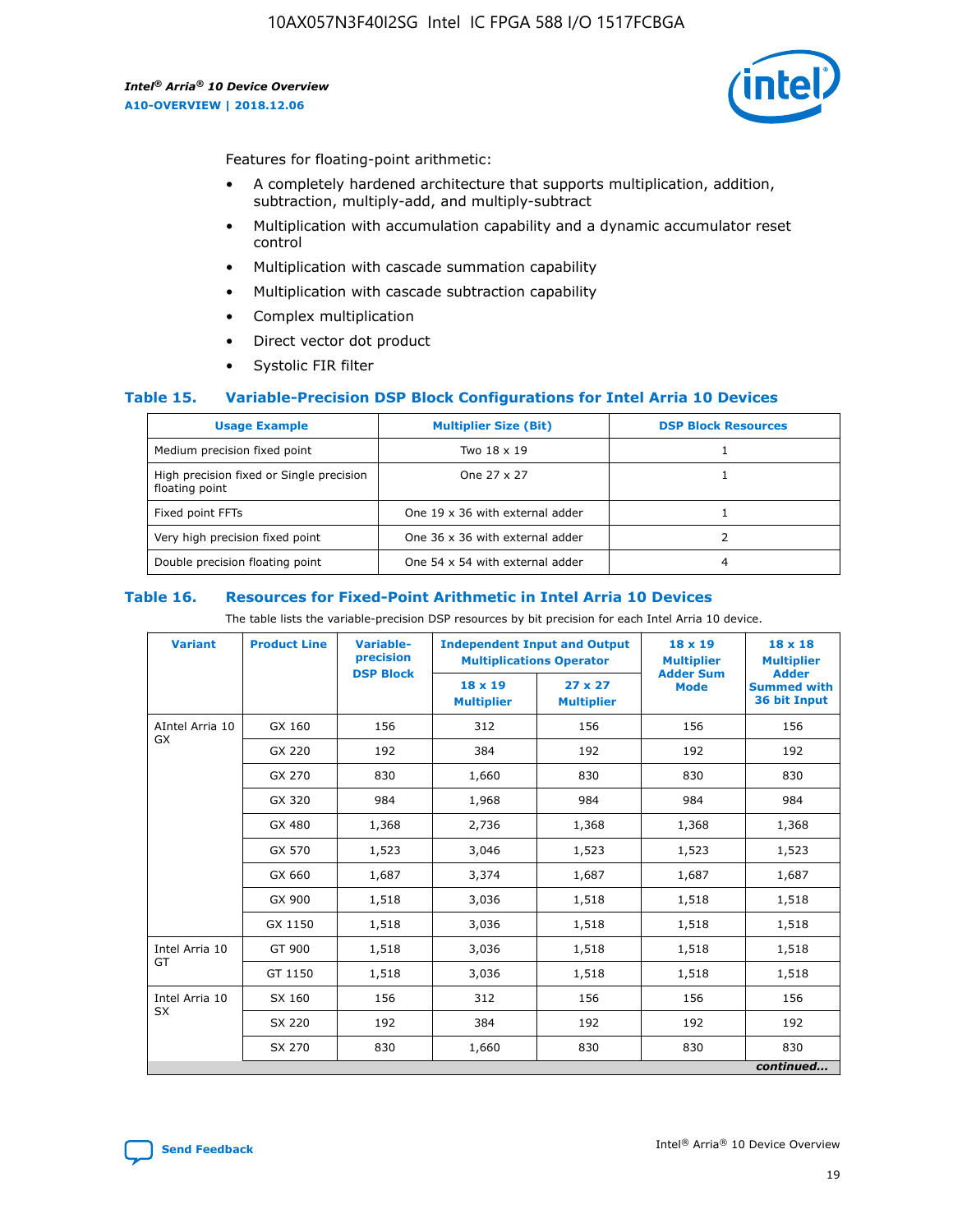

| <b>Variant</b> | <b>Product Line</b> | Variable-<br>precision | <b>Independent Input and Output</b><br><b>Multiplications Operator</b> |                                     | $18 \times 19$<br><b>Multiplier</b> | $18 \times 18$<br><b>Multiplier</b><br><b>Adder</b> |  |
|----------------|---------------------|------------------------|------------------------------------------------------------------------|-------------------------------------|-------------------------------------|-----------------------------------------------------|--|
|                |                     | <b>DSP Block</b>       | $18 \times 19$<br><b>Multiplier</b>                                    | $27 \times 27$<br><b>Multiplier</b> | <b>Adder Sum</b><br><b>Mode</b>     | <b>Summed with</b><br>36 bit Input                  |  |
|                | SX 320              | 984                    | 1,968                                                                  | 984                                 | 984                                 | 984                                                 |  |
|                | SX 480              | 1,368                  | 2,736                                                                  | 1,368                               | 1,368                               | 1,368                                               |  |
|                | SX 570              | 1,523                  | 3,046                                                                  | 1,523                               | 1,523                               | 1,523                                               |  |
|                | SX 660              | 1,687                  | 3,374                                                                  | 1,687                               | 1,687                               | 1,687                                               |  |

# **Table 17. Resources for Floating-Point Arithmetic in Intel Arria 10 Devices**

The table lists the variable-precision DSP resources by bit precision for each Intel Arria 10 device.

| <b>Variant</b> | <b>Product Line</b> | <b>Variable-</b><br>precision<br><b>DSP Block</b> | <b>Single</b><br><b>Precision</b><br><b>Floating-Point</b><br><b>Multiplication</b><br><b>Mode</b> | <b>Single-Precision</b><br><b>Floating-Point</b><br><b>Adder Mode</b> | Single-<br><b>Precision</b><br><b>Floating-Point</b><br><b>Multiply</b><br><b>Accumulate</b><br><b>Mode</b> | <b>Peak</b><br><b>Giga Floating-</b><br><b>Point</b><br><b>Operations</b><br>per Second<br>(GFLOPs) |
|----------------|---------------------|---------------------------------------------------|----------------------------------------------------------------------------------------------------|-----------------------------------------------------------------------|-------------------------------------------------------------------------------------------------------------|-----------------------------------------------------------------------------------------------------|
| Intel Arria 10 | GX 160              | 156                                               | 156                                                                                                | 156                                                                   | 156                                                                                                         | 140                                                                                                 |
| <b>GX</b>      | GX 220              | 192                                               | 192                                                                                                | 192                                                                   | 192                                                                                                         | 173                                                                                                 |
|                | GX 270              | 830                                               | 830                                                                                                | 830                                                                   | 830                                                                                                         | 747                                                                                                 |
|                | GX 320              | 984                                               | 984                                                                                                | 984                                                                   | 984                                                                                                         | 886                                                                                                 |
|                | GX 480              | 1,369                                             | 1,368                                                                                              | 1,368                                                                 | 1,368                                                                                                       | 1,231                                                                                               |
|                | GX 570              | 1,523                                             | 1,523                                                                                              | 1,523                                                                 | 1,523                                                                                                       | 1,371                                                                                               |
|                | GX 660              | 1,687                                             | 1,687                                                                                              | 1,687                                                                 | 1,687                                                                                                       | 1,518                                                                                               |
|                | GX 900              | 1,518                                             | 1,518                                                                                              | 1,518                                                                 | 1,518                                                                                                       | 1,366                                                                                               |
|                | GX 1150             | 1,518                                             | 1,518                                                                                              | 1,518                                                                 | 1,518                                                                                                       | 1,366                                                                                               |
| Intel Arria 10 | GT 900              | 1,518                                             | 1,518                                                                                              | 1,518                                                                 | 1,518                                                                                                       | 1,366                                                                                               |
| GT             | GT 1150             | 1,518                                             | 1,518                                                                                              | 1,518                                                                 | 1,518                                                                                                       | 1,366                                                                                               |
| Intel Arria 10 | SX 160              | 156                                               | 156                                                                                                | 156                                                                   | 156                                                                                                         | 140                                                                                                 |
| SX             | SX 220              | 192                                               | 192                                                                                                | 192                                                                   | 192                                                                                                         | 173                                                                                                 |
|                | SX 270              | 830                                               | 830                                                                                                | 830                                                                   | 830                                                                                                         | 747                                                                                                 |
|                | SX 320              | 984                                               | 984                                                                                                | 984                                                                   | 984                                                                                                         | 886                                                                                                 |
|                | SX 480              | 1,369                                             | 1,368                                                                                              | 1,368                                                                 | 1,368                                                                                                       | 1,231                                                                                               |
|                | SX 570              | 1,523                                             | 1,523                                                                                              | 1,523                                                                 | 1,523                                                                                                       | 1,371                                                                                               |
|                | SX 660              | 1,687                                             | 1,687                                                                                              | 1,687                                                                 | 1,687                                                                                                       | 1,518                                                                                               |

# **Embedded Memory Blocks**

The embedded memory blocks in the devices are flexible and designed to provide an optimal amount of small- and large-sized memory arrays to fit your design requirements.

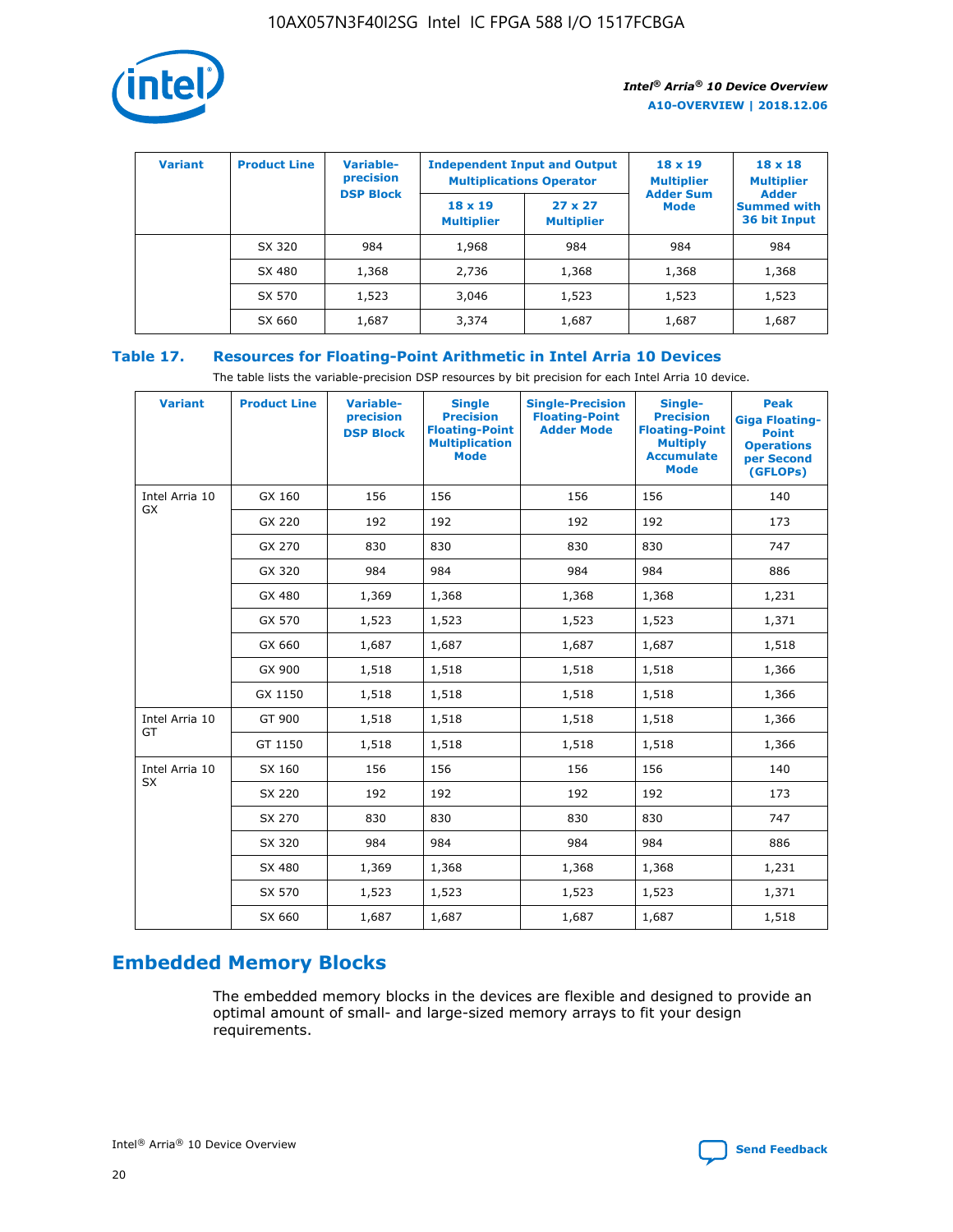

# **Types of Embedded Memory**

The Intel Arria 10 devices contain two types of memory blocks:

- 20 Kb M20K blocks—blocks of dedicated memory resources. The M20K blocks are ideal for larger memory arrays while still providing a large number of independent ports.
- 640 bit memory logic array blocks (MLABs)—enhanced memory blocks that are configured from dual-purpose logic array blocks (LABs). The MLABs are ideal for wide and shallow memory arrays. The MLABs are optimized for implementation of shift registers for digital signal processing (DSP) applications, wide and shallow FIFO buffers, and filter delay lines. Each MLAB is made up of ten adaptive logic modules (ALMs). In the Intel Arria 10 devices, you can configure these ALMs as ten 32 x 2 blocks, giving you one 32 x 20 simple dual-port SRAM block per MLAB.

# **Embedded Memory Capacity in Intel Arria 10 Devices**

|                   | <b>Product</b> |              | <b>M20K</b>         | <b>MLAB</b>  |                     | <b>Total RAM Bit</b> |
|-------------------|----------------|--------------|---------------------|--------------|---------------------|----------------------|
| <b>Variant</b>    | Line           | <b>Block</b> | <b>RAM Bit (Kb)</b> | <b>Block</b> | <b>RAM Bit (Kb)</b> | (Kb)                 |
| Intel Arria 10 GX | GX 160         | 440          | 8,800               | 1,680        | 1,050               | 9,850                |
|                   | GX 220         | 587          | 11,740              | 2,703        | 1,690               | 13,430               |
|                   | GX 270         | 750          | 15,000              | 3,922        | 2,452               | 17,452               |
|                   | GX 320         | 891          | 17,820              | 4,363        | 2,727               | 20,547               |
|                   | GX 480         | 1,431        | 28,620              | 6,662        | 4,164               | 32,784               |
|                   | GX 570         | 1,800        | 36,000              | 8,153        | 5,096               | 41,096               |
|                   | GX 660         | 2,131        | 42,620              | 9,260        | 5,788               | 48,408               |
|                   | GX 900         | 2,423        | 48,460              | 15,017       | 9,386               | 57,846               |
|                   | GX 1150        | 2,713        | 54,260              | 20,774       | 12,984              | 67,244               |
| Intel Arria 10 GT | GT 900         | 2,423        | 48,460              | 15,017       | 9,386               | 57,846               |
|                   | GT 1150        | 2,713        | 54,260              | 20,774       | 12,984              | 67,244               |
| Intel Arria 10 SX | SX 160         | 440          | 8,800               | 1,680        | 1,050               | 9,850                |
|                   | SX 220         | 587          | 11,740              | 2,703        | 1,690               | 13,430               |
|                   | SX 270         | 750          | 15,000              | 3,922        | 2,452               | 17,452               |
|                   | SX 320         | 891          | 17,820              | 4,363        | 2,727               | 20,547               |
|                   | SX 480         | 1,431        | 28,620              | 6,662        | 4,164               | 32,784               |
|                   | SX 570         | 1,800        | 36,000              | 8,153        | 5,096               | 41,096               |
|                   | SX 660         | 2,131        | 42,620              | 9,260        | 5,788               | 48,408               |

#### **Table 18. Embedded Memory Capacity and Distribution in Intel Arria 10 Devices**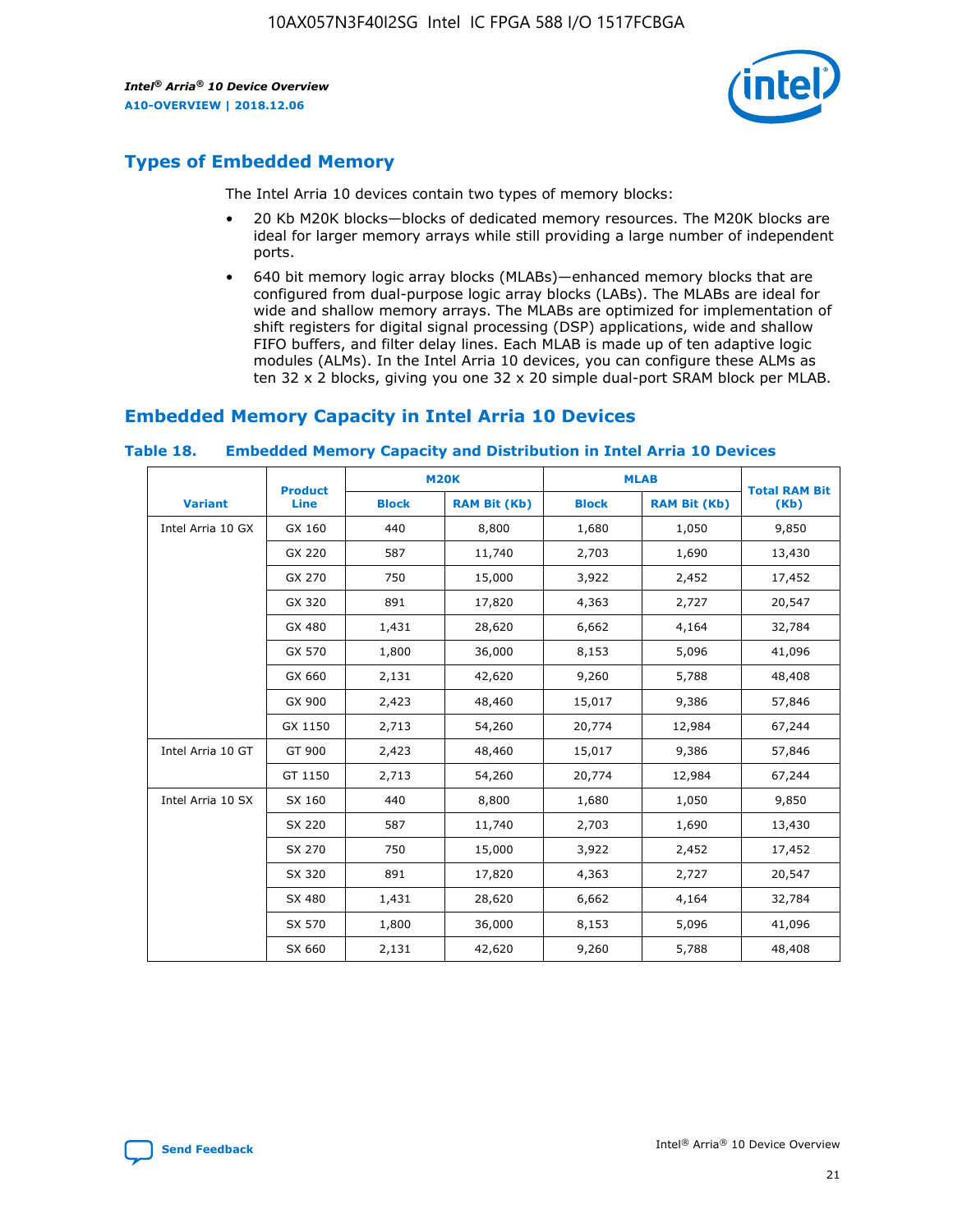

# **Embedded Memory Configurations for Single-port Mode**

#### **Table 19. Single-port Embedded Memory Configurations for Intel Arria 10 Devices**

This table lists the maximum configurations supported for single-port RAM and ROM modes.

| <b>Memory Block</b> | Depth (bits) | <b>Programmable Width</b> |
|---------------------|--------------|---------------------------|
| MLAB                | 32           | x16, x18, or x20          |
|                     | 64(10)       | x8, x9, x10               |
| M20K                | 512          | x40, x32                  |
|                     | 1K           | x20, x16                  |
|                     | 2K           | x10, x8                   |
|                     | 4K           | x5, x4                    |
|                     | 8K           | x2                        |
|                     | 16K          | x1                        |

# **Clock Networks and PLL Clock Sources**

The clock network architecture is based on Intel's global, regional, and peripheral clock structure. This clock structure is supported by dedicated clock input pins, fractional clock synthesis PLLs, and integer I/O PLLs.

# **Clock Networks**

The Intel Arria 10 core clock networks are capable of up to 800 MHz fabric operation across the full industrial temperature range. For the external memory interface, the clock network supports the hard memory controller with speeds up to 2,400 Mbps in a quarter-rate transfer.

To reduce power consumption, the Intel Quartus Prime software identifies all unused sections of the clock network and powers them down.

# **Fractional Synthesis and I/O PLLs**

Intel Arria 10 devices contain up to 32 fractional synthesis PLLs and up to 16 I/O PLLs that are available for both specific and general purpose uses in the core:

- Fractional synthesis PLLs—located in the column adjacent to the transceiver blocks
- I/O PLLs—located in each bank of the 48 I/Os

#### **Fractional Synthesis PLLs**

You can use the fractional synthesis PLLs to:

- Reduce the number of oscillators that are required on your board
- Reduce the number of clock pins that are used in the device by synthesizing multiple clock frequencies from a single reference clock source

<sup>(10)</sup> Supported through software emulation and consumes additional MLAB blocks.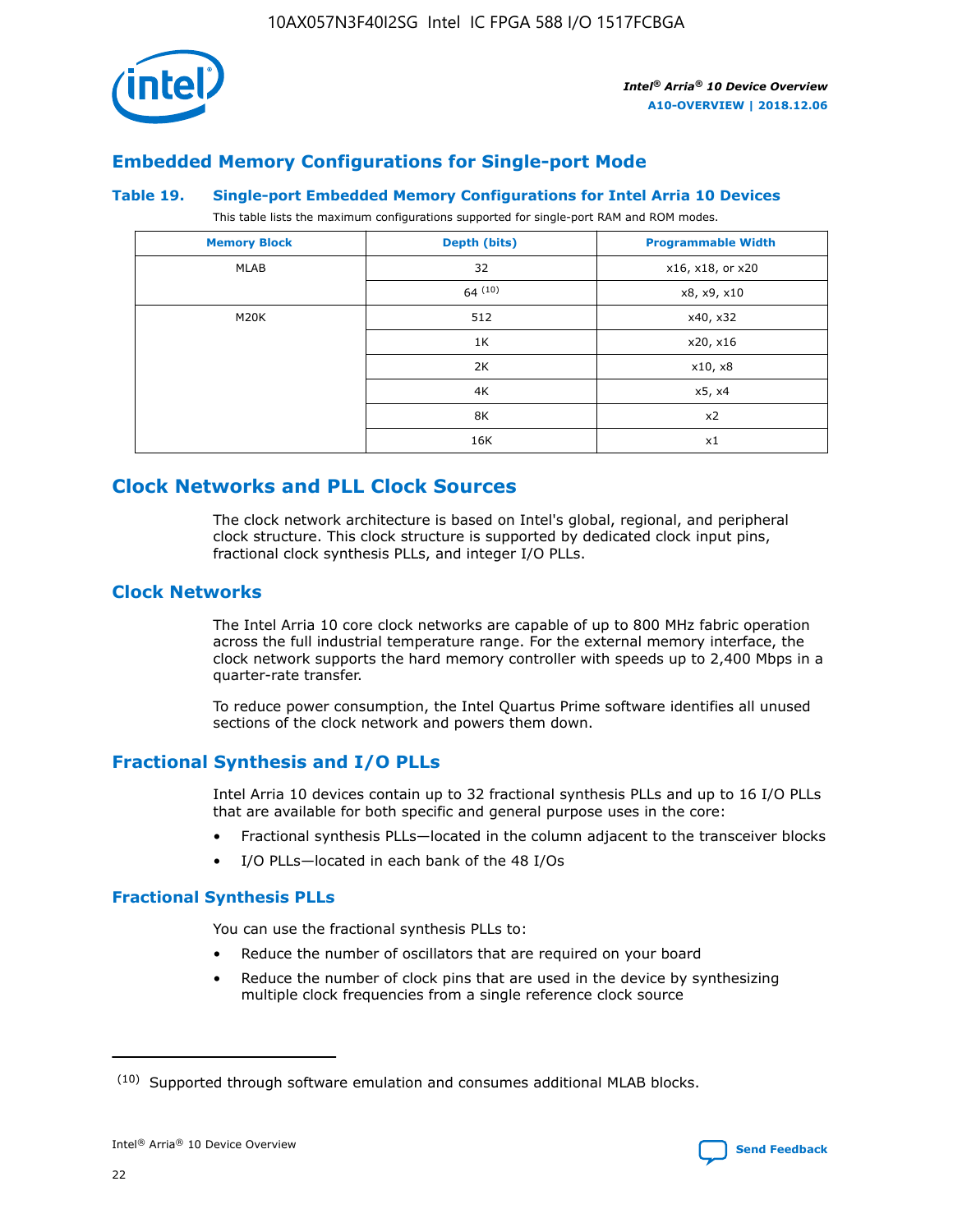

The fractional synthesis PLLs support the following features:

- Reference clock frequency synthesis for transceiver CMU and Advanced Transmit (ATX) PLLs
- Clock network delay compensation
- Zero-delay buffering
- Direct transmit clocking for transceivers
- Independently configurable into two modes:
	- Conventional integer mode equivalent to the general purpose PLL
	- Enhanced fractional mode with third order delta-sigma modulation
- PLL cascading

#### **I/O PLLs**

The integer mode I/O PLLs are located in each bank of 48 I/Os. You can use the I/O PLLs to simplify the design of external memory and high-speed LVDS interfaces.

In each I/O bank, the I/O PLLs are adjacent to the hard memory controllers and LVDS SERDES. Because these PLLs are tightly coupled with the I/Os that need to use them, it makes it easier to close timing.

You can use the I/O PLLs for general purpose applications in the core such as clock network delay compensation and zero-delay buffering.

Intel Arria 10 devices support PLL-to-PLL cascading.

# **FPGA General Purpose I/O**

Intel Arria 10 devices offer highly configurable GPIOs. Each I/O bank contains 48 general purpose I/Os and a high-efficiency hard memory controller.

The following list describes the features of the GPIOs:

- Consist of 3 V I/Os for high-voltage application and LVDS I/Os for differential signaling
	- Up to two 3 V I/O banks, available in some devices, that support up to 3 V I/O standards
	- LVDS I/O banks that support up to 1.8 V I/O standards
- Support a wide range of single-ended and differential I/O interfaces
- LVDS speeds up to 1.6 Gbps
- Each LVDS pair of pins has differential input and output buffers, allowing you to configure the LVDS direction for each pair.
- Programmable bus hold and weak pull-up
- Programmable differential output voltage  $(V_{OD})$  and programmable pre-emphasis

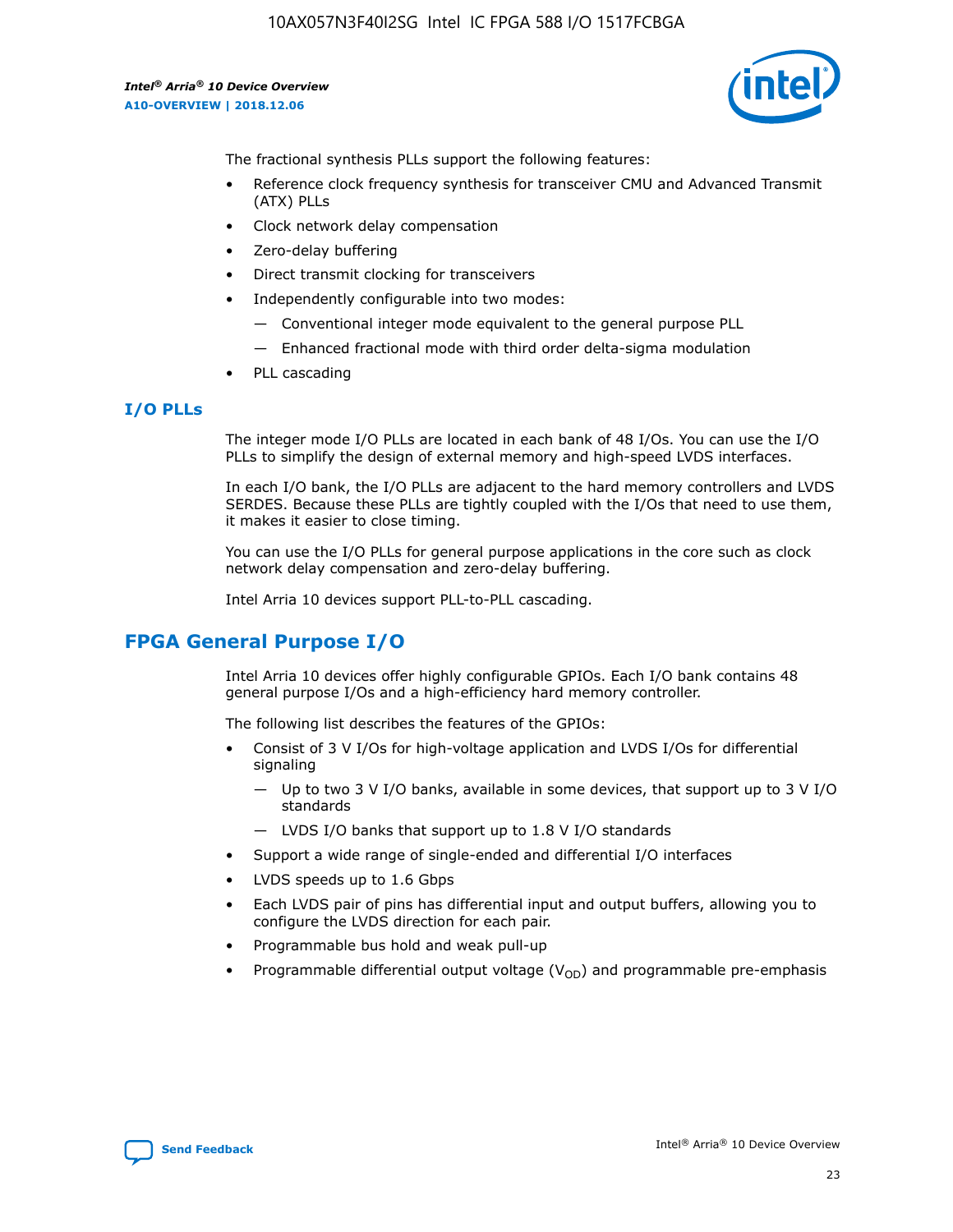

- Series (R<sub>S</sub>) and parallel (R<sub>T</sub>) on-chip termination (OCT) for all I/O banks with OCT calibration to limit the termination impedance variation
- On-chip dynamic termination that has the ability to swap between series and parallel termination, depending on whether there is read or write on a common bus for signal integrity
- Easy timing closure support using the hard read FIFO in the input register path, and delay-locked loop (DLL) delay chain with fine and coarse architecture

# **External Memory Interface**

Intel Arria 10 devices offer massive external memory bandwidth, with up to seven 32 bit DDR4 memory interfaces running at up to 2,400 Mbps. This bandwidth provides additional ease of design, lower power, and resource efficiencies of hardened highperformance memory controllers.

The memory interface within Intel Arria 10 FPGAs and SoCs delivers the highest performance and ease of use. You can configure up to a maximum width of 144 bits when using the hard or soft memory controllers. If required, you can bypass the hard memory controller and use a soft controller implemented in the user logic.

Each I/O contains a hardened DDR read/write path (PHY) capable of performing key memory interface functionality such as read/write leveling, FIFO buffering to lower latency and improve margin, timing calibration, and on-chip termination.

The timing calibration is aided by the inclusion of hard microcontrollers based on Intel's Nios® II technology, specifically tailored to control the calibration of multiple memory interfaces. This calibration allows the Intel Arria 10 device to compensate for any changes in process, voltage, or temperature either within the Intel Arria 10 device itself, or within the external memory device. The advanced calibration algorithms ensure maximum bandwidth and robust timing margin across all operating conditions.

In addition to parallel memory interfaces, Intel Arria 10 devices support serial memory technologies such as the Hybrid Memory Cube (HMC). The HMC is supported by the Intel Arria 10 high-speed serial transceivers which connect up to four HMC links, with each link running at data rates up to 15 Gbps.

#### **Related Information**

#### [External Memory Interface Spec Estimator](http://www.altera.com/technology/memory/estimator/mem-emif-index.html)

Provides a parametric tool that allows you to find and compare the performance of the supported external memory interfaces in IntelFPGAs.

# **Memory Standards Supported by Intel Arria 10 Devices**

The I/Os are designed to provide high performance support for existing and emerging external memory standards.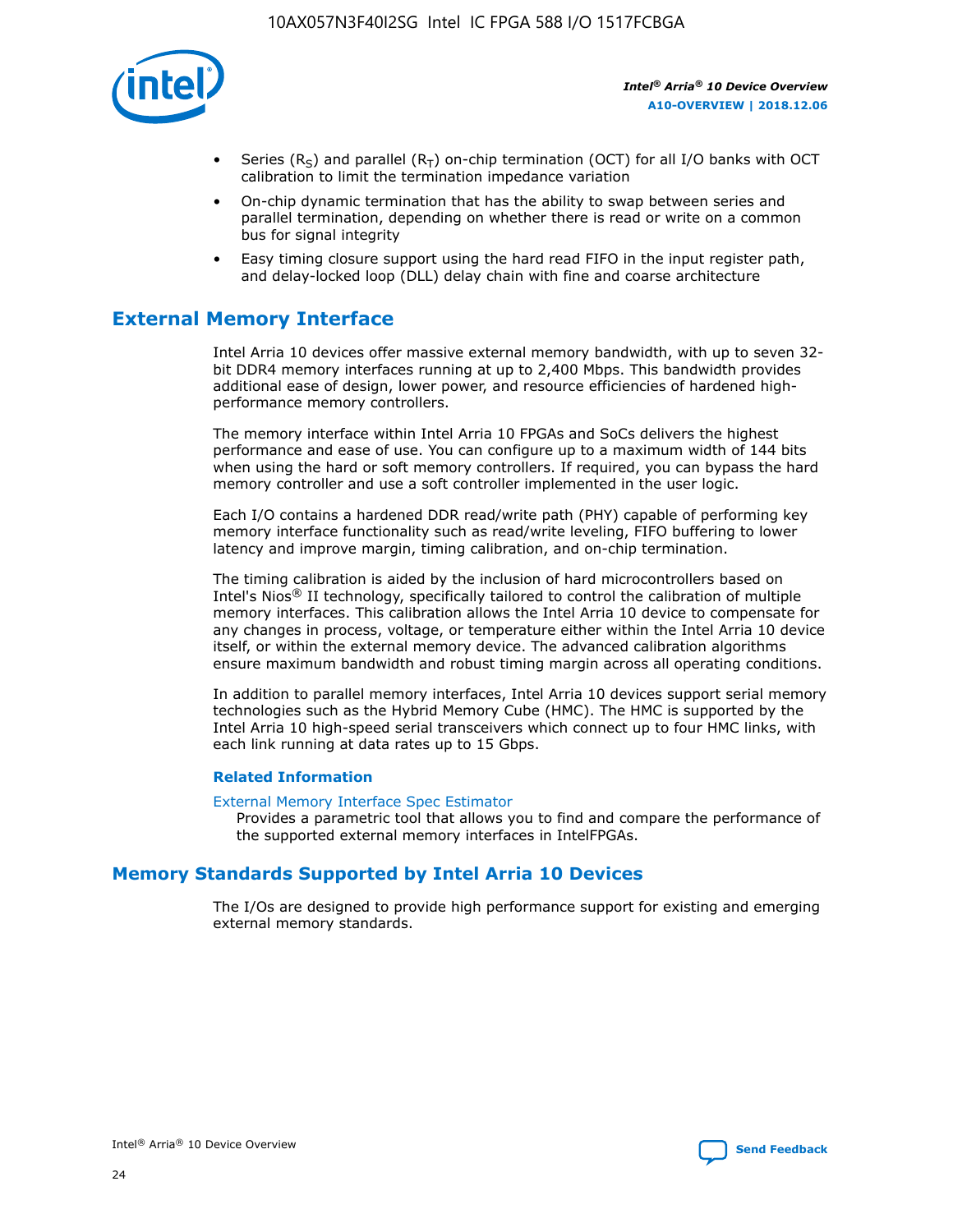

#### **Table 20. Memory Standards Supported by the Hard Memory Controller**

This table lists the overall capability of the hard memory controller. For specific details, refer to the External Memory Interface Spec Estimator and Intel Arria 10 Device Datasheet.

| <b>Memory Standard</b> | <b>Rate Support</b> | <b>Ping Pong PHY Support</b> | <b>Maximum Frequency</b><br>(MHz) |
|------------------------|---------------------|------------------------------|-----------------------------------|
| <b>DDR4 SDRAM</b>      | Quarter rate        | Yes                          | 1,067                             |
|                        |                     |                              | 1,200                             |
| DDR3 SDRAM             | Half rate           | Yes                          | 533                               |
|                        |                     |                              | 667                               |
|                        | Quarter rate        | Yes                          | 1,067                             |
|                        |                     |                              | 1,067                             |
| <b>DDR3L SDRAM</b>     | Half rate           | Yes                          | 533                               |
|                        |                     |                              | 667                               |
|                        | Quarter rate        | Yes                          | 933                               |
|                        |                     |                              | 933                               |
| LPDDR3 SDRAM           | Half rate           |                              | 533                               |
|                        | Quarter rate        |                              | 800                               |

#### **Table 21. Memory Standards Supported by the Soft Memory Controller**

| <b>Memory Standard</b>      | <b>Rate Support</b> | <b>Maximum Frequency</b><br>(MHz) |
|-----------------------------|---------------------|-----------------------------------|
| <b>RLDRAM 3 (11)</b>        | Quarter rate        | 1,200                             |
| ODR IV SRAM <sup>(11)</sup> | Quarter rate        | 1,067                             |
| <b>ODR II SRAM</b>          | Full rate           | 333                               |
|                             | Half rate           | 633                               |
| <b>ODR II+ SRAM</b>         | Full rate           | 333                               |
|                             | Half rate           | 633                               |
| <b>ODR II+ Xtreme SRAM</b>  | Full rate           | 333                               |
|                             | Half rate           | 633                               |

#### **Table 22. Memory Standards Supported by the HPS Hard Memory Controller**

The hard processor system (HPS) is available in Intel Arria 10 SoC devices only.

| <b>Memory Standard</b> | <b>Rate Support</b> | <b>Maximum Frequency</b><br>(MHz) |
|------------------------|---------------------|-----------------------------------|
| <b>DDR4 SDRAM</b>      | Half rate           | 1,200                             |
| <b>DDR3 SDRAM</b>      | Half rate           | 1,067                             |
| <b>DDR3L SDRAM</b>     | Half rate           | 933                               |

<sup>(11)</sup> Intel Arria 10 devices support this external memory interface using hard PHY with soft memory controller.

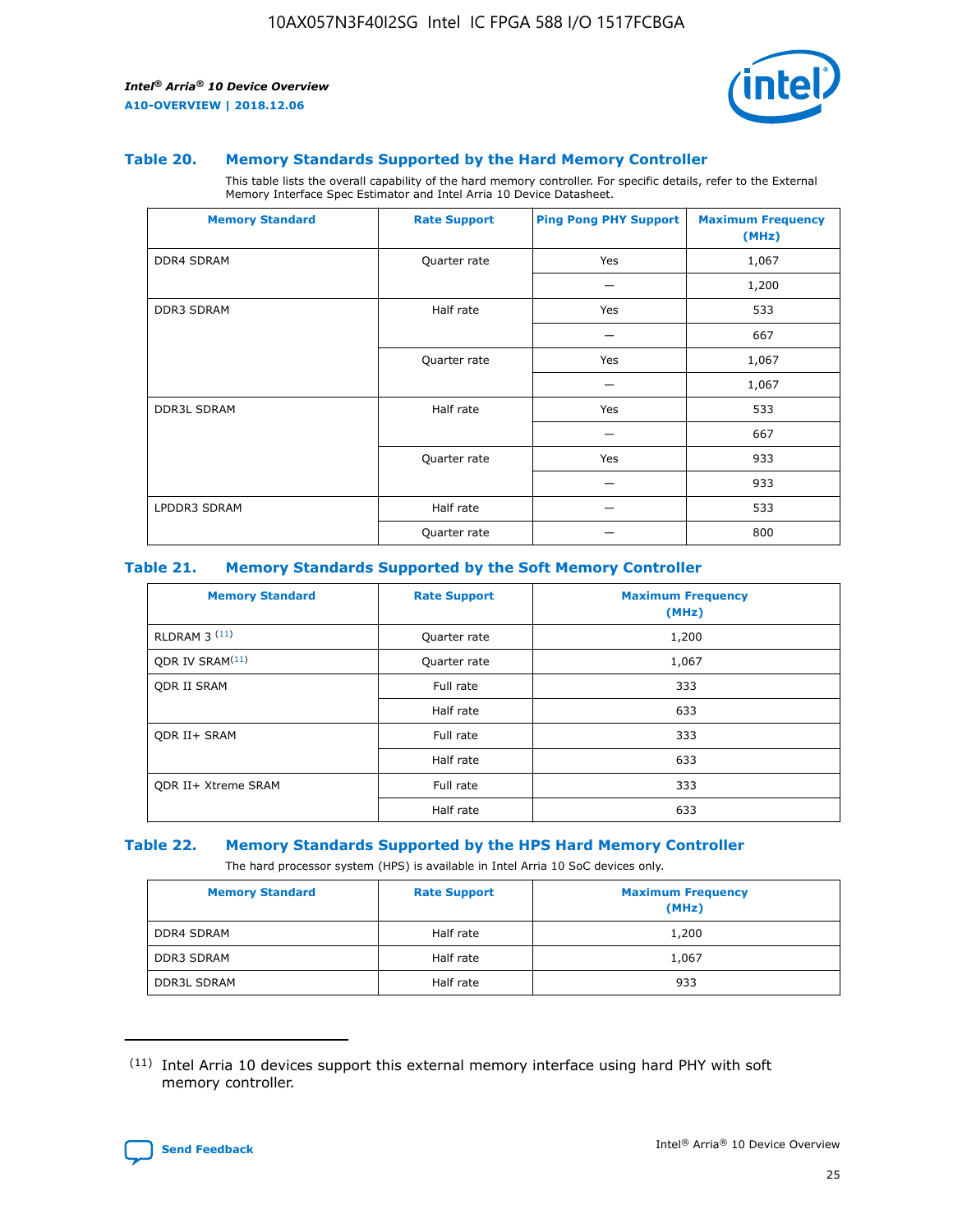

#### **Related Information**

#### [Intel Arria 10 Device Datasheet](https://www.intel.com/content/www/us/en/programmable/documentation/mcn1413182292568.html#mcn1413182153340)

Lists the memory interface performance according to memory interface standards, rank or chip select configurations, and Intel Arria 10 device speed grades.

# **PCIe Gen1, Gen2, and Gen3 Hard IP**

Intel Arria 10 devices contain PCIe hard IP that is designed for performance and ease-of-use:

- Includes all layers of the PCIe stack—transaction, data link and physical layers.
- Supports PCIe Gen3, Gen2, and Gen1 Endpoint and Root Port in x1, x2, x4, or x8 lane configuration.
- Operates independently from the core logic—optional configuration via protocol (CvP) allows the PCIe link to power up and complete link training in less than 100 ms while the Intel Arria 10 device completes loading the programming file for the rest of the FPGA.
- Provides added functionality that makes it easier to support emerging features such as Single Root I/O Virtualization (SR-IOV) and optional protocol extensions.
- Provides improved end-to-end datapath protection using ECC.
- Supports FPGA configuration via protocol (CvP) using PCIe at Gen3, Gen2, or Gen1 speed.

#### **Related Information**

PCS Features on page 30

# **Enhanced PCS Hard IP for Interlaken and 10 Gbps Ethernet**

# **Interlaken Support**

The Intel Arria 10 enhanced PCS hard IP provides integrated Interlaken PCS supporting rates up to 25.8 Gbps per lane.

The Interlaken PCS is based on the proven functionality of the PCS developed for Intel's previous generation FPGAs, which demonstrated interoperability with Interlaken ASSP vendors and third-party IP suppliers. The Interlaken PCS is present in every transceiver channel in Intel Arria 10 devices.

#### **Related Information**

PCS Features on page 30

# **10 Gbps Ethernet Support**

The Intel Arria 10 enhanced PCS hard IP supports 10GBASE-R PCS compliant with IEEE 802.3 10 Gbps Ethernet (10GbE). The integrated hard IP support for 10GbE and the 10 Gbps transceivers save external PHY cost, board space, and system power.

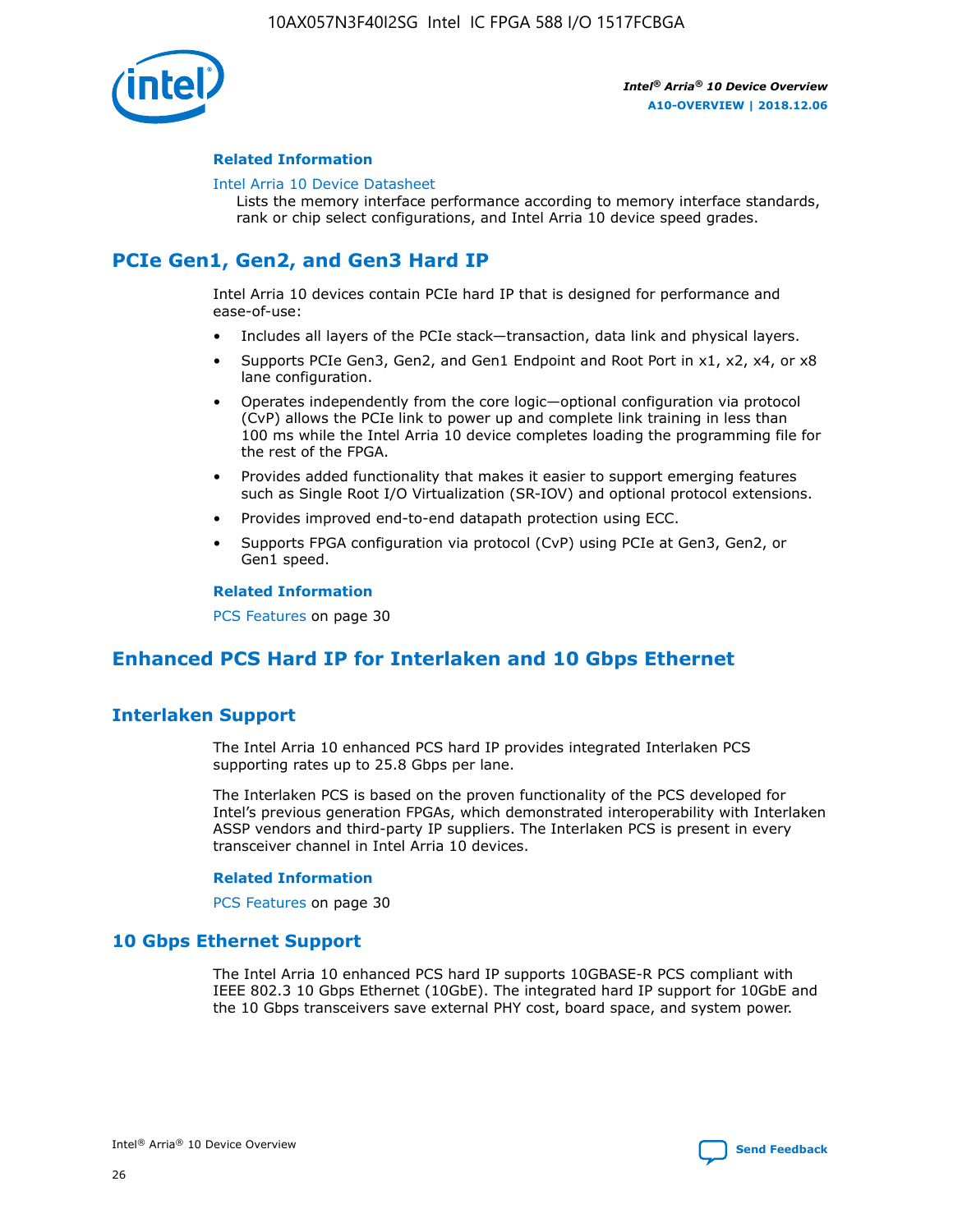

The scalable hard IP supports multiple independent 10GbE ports while using a single PLL for all the 10GBASE-R PCS instantiations, which saves on core logic resources and clock networks:

- Simplifies multiport 10GbE systems compared to XAUI interfaces that require an external XAUI-to-10G PHY.
- Incorporates Electronic Dispersion Compensation (EDC), which enables direct connection to standard 10 Gbps XFP and SFP+ pluggable optical modules.
- Supports backplane Ethernet applications and includes a hard 10GBASE-KR Forward Error Correction (FEC) circuit that you can use for 10 Gbps and 40 Gbps applications.

The 10 Gbps Ethernet PCS hard IP and 10GBASE-KR FEC are present in every transceiver channel.

#### **Related Information**

PCS Features on page 30

# **Low Power Serial Transceivers**

Intel Arria 10 FPGAs and SoCs include lowest power transceivers that deliver high bandwidth, throughput and low latency.

Intel Arria 10 devices deliver the industry's lowest power consumption per transceiver channel:

- 12.5 Gbps transceivers at as low as 242 mW
- 10 Gbps transceivers at as low as 168 mW
- 6 Gbps transceivers at as low as 117 mW

Intel Arria 10 transceivers support various data rates according to application:

- Chip-to-chip and chip-to-module applications—from 1 Gbps up to 25.8 Gbps
- Long reach and backplane applications—from 1 Gbps up to 12.5 with advanced adaptive equalization
- Critical power sensitive applications—from 1 Gbps up to 11.3 Gbps using lower power modes

The combination of 20 nm process technology and architectural advances provide the following benefits:

- Significant reduction in die area and power consumption
- Increase of up to two times in transceiver I/O density compared to previous generation devices while maintaining optimal signal integrity
- Up to 72 total transceiver channels—you can configure up to 6 of these channels to run as fast as 25.8 Gbps
- All channels feature continuous data rate support up to the maximum rated speed

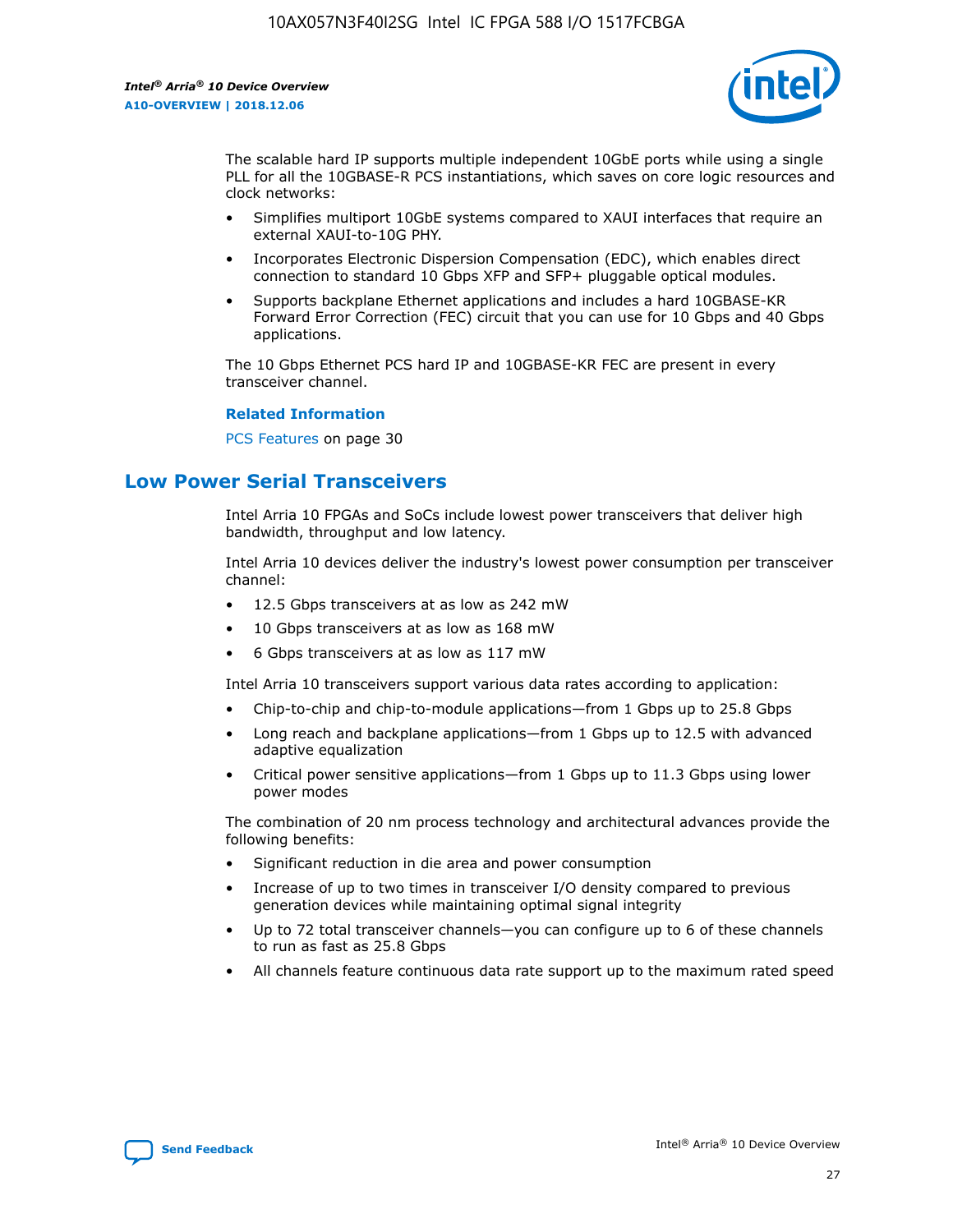

# Transceiver PMA TX/RX PCS ATX PLL Transceiver PMA TX/RX PCS fPLL Network Flexible Clock Distribution Network PCS Transceiver PMA TX/RX FPGA **Clock Distribution** Fabric PCS Transceiver PMA TX/RX ATX Flexible PLL PCS Transceiver PMA TX/RX ▲ fPLL Transceiver PMA TX/RX PCS 4

## **Figure 6. Intel Arria 10 Transceiver Block Architecture**

# **Transceiver Channels**

All transceiver channels feature a dedicated Physical Medium Attachment (PMA) and a hardened Physical Coding Sublayer (PCS).

- The PMA provides primary interfacing capabilities to physical channels.
- The PCS typically handles encoding/decoding, word alignment, and other preprocessing functions before transferring data to the FPGA core fabric.

A transceiver channel consists of a PMA and a PCS block. Most transceiver banks have 6 channels. There are some transceiver banks that contain only 3 channels.

A wide variety of bonded and non-bonded data rate configurations is possible using a highly configurable clock distribution network. Up to 80 independent transceiver data rates can be configured.

The following figures are graphical representations of top views of the silicon die, which correspond to reverse views for flip chip packages. Different Intel Arria 10 devices may have different floorplans than the ones shown in the figures.

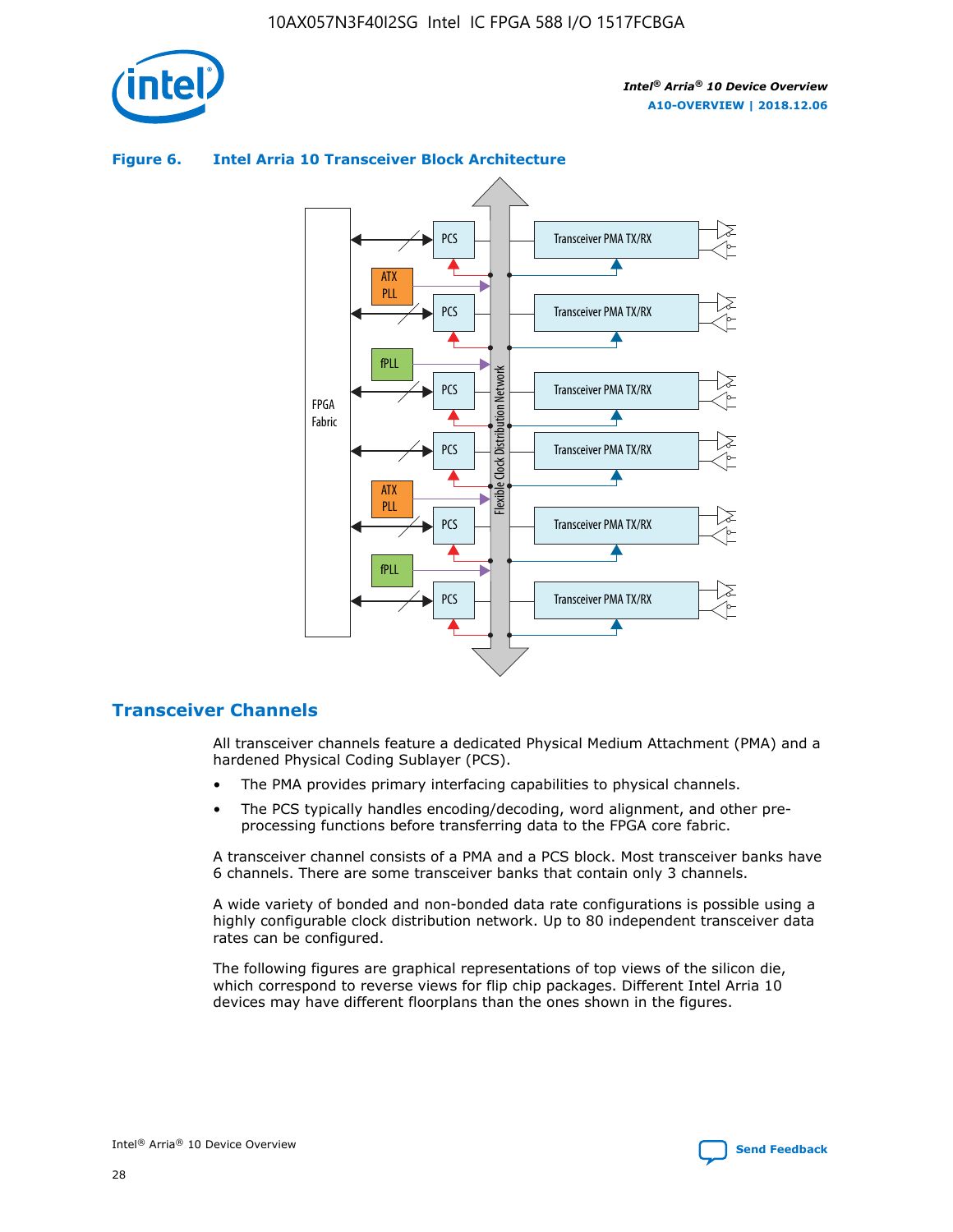

## **Figure 7. Device Chip Overview for Intel Arria 10 GX and GT Devices**



M20K Internal Memory Blocks Core Logic Fabric Transceiver Channels Hard IP Per Transceiver: Standard PCS and Enhanced PCS Hard IPs PCI Express Gen3 Hard IP Fractional PLLs M20K Internal Memory Blocks PCI Express Gen3 Hard IP Variable Precision DSP Blocks I/O PLLs Hard Memory Controllers, General-Purpose I/O Cells, LVDS Hard Processor Subsystem, Dual-Core ARM Cortex A9 M20K Internal Memory Blocks Variable Precision DSP Blocks M20K Internal Memory Blocks Core Logic Fabric I/O PLLs Hard Memory Controllers, General-Purpose I/O Cells, LVDS M20K Internal Memory Blocks Variable Precision DSP Blocks M20K Internal Memory Blocks Transceiver Channels Hard IP Per Transceiver: Standard PCS and Enhanced PCS Hard IPs PCI Express Gen3 Hard IP Fractional PLLs PCI Express Gen3 Hard IP  $\ddot{\cdot}$ Hard PCS Transceiver PMA fPLL ATX (LC) Hard PCS Transceiver PMA **Transmit** Hard PCS Transceiver PMA PLL fPLL Hard PCS Transceiver PMA Transceiver Clock Networks ATX (LC) Hard PCS Transceiver PMA Transmi Hard PCS Transceiver PMA PLL fPLL Hard PCS Transceiver PMA Transceiver PMA Hard PCS ATX (LC) **Transmit** Hard PCS Transceiver PMA PLL Unused transceiver chann can be used as additional transceiver transmit PLLs

# **PMA Features**

Intel Arria 10 transceivers provide exceptional signal integrity at data rates up to 25.8 Gbps. Clocking options include ultra-low jitter ATX PLLs (LC tank based), clock multiplier unit (CMU) PLLs, and fractional PLLs.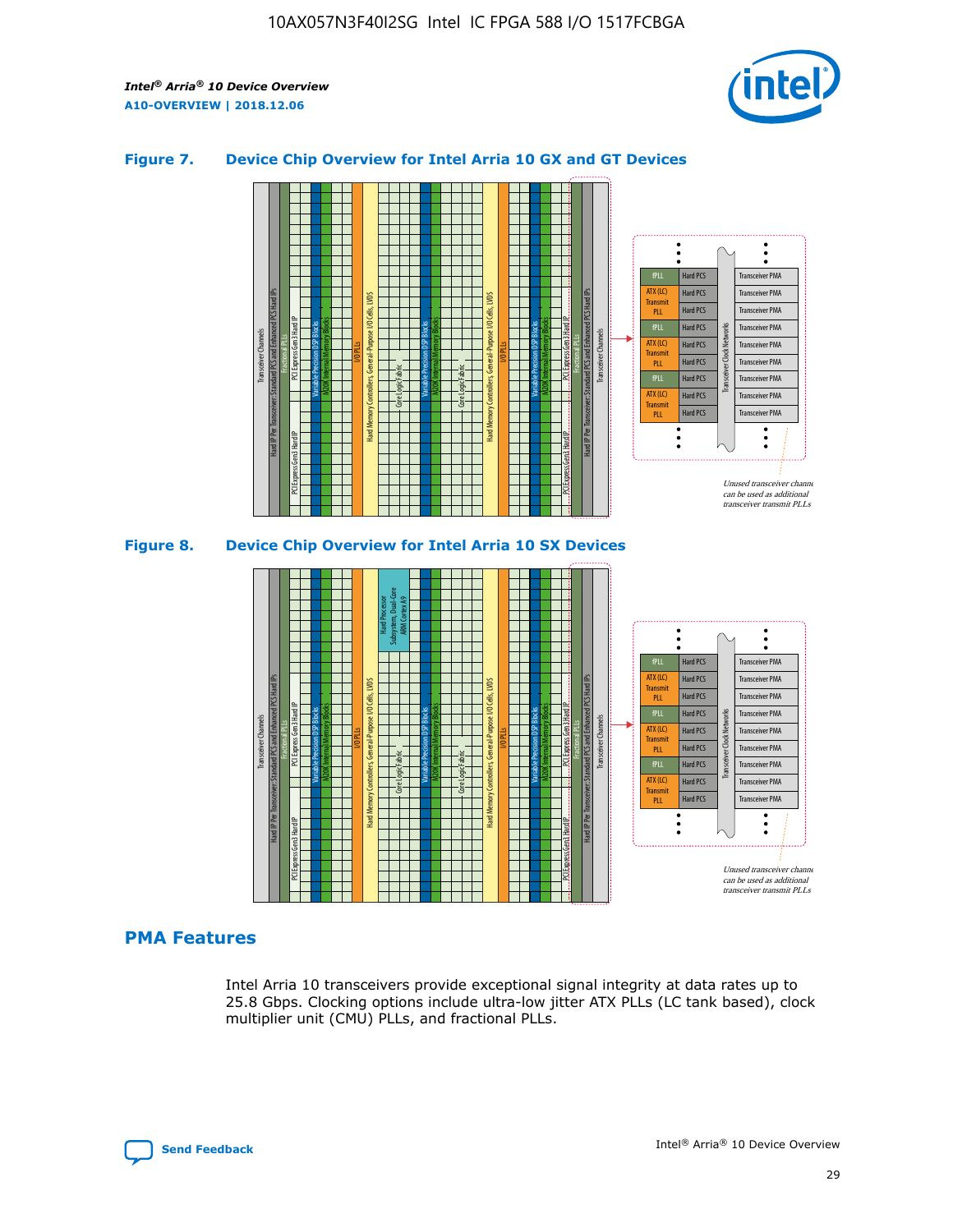

Each transceiver channel contains a channel PLL that can be used as the CMU PLL or clock data recovery (CDR) PLL. In CDR mode, the channel PLL recovers the receiver clock and data in the transceiver channel. Up to 80 independent data rates can be configured on a single Intel Arria 10 device.

## **Table 23. PMA Features of the Transceivers in Intel Arria 10 Devices**

| <b>Feature</b>                                             | <b>Capability</b>                                                                                                                                                                                                             |
|------------------------------------------------------------|-------------------------------------------------------------------------------------------------------------------------------------------------------------------------------------------------------------------------------|
| Chip-to-Chip Data Rates                                    | 1 Gbps to 17.4 Gbps (Intel Arria 10 GX devices)<br>1 Gbps to 25.8 Gbps (Intel Arria 10 GT devices)                                                                                                                            |
| Backplane Support                                          | Drive backplanes at data rates up to 12.5 Gbps                                                                                                                                                                                |
| Optical Module Support                                     | SFP+/SFP, XFP, CXP, QSFP/QSFP28, CFP/CFP2/CFP4                                                                                                                                                                                |
| Cable Driving Support                                      | SFP+ Direct Attach, PCI Express over cable, eSATA                                                                                                                                                                             |
| Transmit Pre-Emphasis                                      | 4-tap transmit pre-emphasis and de-emphasis to compensate for system channel loss                                                                                                                                             |
| Continuous Time Linear<br>Equalizer (CTLE)                 | Dual mode, high-gain, and high-data rate, linear receive equalization to compensate for<br>system channel loss                                                                                                                |
| Decision Feedback Equalizer<br>(DFE)                       | 7-fixed and 4-floating tap DFE to equalize backplane channel loss in the presence of<br>crosstalk and noisy environments                                                                                                      |
| Variable Gain Amplifier                                    | Optimizes the signal amplitude prior to the CDR sampling and operates in fixed and<br>adaptive modes                                                                                                                          |
| Altera Digital Adaptive<br>Parametric Tuning (ADAPT)       | Fully digital adaptation engine to automatically adjust all link equalization parameters-<br>including CTLE, DFE, and variable gain amplifier blocks—that provide optimal link margin<br>without intervention from user logic |
| Precision Signal Integrity<br>Calibration Engine (PreSICE) | Hardened calibration controller to quickly calibrate all transceiver control parameters on<br>power-up, which provides the optimal signal integrity and jitter performance                                                    |
| Advanced Transmit (ATX)<br><b>PLL</b>                      | Low jitter ATX (LC tank based) PLLs with continuous tuning range to cover a wide range of<br>standard and proprietary protocols                                                                                               |
| <b>Fractional PLLs</b>                                     | On-chip fractional frequency synthesizers to replace on-board crystal oscillators and reduce<br>system cost                                                                                                                   |
| Digitally Assisted Analog<br><b>CDR</b>                    | Superior jitter tolerance with fast lock time                                                                                                                                                                                 |
| Dynamic Partial<br>Reconfiguration                         | Allows independent control of the Avalon memory-mapped interface of each transceiver<br>channel for the highest transceiver flexibility                                                                                       |
| Multiple PCS-PMA and PCS-<br>PLD interface widths          | 8-, 10-, 16-, 20-, 32-, 40-, or 64-bit interface widths for flexibility of deserialization width,<br>encoding, and reduced latency                                                                                            |

# **PCS Features**

This table summarizes the Intel Arria 10 transceiver PCS features. You can use the transceiver PCS to support a wide range of protocols ranging from 1 Gbps to 25.8 Gbps.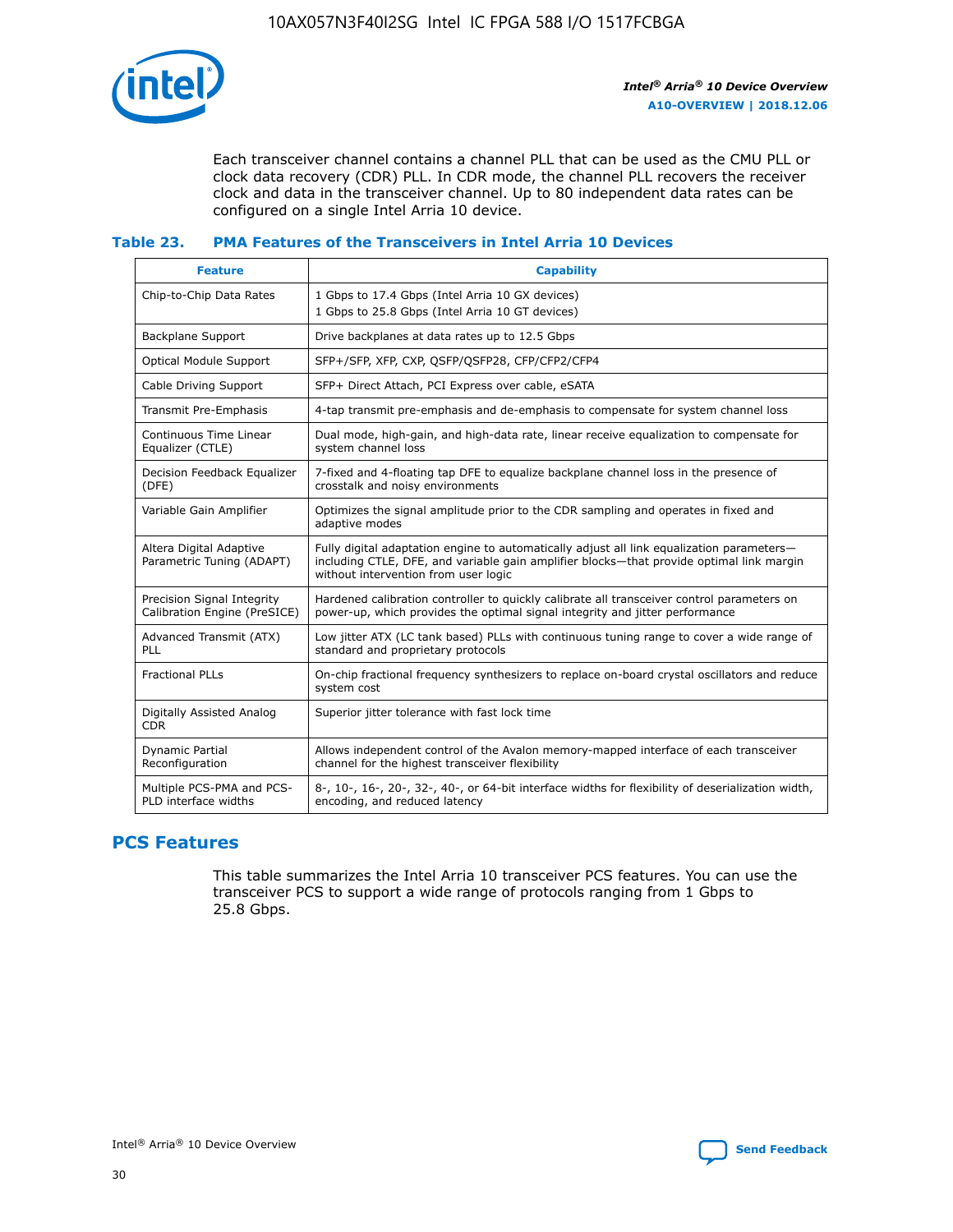

| <b>PCS</b>    | <b>Description</b>                                                                                                                                                                                                                                                                                                                                                                                             |
|---------------|----------------------------------------------------------------------------------------------------------------------------------------------------------------------------------------------------------------------------------------------------------------------------------------------------------------------------------------------------------------------------------------------------------------|
| Standard PCS  | Operates at a data rate up to 12 Gbps<br>Supports protocols such as PCI-Express, CPRI 4.2+, GigE, IEEE 1588 in Hard PCS<br>Implements other protocols using Basic/Custom (Standard PCS) transceiver<br>configuration rules.                                                                                                                                                                                    |
| Enhanced PCS  | Performs functions common to most serial data industry standards, such as word<br>alignment, encoding/decoding, and framing, before data is sent or received off-chip<br>through the PMA<br>• Handles data transfer to and from the FPGA fabric<br>Handles data transfer internally to and from the PMA<br>Provides frequency compensation<br>Performs channel bonding for multi-channel low skew applications |
| PCIe Gen3 PCS | Supports the seamless switching of Data and Clock between the Gen1, Gen2, and Gen3<br>data rates<br>Provides support for PIPE 3.0 features<br>Supports the PIPE interface with the Hard IP enabled, as well as with the Hard IP<br>bypassed                                                                                                                                                                    |

#### **Related Information**

- PCIe Gen1, Gen2, and Gen3 Hard IP on page 26
- Interlaken Support on page 26
- 10 Gbps Ethernet Support on page 26

# **PCS Protocol Support**

This table lists some of the protocols supported by the Intel Arria 10 transceiver PCS. For more information about the blocks in the transmitter and receiver data paths, refer to the related information.

| <b>Protocol</b>                                 | <b>Data Rate</b><br>(Gbps) | <b>Transceiver IP</b>       | <b>PCS Support</b>                      |
|-------------------------------------------------|----------------------------|-----------------------------|-----------------------------------------|
| PCIe Gen3 x1, x2, x4, x8                        | 8.0                        | Native PHY (PIPE)           | Standard PCS and PCIe<br>Gen3 PCS       |
| PCIe Gen2 x1, x2, x4, x8                        | 5.0                        | Native PHY (PIPE)           | <b>Standard PCS</b>                     |
| PCIe Gen1 x1, x2, x4, x8                        | 2.5                        | Native PHY (PIPE)           | Standard PCS                            |
| 1000BASE-X Gigabit Ethernet                     | 1.25                       | Native PHY                  | <b>Standard PCS</b>                     |
| 1000BASE-X Gigabit Ethernet with<br>IEEE 1588v2 | 1.25                       | Native PHY                  | Standard PCS                            |
| 10GBASE-R                                       | 10.3125                    | Native PHY                  | <b>Enhanced PCS</b>                     |
| 10GBASE-R with IEEE 1588v2                      | 10.3125                    | Native PHY                  | <b>Enhanced PCS</b>                     |
| 10GBASE-R with KR FEC                           | 10.3125                    | Native PHY                  | <b>Enhanced PCS</b>                     |
| 10GBASE-KR and 1000BASE-X                       | 10.3125                    | 1G/10GbE and 10GBASE-KR PHY | Standard PCS and<br><b>Enhanced PCS</b> |
| Interlaken (CEI-6G/11G)                         | 3.125 to 17.4              | Native PHY                  | <b>Enhanced PCS</b>                     |
| SFI-S/SFI-5.2                                   | 11.2                       | Native PHY                  | <b>Enhanced PCS</b>                     |
| $10G$ SDI                                       | 10.692                     | Native PHY                  | <b>Enhanced PCS</b>                     |
|                                                 |                            |                             | continued                               |

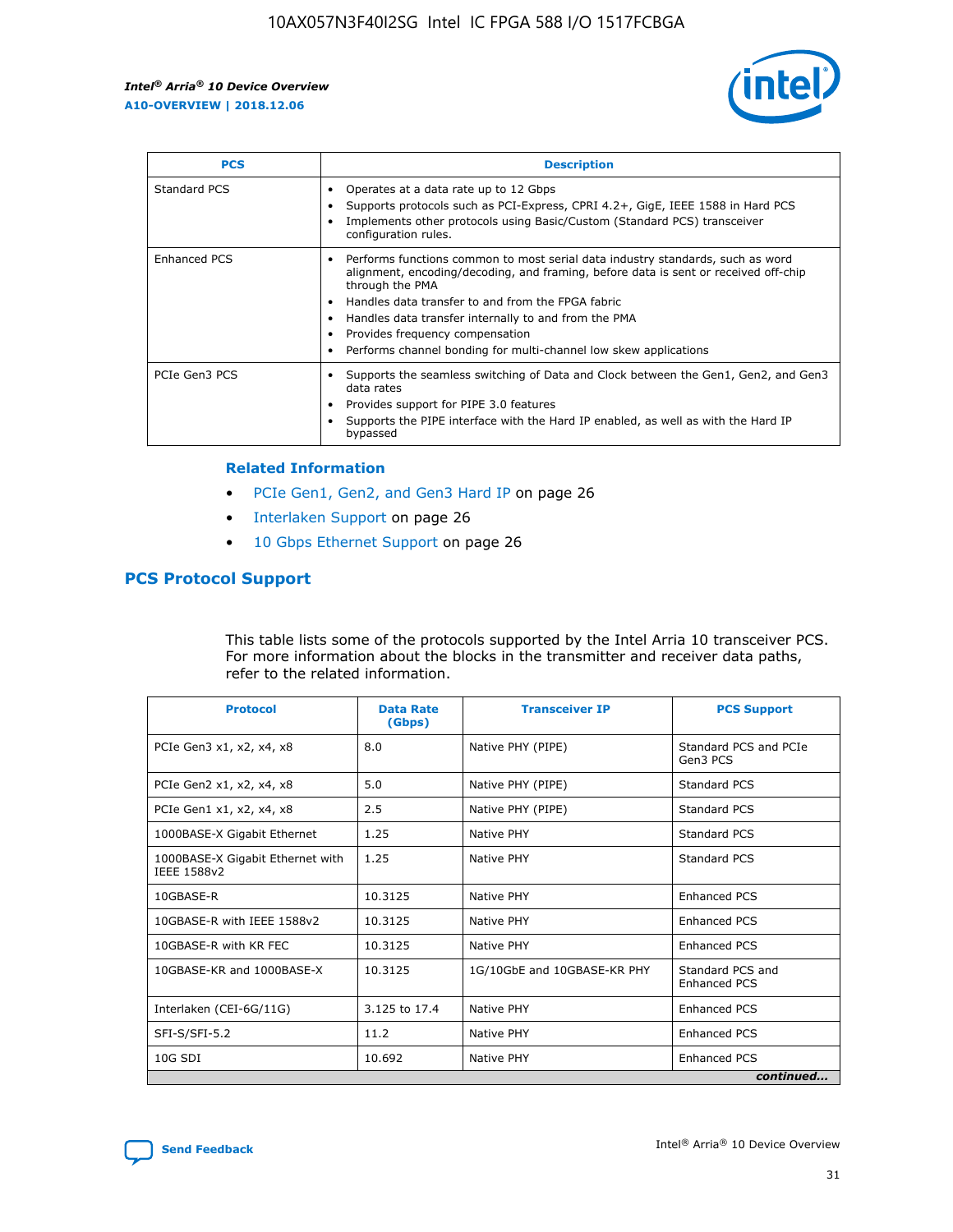

| <b>Protocol</b>      | <b>Data Rate</b><br>(Gbps) | <b>Transceiver IP</b> | <b>PCS Support</b> |
|----------------------|----------------------------|-----------------------|--------------------|
| CPRI 6.0 (64B/66B)   | 0.6144 to<br>10.1376       | Native PHY            | Enhanced PCS       |
| CPRI 4.2 (8B/10B)    | $0.6144$ to<br>9.8304      | Native PHY            | Standard PCS       |
| OBSAI RP3 v4.2       | 0.6144 to 6.144            | Native PHY            | Standard PCS       |
| SD-SDI/HD-SDI/3G-SDI | $0.143(12)$ to<br>2.97     | Native PHY            | Standard PCS       |

## **Related Information**

#### [Intel Arria 10 Transceiver PHY User Guide](https://www.intel.com/content/www/us/en/programmable/documentation/nik1398707230472.html#nik1398707091164)

Provides more information about the supported transceiver protocols and PHY IP, the PMA architecture, and the standard, enhanced, and PCIe Gen3 PCS architecture.

# **SoC with Hard Processor System**

Each SoC device combines an FPGA fabric and a hard processor system (HPS) in a single device. This combination delivers the flexibility of programmable logic with the power and cost savings of hard IP in these ways:

- Reduces board space, system power, and bill of materials cost by eliminating a discrete embedded processor
- Allows you to differentiate the end product in both hardware and software, and to support virtually any interface standard
- Extends the product life and revenue through in-field hardware and software updates

 $(12)$  The 0.143 Gbps data rate is supported using oversampling of user logic that you must implement in the FPGA fabric.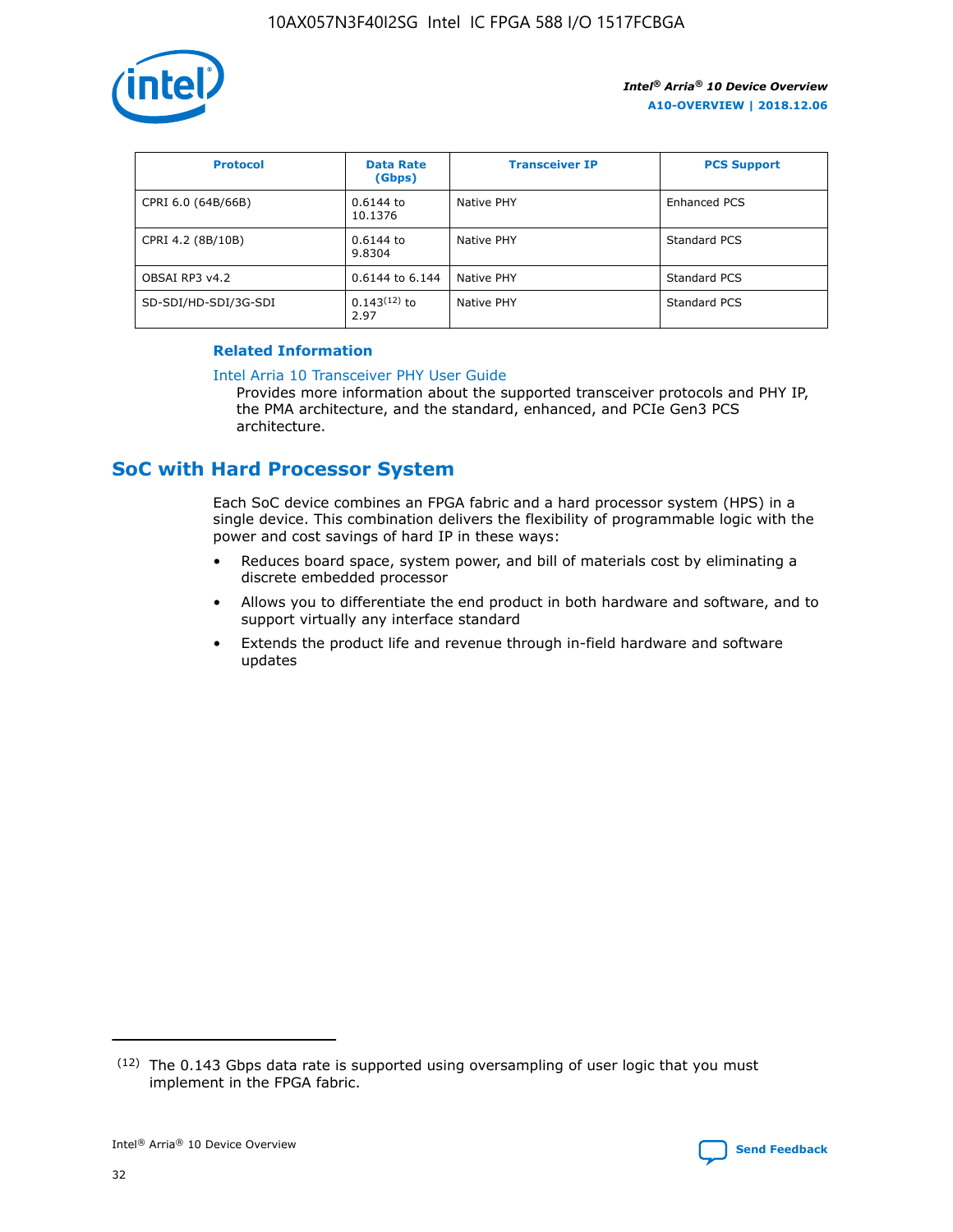

#### **Figure 9. HPS Block Diagram**

This figure shows a block diagram of the HPS with the dual ARM Cortex-A9 MPCore processor.



# **Key Advantages of 20-nm HPS**

The 20-nm HPS strikes a balance between enabling maximum software compatibility with 28-nm SoCs while still improving upon the 28-nm HPS architecture. These improvements address the requirements of the next generation target markets such as wireless and wireline communications, compute and storage equipment, broadcast and military in terms of performance, memory bandwidth, connectivity via backplane and security.

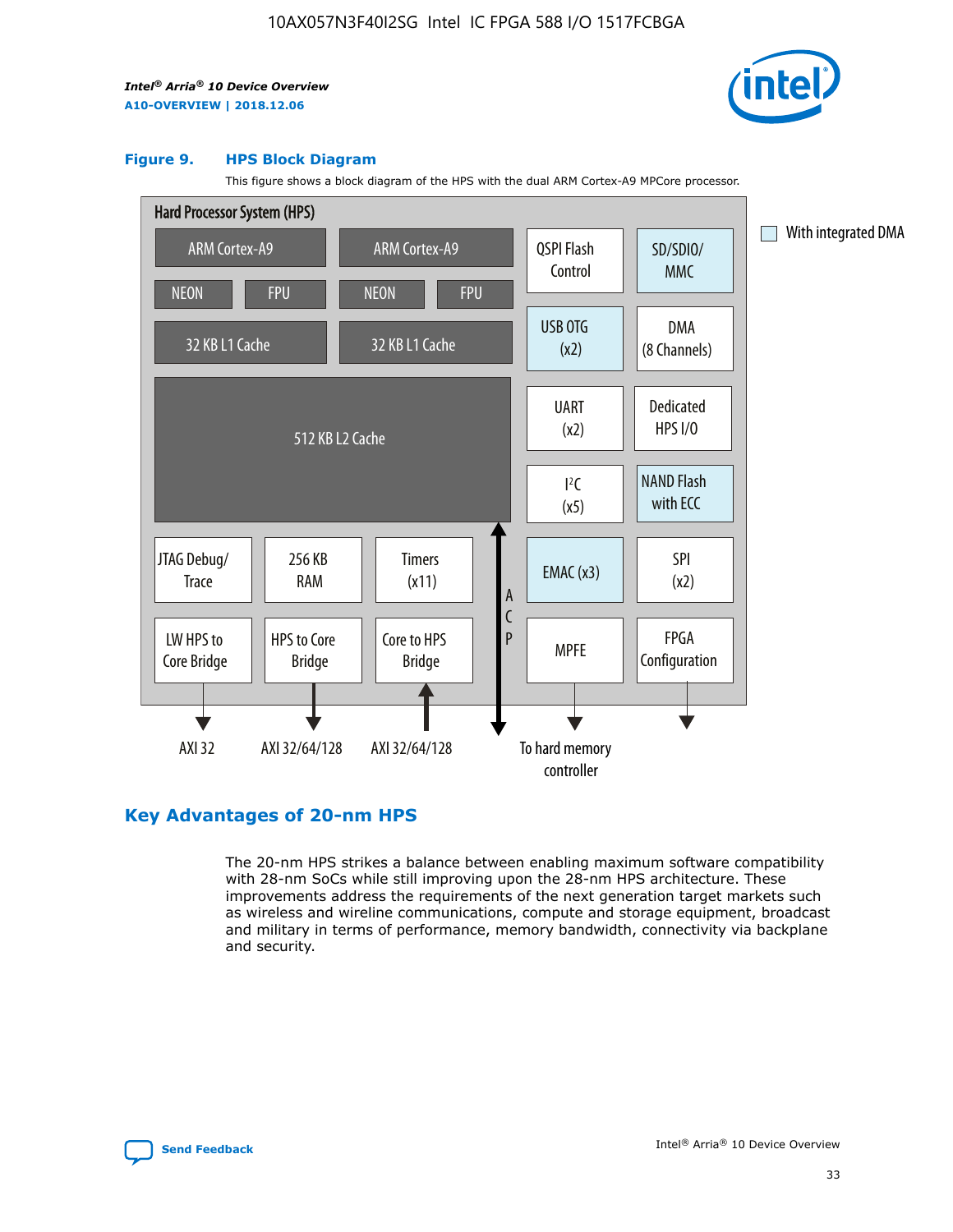

## **Table 24. Improvements in 20 nm HPS**

This table lists the key improvements of the 20 nm HPS compared to the 28 nm HPS.

| Advantages/<br><b>Improvements</b>                          | <b>Description</b>                                                                                                                                                                                                                                                                                                                                                                                                                                                                                                                                                                                                                                                                                                                                                                                                                                                                                                      |
|-------------------------------------------------------------|-------------------------------------------------------------------------------------------------------------------------------------------------------------------------------------------------------------------------------------------------------------------------------------------------------------------------------------------------------------------------------------------------------------------------------------------------------------------------------------------------------------------------------------------------------------------------------------------------------------------------------------------------------------------------------------------------------------------------------------------------------------------------------------------------------------------------------------------------------------------------------------------------------------------------|
| Increased performance and<br>overdrive capability           | While the nominal processor frequency is 1.2 GHz, the 20 nm HPS offers an "overdrive"<br>feature which enables a higher processor operating frequency. This requires a higher supply<br>voltage value that is unique to the HPS and may require a separate regulator.                                                                                                                                                                                                                                                                                                                                                                                                                                                                                                                                                                                                                                                   |
| Increased processor memory<br>bandwidth and DDR4<br>support | Up to 64-bit DDR4 memory at 2,400 Mbps support is available for the processor. The hard<br>memory controller for the HPS comprises a multi-port front end that manages connections<br>to a single port memory controller. The multi-port front end allows logic core and the HPS<br>to share ports and thereby the available bandwidth of the memory controller.                                                                                                                                                                                                                                                                                                                                                                                                                                                                                                                                                        |
| Flexible I/O sharing                                        | An advanced I/O pin muxing scheme allows improved sharing of I/O between the HPS and<br>the core logic. The following types of I/O are available for SoC:<br>17 dedicated I/Os-physically located inside the HPS block and are not accessible to<br>logic within the core. The 17 dedicated I/Os are used for HPS clock, resets, and<br>interfacing with boot devices, QSPI, and SD/MMC.<br>48 direct shared I/O-located closest to the HPS block and are ideal for high speed HPS<br>peripherals such as EMAC, USB, and others. There is one bank of 48 I/Os that supports<br>direct sharing where the 48 I/Os can be shared 12 I/Os at a time.<br>Standard (shared) I/O—all standard I/Os can be shared by the HPS peripherals and any<br>logic within the core. For designs where more than 48 I/Os are required to fully use all<br>the peripherals in the HPS, these I/Os can be connected through the core logic. |
| <b>EMAC</b> core                                            | Three EMAC cores are available in the HPS. The EMAC cores enable an application to<br>support two redundant Ethernet connections; for example, backplane, or two EMAC cores<br>for managing IEEE 1588 time stamp information while allowing a third EMAC core for debug<br>and configuration. All three EMACs can potentially share the same time stamps, simplifying<br>the 1588 time stamping implementation. A new serial time stamp interface allows core<br>logic to access and read the time stamp values. The integrated EMAC controllers can be<br>connected to external Ethernet PHY through the provided MDIO or I <sup>2</sup> C interface.                                                                                                                                                                                                                                                                  |
| On-chip memory                                              | The on-chip memory is updated to 256 KB support and can support larger data sets and<br>real time algorithms.                                                                                                                                                                                                                                                                                                                                                                                                                                                                                                                                                                                                                                                                                                                                                                                                           |
| <b>ECC</b> enhancements                                     | Improvements in L2 Cache ECC management allow identification of errors down to the<br>address level. ECC enhancements also enable improved error injection and status reporting<br>via the introduction of new memory mapped access to syndrome and data signals.                                                                                                                                                                                                                                                                                                                                                                                                                                                                                                                                                                                                                                                       |
| HPS to FPGA Interconnect<br>Backbone                        | Although the HPS and the Logic Core can operate independently, they are tightly coupled<br>via a high-bandwidth system interconnect built from high-performance ARM AMBA AXI bus<br>bridges. IP bus masters in the FPGA fabric have access to HPS bus slaves via the FPGA-to-<br>HPS interconnect. Similarly, HPS bus masters have access to bus slaves in the core fabric<br>via the HPS-to-FPGA bridge. Both bridges are AMBA AXI-3 compliant and support<br>simultaneous read and write transactions. Up to three masters within the core fabric can<br>share the HPS SDRAM controller with the processor. Additionally, the processor can be used<br>to configure the core fabric under program control via a dedicated 32-bit configuration port.                                                                                                                                                                  |
| FPGA configuration and HPS<br>booting                       | The FPGA fabric and HPS in the SoCs are powered independently. You can reduce the clock<br>frequencies or gate the clocks to reduce dynamic power.<br>You can configure the FPGA fabric and boot the HPS independently, in any order, providing<br>you with more design flexibility.                                                                                                                                                                                                                                                                                                                                                                                                                                                                                                                                                                                                                                    |
| Security                                                    | New security features have been introduced for anti-tamper management, secure boot,<br>encryption (AES), and authentication (SHA).                                                                                                                                                                                                                                                                                                                                                                                                                                                                                                                                                                                                                                                                                                                                                                                      |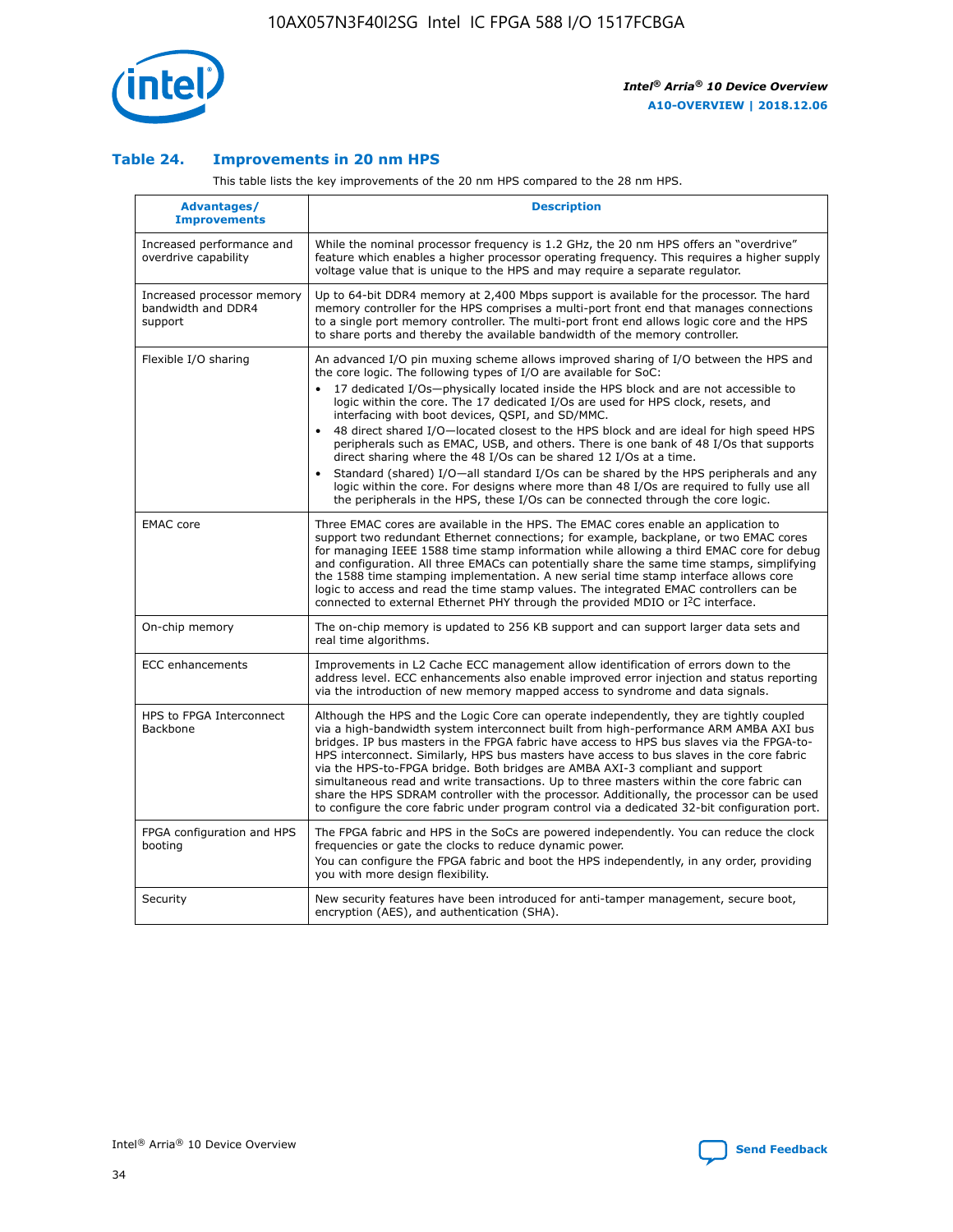

# **Features of the HPS**

The HPS has the following features:

- 1.2-GHz, dual-core ARM Cortex-A9 MPCore processor with up to 1.5-GHz via overdrive
	- ARMv7-A architecture that runs 32-bit ARM instructions, 16-bit and 32-bit Thumb instructions, and 8-bit Java byte codes in Jazelle style
	- Superscalar, variable length, out-of-order pipeline with dynamic branch prediction
	- Instruction Efficiency 2.5 MIPS/MHz, which provides total performance of 7500 MIPS at 1.5 GHz
- Each processor core includes:
	- 32 KB of L1 instruction cache, 32 KB of L1 data cache
	- Single- and double-precision floating-point unit and NEON media engine
	- CoreSight debug and trace technology
	- Snoop Control Unit (SCU) and Acceleration Coherency Port (ACP)
- 512 KB of shared L2 cache
- 256 KB of scratch RAM
- Hard memory controller with support for DDR3, DDR4 and optional error correction code (ECC) support
- Multiport Front End (MPFE) Scheduler interface to the hard memory controller
- 8-channel direct memory access (DMA) controller
- QSPI flash controller with SIO, DIO, QIO SPI Flash support
- NAND flash controller (ONFI 1.0 or later) with DMA and ECC support, updated to support 8 and 16-bit Flash devices and new command DMA to offload CPU for fast power down recovery
- Updated SD/SDIO/MMC controller to eMMC 4.5 with DMA with CE-ATA digital command support
- 3 10/100/1000 Ethernet media access control (MAC) with DMA
- 2 USB On-the-Go (OTG) controllers with DMA
- $\bullet$  5 I<sup>2</sup>C controllers (3 can be used by EMAC for MIO to external PHY)
- 2 UART 16550 Compatible controllers
- 4 serial peripheral interfaces (SPI) (2 Master, 2 Slaves)
- 62 programmable general-purpose I/Os, which includes 48 direct share I/Os that allows the HPS peripherals to connect directly to the FPGA I/Os
- 7 general-purpose timers
- 4 watchdog timers
- Anti-tamper, Secure Boot, Encryption (AES) and Authentication (SHA)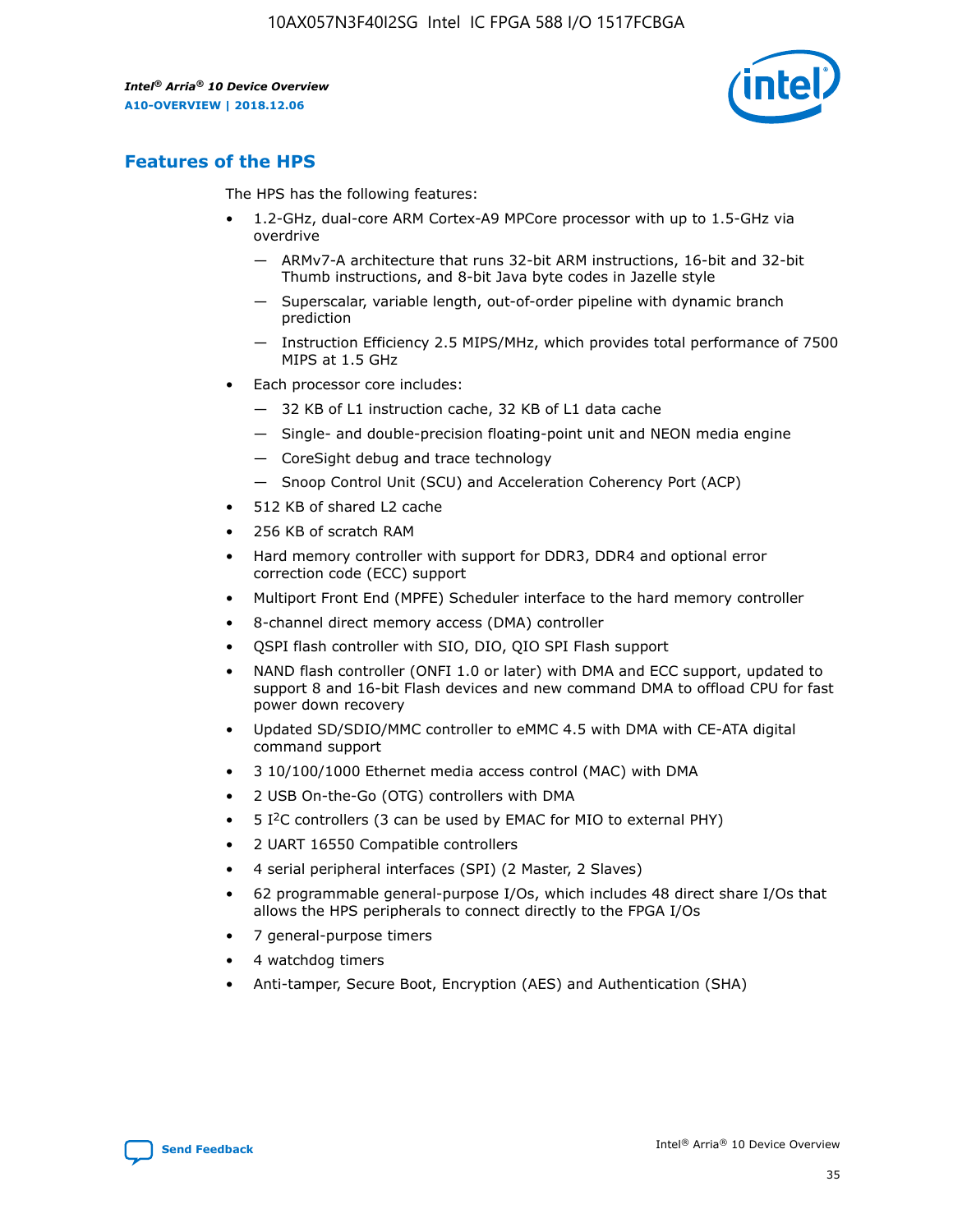

# **System Peripherals and Debug Access Port**

Each Ethernet MAC, USB OTG, NAND flash controller, and SD/MMC controller module has an integrated DMA controller. For modules without an integrated DMA controller, an additional DMA controller module provides up to eight channels of high-bandwidth data transfers. Peripherals that communicate off-chip are multiplexed with other peripherals at the HPS pin level. This allows you to choose which peripherals interface with other devices on your PCB.

The debug access port provides interfaces to industry standard JTAG debug probes and supports ARM CoreSight debug and core traces to facilitate software development.

## **HPS–FPGA AXI Bridges**

The HPS–FPGA bridges, which support the Advanced Microcontroller Bus Architecture (AMBA) Advanced eXtensible Interface (AXI™) specifications, consist of the following bridges:

- FPGA-to-HPS AMBA AXI bridge—a high-performance bus supporting 32, 64, and 128 bit data widths that allows the FPGA fabric to issue transactions to slaves in the HPS.
- HPS-to-FPGA Avalon/AMBA AXI bridge—a high-performance bus supporting 32, 64, and 128 bit data widths that allows the HPS to issue transactions to slaves in the FPGA fabric.
- Lightweight HPS-to-FPGA AXI bridge—a lower latency 32 bit width bus that allows the HPS to issue transactions to soft peripherals in the FPGA fabric. This bridge is primarily used for control and status register (CSR) accesses to peripherals in the FPGA fabric.

The HPS–FPGA AXI bridges allow masters in the FPGA fabric to communicate with slaves in the HPS logic, and vice versa. For example, the HPS-to-FPGA AXI bridge allows you to share memories instantiated in the FPGA fabric with one or both microprocessors in the HPS, while the FPGA-to-HPS AXI bridge allows logic in the FPGA fabric to access the memory and peripherals in the HPS.

Each HPS–FPGA bridge also provides asynchronous clock crossing for data transferred between the FPGA fabric and the HPS.

#### **HPS SDRAM Controller Subsystem**

The HPS SDRAM controller subsystem contains a multiport SDRAM controller and DDR PHY that are shared between the FPGA fabric (through the FPGA-to-HPS SDRAM interface), the level 2 (L2) cache, and the level 3 (L3) system interconnect. The FPGA-to-HPS SDRAM interface supports AMBA AXI and Avalon® Memory-Mapped (Avalon-MM) interface standards, and provides up to six individual ports for access by masters implemented in the FPGA fabric.

The HPS SDRAM controller supports up to 3 masters (command ports), 3x 64-bit read data ports and 3x 64-bit write data ports.

To maximize memory performance, the SDRAM controller subsystem supports command and data reordering, deficit round-robin arbitration with aging, and high-priority bypass features.

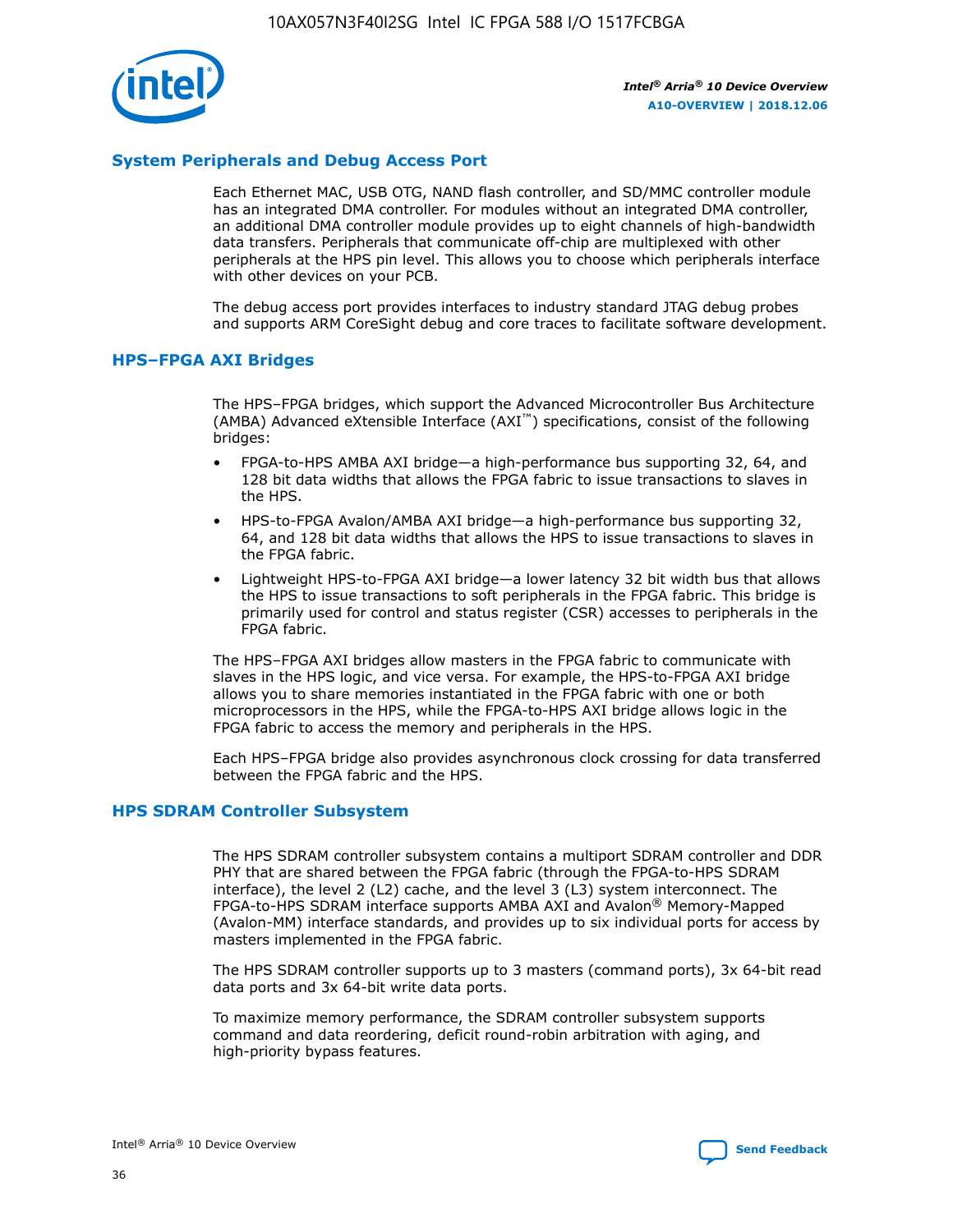

# **FPGA Configuration and HPS Booting**

The FPGA fabric and HPS in the SoC FPGA must be powered at the same time. You can reduce the clock frequencies or gate the clocks to reduce dynamic power.

Once powered, the FPGA fabric and HPS can be configured independently thus providing you with more design flexibility:

- You can boot the HPS independently. After the HPS is running, the HPS can fully or partially reconfigure the FPGA fabric at any time under software control. The HPS can also configure other FPGAs on the board through the FPGA configuration controller.
- Configure the FPGA fabric first, and then boot the HPS from memory accessible to the FPGA fabric.

## **Hardware and Software Development**

For hardware development, you can configure the HPS and connect your soft logic in the FPGA fabric to the HPS interfaces using the Platform Designer system integration tool in the Intel Quartus Prime software.

For software development, the ARM-based SoC FPGA devices inherit the rich software development ecosystem available for the ARM Cortex-A9 MPCore processor. The software development process for Intel SoC FPGAs follows the same steps as those for other SoC devices from other manufacturers. Support for Linux\*, VxWorks\*, and other operating systems are available for the SoC FPGAs. For more information on the operating systems support availability, contact the Intel FPGA sales team.

You can begin device-specific firmware and software development on the Intel SoC FPGA Virtual Target. The Virtual Target is a fast PC-based functional simulation of a target development system—a model of a complete development board. The Virtual Target enables the development of device-specific production software that can run unmodified on actual hardware.

# **Dynamic and Partial Reconfiguration**

The Intel Arria 10 devices support dynamic and partial reconfiguration. You can use dynamic and partial reconfiguration simultaneously to enable seamless reconfiguration of both the device core and transceivers.

# **Dynamic Reconfiguration**

You can reconfigure the PMA and PCS blocks while the device continues to operate. This feature allows you to change the data rates, protocol, and analog settings of a channel in a transceiver bank without affecting on-going data transfer in other transceiver banks. This feature is ideal for applications that require dynamic multiprotocol or multirate support.

# **Partial Reconfiguration**

Using partial reconfiguration, you can reconfigure some parts of the device while keeping the device in operation.

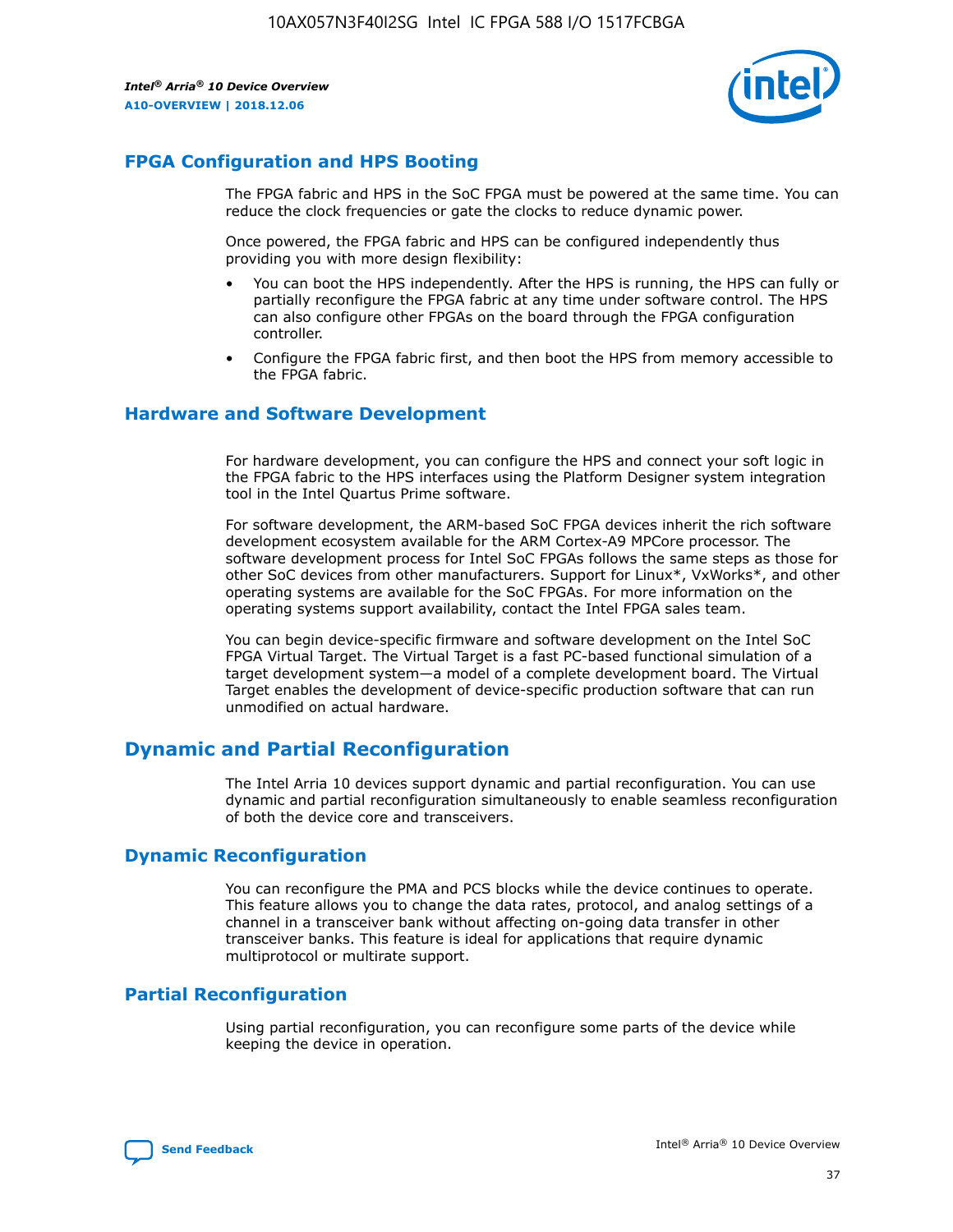

Instead of placing all device functions in the FPGA fabric, you can store some functions that do not run simultaneously in external memory and load them only when required. This capability increases the effective logic density of the device, and lowers cost and power consumption.

In the Intel solution, you do not have to worry about intricate device architecture to perform a partial reconfiguration. The partial reconfiguration capability is built into the Intel Quartus Prime design software, making such time-intensive task simple.

Intel Arria 10 devices support partial reconfiguration in the following configuration options:

- Using an internal host:
	- All supported configuration modes where the FPGA has access to external memory devices such as serial and parallel flash memory.
	- Configuration via Protocol [CvP (PCIe)]
- Using an external host—passive serial (PS), fast passive parallel (FPP) x8, FPP x16, and FPP x32 I/O interface.

# **Enhanced Configuration and Configuration via Protocol**

# **Table 25. Configuration Schemes and Features of Intel Arria 10 Devices**

Intel Arria 10 devices support 1.8 V programming voltage and several configuration schemes.

| <b>Scheme</b>                                                          | <b>Data</b><br><b>Width</b> | <b>Max Clock</b><br>Rate<br>(MHz) | <b>Max Data</b><br>Rate<br>(Mbps)<br>(13) | <b>Decompression</b> | <b>Design</b><br>Security <sup>(1</sup><br>4) | <b>Partial</b><br><b>Reconfiguration</b><br>(15) | <b>Remote</b><br><b>System</b><br><b>Update</b> |
|------------------------------------------------------------------------|-----------------------------|-----------------------------------|-------------------------------------------|----------------------|-----------------------------------------------|--------------------------------------------------|-------------------------------------------------|
| <b>JTAG</b>                                                            | 1 bit                       | 33                                | 33                                        |                      |                                               | Yes(16)                                          |                                                 |
| Active Serial (AS)<br>through the<br>EPCO-L<br>configuration<br>device | 1 bit,<br>4 bits            | 100                               | 400                                       | Yes                  | Yes                                           | $Y_{PS}(16)$                                     | Yes                                             |
| Passive serial (PS)<br>through CPLD or<br>external<br>microcontroller  | 1 bit                       | 100                               | 100                                       | Yes                  | Yes                                           | Yes(16)                                          | Parallel<br>Flash<br>Loader<br>(PFL) IP<br>core |
|                                                                        |                             |                                   |                                           |                      |                                               |                                                  | continued                                       |

<sup>(13)</sup> Enabling either compression or design security features affects the maximum data rate. Refer to the Intel Arria 10 Device Datasheet for more information.

<sup>(14)</sup> Encryption and compression cannot be used simultaneously.

 $(15)$  Partial reconfiguration is an advanced feature of the device family. If you are interested in using partial reconfiguration, contact Intel for support.

 $(16)$  Partial configuration can be performed only when it is configured as internal host.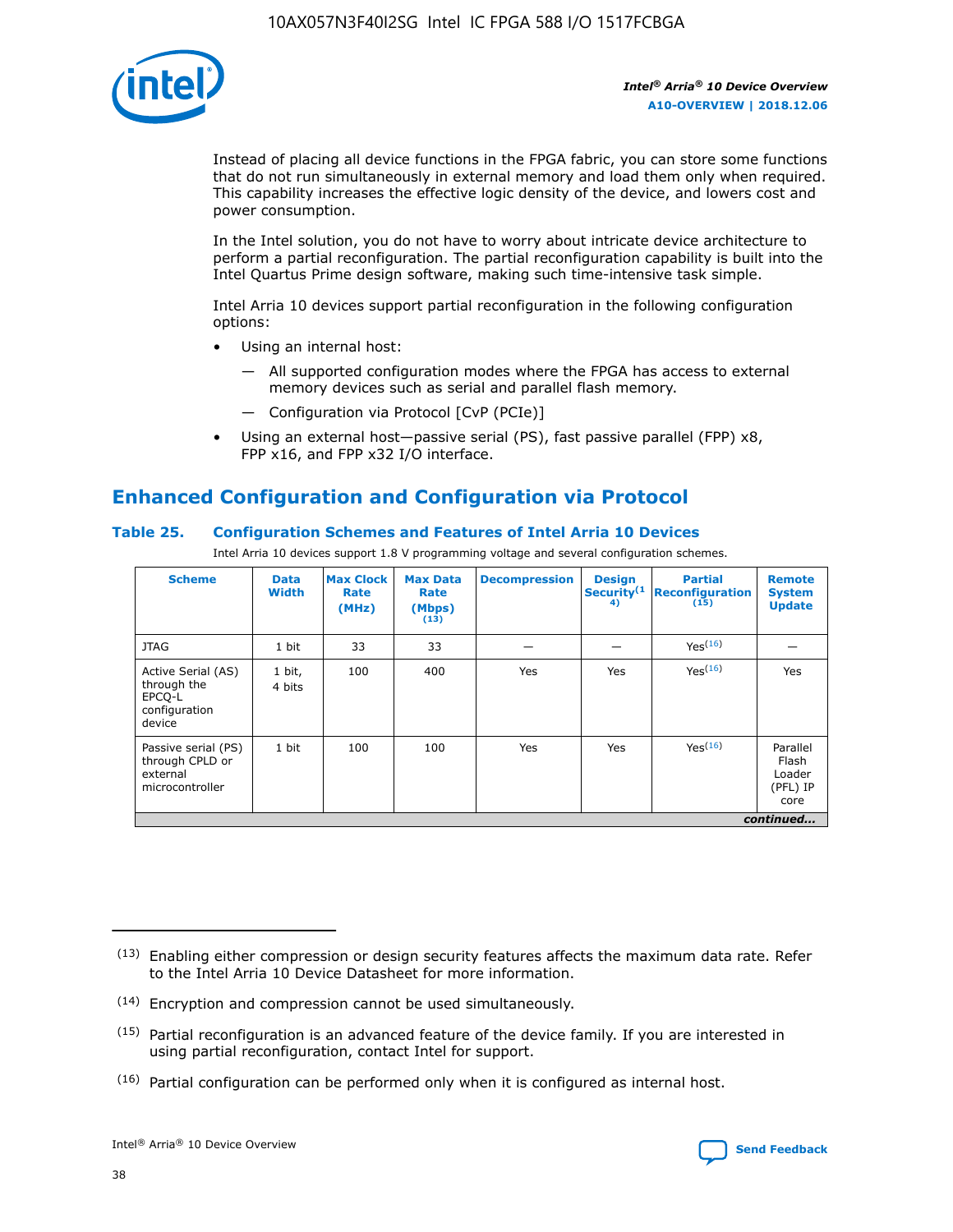

| <b>Scheme</b>                                   | <b>Data</b><br><b>Width</b> | <b>Max Clock</b><br>Rate<br>(MHz) | <b>Max Data</b><br>Rate<br>(Mbps)<br>(13) | <b>Decompression</b> | <b>Design</b><br>Security <sup>(1</sup><br>4) | <b>Partial</b><br><b>Reconfiguration</b><br>(15) | <b>Remote</b><br><b>System</b><br><b>Update</b> |
|-------------------------------------------------|-----------------------------|-----------------------------------|-------------------------------------------|----------------------|-----------------------------------------------|--------------------------------------------------|-------------------------------------------------|
| Fast passive                                    | 8 bits                      | 100                               | 3200                                      | Yes                  | Yes                                           | Yes(17)                                          | PFL IP                                          |
| parallel (FPP)<br>through CPLD or               | 16 bits                     |                                   |                                           | Yes                  | Yes                                           |                                                  | core                                            |
| external<br>microcontroller                     | 32 bits                     |                                   |                                           | Yes                  | Yes                                           |                                                  |                                                 |
| Configuration via                               | 16 bits                     | 100                               | 3200                                      | Yes                  | Yes                                           | Yes <sup>(17)</sup>                              |                                                 |
| <b>HPS</b>                                      | 32 bits                     |                                   |                                           | Yes                  | Yes                                           |                                                  |                                                 |
| Configuration via<br>Protocol [CvP<br>$(PCIe*)$ | x1, x2,<br>x4, x8<br>lanes  |                                   | 8000                                      | Yes                  | Yes                                           | Yes(16)                                          |                                                 |

You can configure Intel Arria 10 devices through PCIe using Configuration via Protocol (CvP). The Intel Arria 10 CvP implementation conforms to the PCIe 100 ms power-up-to-active time requirement.

#### **Related Information**

[Configuration via Protocol \(CvP\) Implementation in Intel FPGAs User Guide](https://www.intel.com/content/www/us/en/programmable/documentation/dsu1441819344145.html#dsu1442269728522) Provides more information about the CvP configuration scheme.

# **SEU Error Detection and Correction**

Intel Arria 10 devices offer robust and easy-to-use single-event upset (SEU) error detection and correction circuitry.

The detection and correction circuitry includes protection for Configuration RAM (CRAM) programming bits and user memories. The CRAM is protected by a continuously running CRC error detection circuit with integrated ECC that automatically corrects one or two errors and detects higher order multi-bit errors. When more than two errors occur, correction is available through reloading of the core programming file, providing a complete design refresh while the FPGA continues to operate.

The physical layout of the Intel Arria 10 CRAM array is optimized to make the majority of multi-bit upsets appear as independent single-bit or double-bit errors which are automatically corrected by the integrated CRAM ECC circuitry. In addition to the CRAM protection, the M20K memory blocks also include integrated ECC circuitry and are layout-optimized for error detection and correction. The MLAB does not have ECC.

(14) Encryption and compression cannot be used simultaneously.

<sup>(17)</sup> Supported at a maximum clock rate of 100 MHz.



 $(13)$  Enabling either compression or design security features affects the maximum data rate. Refer to the Intel Arria 10 Device Datasheet for more information.

 $(15)$  Partial reconfiguration is an advanced feature of the device family. If you are interested in using partial reconfiguration, contact Intel for support.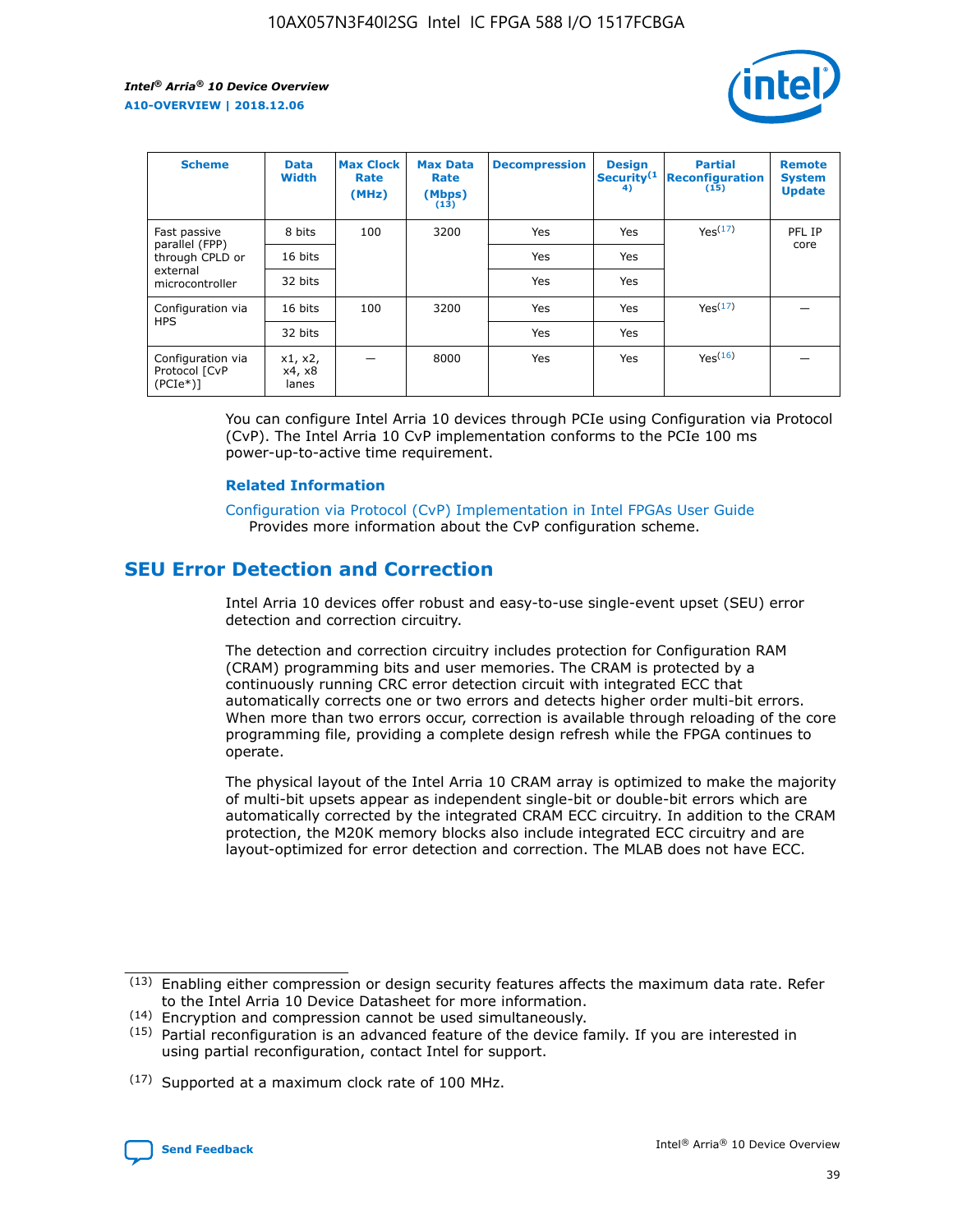

# **Power Management**

Intel Arria 10 devices leverage the advanced 20 nm process technology, a low 0.9 V core power supply, an enhanced core architecture, and several optional power reduction techniques to reduce total power consumption by as much as 40% compared to Arria V devices and as much as 60% compared to Stratix V devices.

The optional power reduction techniques in Intel Arria 10 devices include:

- **SmartVID**—a code is programmed into each device during manufacturing that allows a smart regulator to operate the device at lower core  $V_{CC}$  while maintaining performance
- **Programmable Power Technology**—non-critical timing paths are identified by the Intel Quartus Prime software and the logic in these paths is biased for low power instead of high performance
- **Low Static Power Options**—devices are available with either standard static power or low static power while maintaining performance

Furthermore, Intel Arria 10 devices feature Intel's industry-leading low power transceivers and include a number of hard IP blocks that not only reduce logic resources but also deliver substantial power savings compared to soft implementations. In general, hard IP blocks consume up to 90% less power than the equivalent soft logic implementations.

# **Incremental Compilation**

The Intel Quartus Prime software incremental compilation feature reduces compilation time and helps preserve performance to ease timing closure. The incremental compilation feature enables the partial reconfiguration flow for Intel Arria 10 devices.

Incremental compilation supports top-down, bottom-up, and team-based design flows. This feature facilitates modular, hierarchical, and team-based design flows where different designers compile their respective design sections in parallel. Furthermore, different designers or IP providers can develop and optimize different blocks of the design independently. These blocks can then be imported into the top level project.

# **Document Revision History for Intel Arria 10 Device Overview**

| <b>Document</b><br><b>Version</b> | <b>Changes</b>                                                                                                                                                                                                                                                              |
|-----------------------------------|-----------------------------------------------------------------------------------------------------------------------------------------------------------------------------------------------------------------------------------------------------------------------------|
| 2018.12.06                        | Added links to Intel Arria 10 device errata documents.<br>Removed automotive temperature option from the Intel Arria 10 GX devices.<br>Removed -3 fabric speed grade from the Intel Arria 10 GT devices.<br>Updated power options for the Intel Arria 10 GX and GT devices. |
| 2018.04.09                        | Updated the lowest $V_{CC}$ from 0.83 V to 0.82 V in the topic listing a summary of the device features.                                                                                                                                                                    |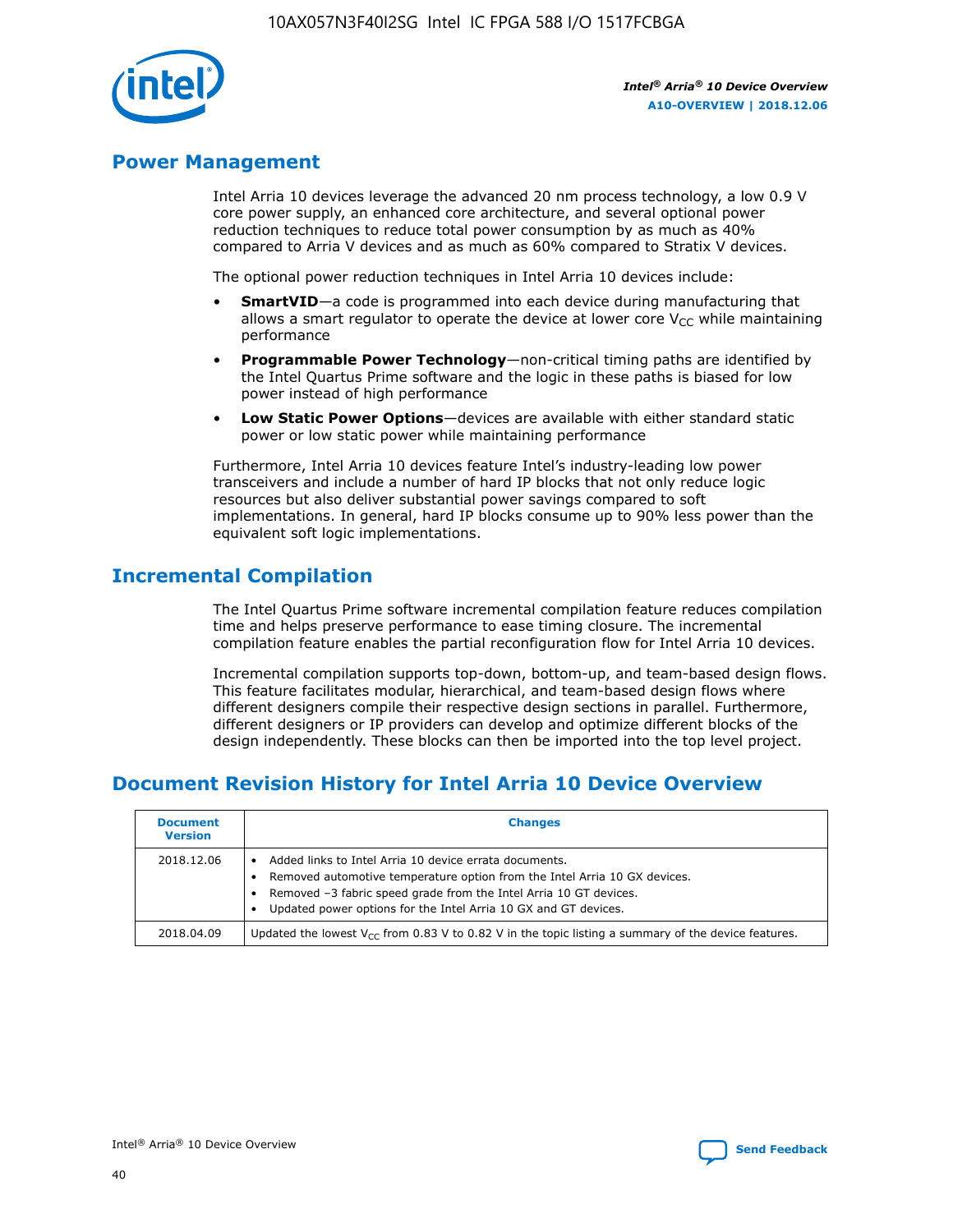*Intel® Arria® 10 Device Overview* **A10-OVERVIEW | 2018.12.06**



| <b>Date</b>    | <b>Version</b> | <b>Changes</b>                                                                                                                                                                                                                                                                                                                                                                                                                                                                                                                                                                                                                                                                                                                                                                                                                                                                                                                                                            |
|----------------|----------------|---------------------------------------------------------------------------------------------------------------------------------------------------------------------------------------------------------------------------------------------------------------------------------------------------------------------------------------------------------------------------------------------------------------------------------------------------------------------------------------------------------------------------------------------------------------------------------------------------------------------------------------------------------------------------------------------------------------------------------------------------------------------------------------------------------------------------------------------------------------------------------------------------------------------------------------------------------------------------|
| January 2018   | 2018.01.17     | Updated the maximum data rate for HPS (Intel Arria 10 SX devices<br>external memory interface DDR3 controller from 2,166 Mbps to 2,133<br>Mbps.<br>Updated maximum frequency supported for half rate QDRII and QDRII<br>+ SRAM to 633 MHz in Memory Standards Supported by the Soft<br>Memory Controller table.<br>Updated transceiver backplane capability to 12.5 Gbps.<br>$\bullet$<br>Removed transceiver speed grade 5 in Sample Ordering Core and<br>Available Options for Intel Arria 10 GX Devices figure.<br>Removed package code 40, low static power, SmartVID, industrial, and<br>military operating temperature support from Sample Ordering Core and<br>Available Options for Intel Arria 10 GT Devices figure.<br>Updated short reach transceiver rate for Intel Arria 10 GT devices to<br>25.8 Gbps.<br>Removed On-Die Instrumentation - EyeQ and Jitter Margin Tool<br>support from PMA Features of the Transceivers in Intel Arria 10 Devices<br>table. |
| September 2017 | 2017.09.20     | Updated the maximum speed of the DDR4 external memory interface from<br>1,333 MHz/2,666 Mbps to 1,200 MHz/2,400 Mbps.                                                                                                                                                                                                                                                                                                                                                                                                                                                                                                                                                                                                                                                                                                                                                                                                                                                     |
| July 2017      | 2017.07.13     | Corrected the automotive temperature range in the figure showing the<br>available options for the Intel Arria 10 GX devices from "-40°C to 100°C"<br>to "-40°C to 125°C".                                                                                                                                                                                                                                                                                                                                                                                                                                                                                                                                                                                                                                                                                                                                                                                                 |
| July 2017      | 2017.07.06     | Added automotive temperature option to Intel Arria 10 GX device family.                                                                                                                                                                                                                                                                                                                                                                                                                                                                                                                                                                                                                                                                                                                                                                                                                                                                                                   |
| May 2017       | 2017.05.08     | Corrected protocol names with "1588" to "IEEE 1588v2".<br>$\bullet$<br>Updated the vertical migration table to remove vertical migration<br>$\bullet$<br>between Intel Arria 10 GX and Intel Arria 10 SX device variants.<br>Removed all "Preliminary" marks.<br>$\bullet$                                                                                                                                                                                                                                                                                                                                                                                                                                                                                                                                                                                                                                                                                                |
| March 2017     | 2017.03.15     | Removed the topic about migration from Intel Arria 10 to Intel Stratix<br>10 devices.<br>Rebranded as Intel.<br>$\bullet$                                                                                                                                                                                                                                                                                                                                                                                                                                                                                                                                                                                                                                                                                                                                                                                                                                                 |
| October 2016   | 2016.10.31     | Removed package F36 from Intel Arria 10 GX devices.<br>Updated Intel Arria 10 GT sample ordering code and maximum GX<br>$\bullet$<br>transceiver count. Intel Arria 10 GT devices are available only in the<br>SF45 package option with a maximum of 72 transceivers.                                                                                                                                                                                                                                                                                                                                                                                                                                                                                                                                                                                                                                                                                                     |
| May 2016       | 2016.05.02     | Updated the FPGA Configuration and HPS Booting topic.<br>$\bullet$<br>Remove V <sub>CC</sub> PowerManager from the Summary of Features, Power<br>Management and Arria 10 Device Variants and packages topics. This<br>feature is no longer supported in Arria 10 devices.<br>Removed LPDDR3 from the Memory Standards Supported by the HPS<br>Hard Memory Controller table in the Memory Standards Supported by<br>Intel Arria 10 Devices topic. This standard is only supported by the<br>FPGA.<br>Removed transceiver speed grade 5 from the Device Variants and<br>Packages topic for Arria 10 GX and SX devices.                                                                                                                                                                                                                                                                                                                                                      |
| February 2016  | 2016.02.11     | Changed the maximum Arria 10 GT datarate to 25.8 Gbps and the<br>minimum datarate to 1 Gbps globally.<br>Revised the state for Core clock networks in the Summary of Features<br>$\bullet$<br>topic.<br>Changed the transceiver parameters in the "Summary of Features for<br>$\bullet$<br>Arria 10 Devices" table.<br>• Changed the transceiver parameters in the "Maximum Resource Counts<br>for Arria 10 GT Devices" table.<br>Changed the package availability for GT devices in the "Package Plan<br>for Arria 10 GT Devices" table.<br>Changed the package configurations for GT devices in the "Migration"<br>Capability Across Arria 10 Product Lines" figure.<br>continued                                                                                                                                                                                                                                                                                       |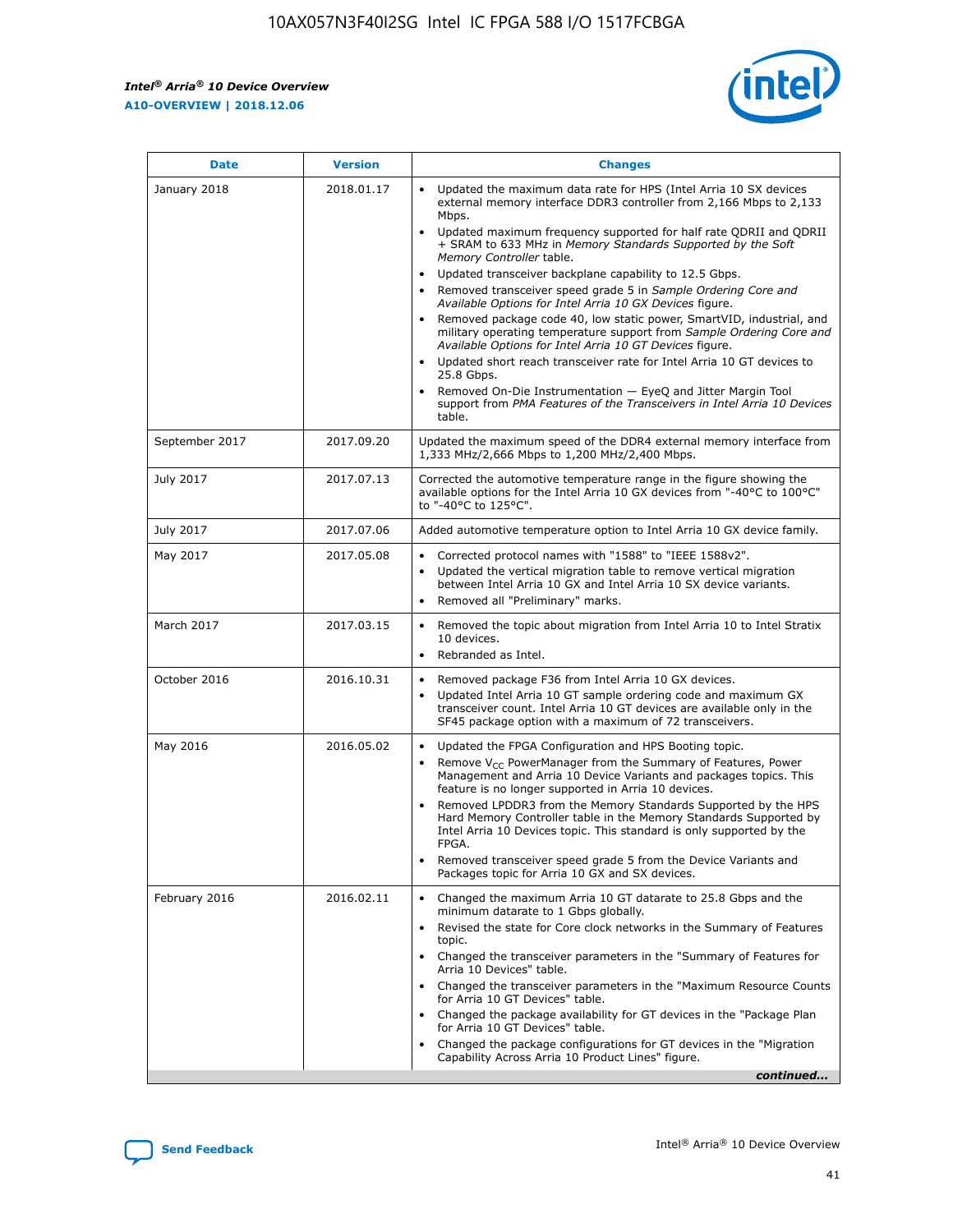

| <b>Date</b>   | <b>Version</b> | <b>Changes</b>                                                                                                                                                                   |
|---------------|----------------|----------------------------------------------------------------------------------------------------------------------------------------------------------------------------------|
|               |                | • Changed transceiver parameters in the "Low Power Serial Transceivers"<br>section.                                                                                              |
|               |                | • Changed the transceiver descriptions in the "Device Variants for the<br>Arria 10 Device Family" table.                                                                         |
|               |                | Changed the "Sample Ordering Code and Available Options for Arria 10<br>GT Devices" figure.                                                                                      |
|               |                | Changed the datarates for GT devices in the "PMA Features" section.                                                                                                              |
|               |                | Changed the datarates for GT devices in the "PCS Features" section.<br>$\bullet$                                                                                                 |
| December 2015 | 2015.12.14     | Updated the number of M20K memory blocks for Arria 10 GX 660 from<br>$\bullet$<br>2133 to 2131 and corrected the total RAM bit from 48,448 Kb to<br>48,408 Kb.                   |
|               |                | Corrected the number of DSP blocks for Arria 10 GX 660 from 1688 to<br>$\bullet$<br>1687 in the table listing floating-point arithmetic resources.                               |
| November 2015 | 2015.11.02     | Updated the maximum resources for Arria 10 GX 220, GX 320, GX 480,<br>$\bullet$<br>GX 660, SX 220, SX 320, SX 480, and SX 660.                                                   |
|               |                | Updated resource count for Arria 10 GX 320, GX 480, GX 660, SX 320,<br>$\bullet$<br>SX 480, a SX 660 devices in Number of Multipliers in Intel Arria 10<br><b>Devices</b> table. |
|               |                | Updated the available options for Arria 10 GX, GT, and SX.<br>$\bullet$                                                                                                          |
|               |                | Changed instances of Quartus II to Quartus Prime.<br>$\bullet$                                                                                                                   |
| June 2015     | 2015.06.15     | Corrected label for Intel Arria 10 GT product lines in the vertical migration<br>figure.                                                                                         |
| May 2015      | 2015.05.15     | Corrected the DDR3 half rate and quarter rate maximum frequencies in the<br>table that lists the memory standards supported by the Intel Arria 10 hard<br>memory controller.     |
| May 2015      | 2015.05.04     | • Added support for 13.5G JESD204b in the Summary of Features table.<br>• Added a link to Arria 10 GT Channel Usage in the Arria 10 GT Package<br>Plan topic.                    |
|               |                | • Added a note to the table, Maximum Resource Counts for Arria 10 GT<br>devices.                                                                                                 |
|               |                | Updated the power requirements of the transceivers in the Low Power<br>Serial Transceivers topic.                                                                                |
| January 2015  | 2015.01.23     | • Added floating point arithmetic features in the Summary of Features<br>table.                                                                                                  |
|               |                | • Updated the total embedded memory from 38.38 megabits (Mb) to<br>65.6 Mb.                                                                                                      |
|               |                | • Updated the table that lists the memory standards supported by Intel<br>Arria 10 devices.                                                                                      |
|               |                | Removed support for DDR3U, LPDDR3 SDRAM, RLDRAM 2, and DDR2.<br>Moved RLDRAM 3 support from hard memory controller to soft memory                                                |
|               |                | controller. RLDRAM 3 support uses hard PHY with soft memory<br>controller.                                                                                                       |
|               |                | Added soft memory controller support for QDR IV.                                                                                                                                 |
|               |                | Updated the maximum resource count table to include the number of<br>hard memory controllers available in each device variant.                                                   |
|               |                | Updated the transceiver PCS data rate from 12.5 Gbps to 12 Gbps.<br>$\bullet$                                                                                                    |
|               |                | Updated the max clock rate of PS, FPP x8, FPP x16, and Configuration<br>via HPS from 125 MHz to 100 MHz.                                                                         |
|               |                | Added a feature for fractional synthesis PLLs: PLL cascading.                                                                                                                    |
|               |                | Updated the HPS programmable general-purpose I/Os from 54 to 62.<br>$\bullet$                                                                                                    |
|               |                | continued                                                                                                                                                                        |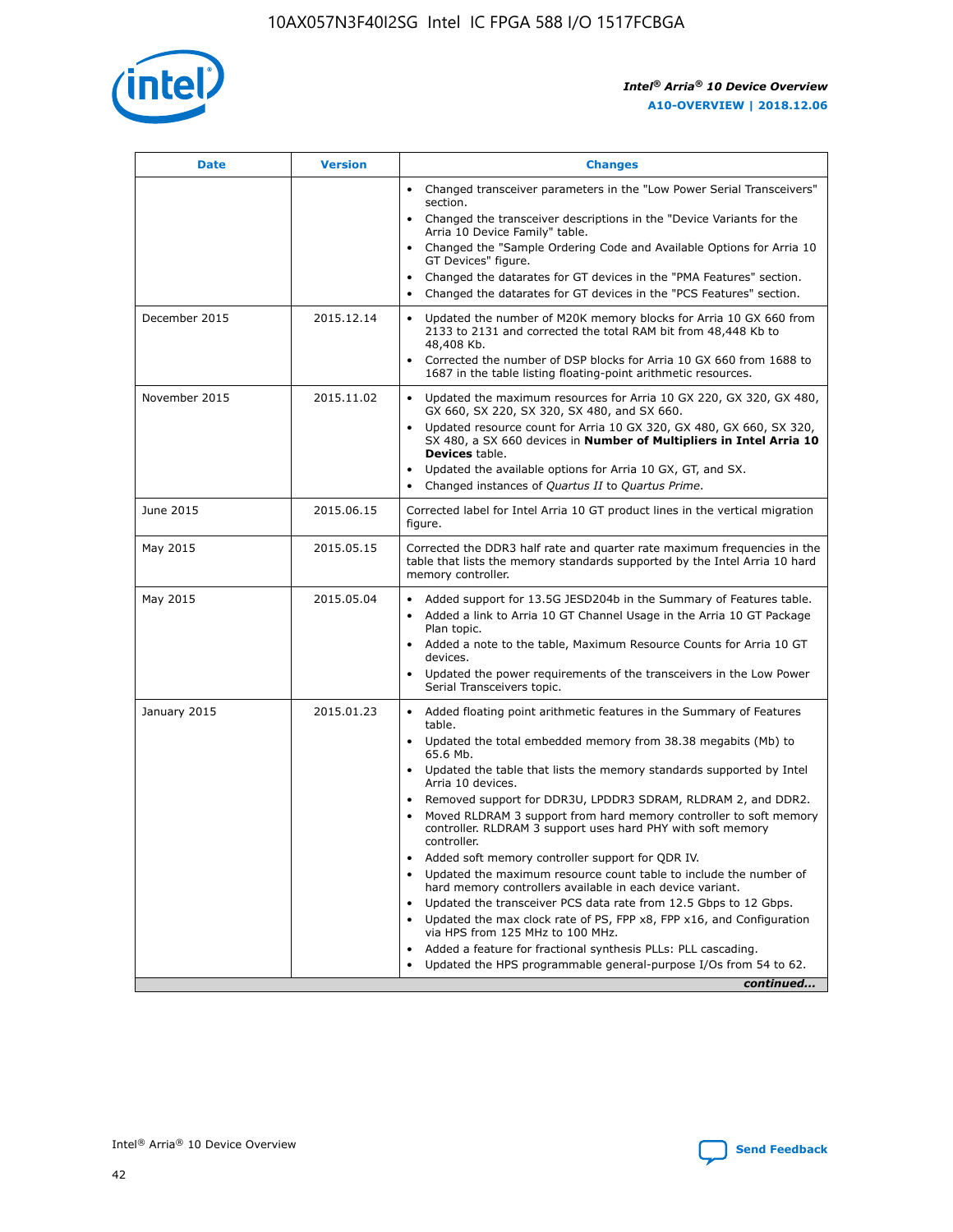r



| <b>Date</b>    | <b>Version</b> | <b>Changes</b>                                                                                                                                                                                                                                                                                                                                                                                                                                                                                                                                      |
|----------------|----------------|-----------------------------------------------------------------------------------------------------------------------------------------------------------------------------------------------------------------------------------------------------------------------------------------------------------------------------------------------------------------------------------------------------------------------------------------------------------------------------------------------------------------------------------------------------|
| September 2014 | 2014.09.30     | Corrected the 3 V I/O and LVDS I/O counts for F35 and F36 packages<br>$\bullet$<br>of Arria 10 GX.<br>Corrected the 3 V I/O, LVDS I/O, and transceiver counts for the NF40<br>$\bullet$<br>package of the Arria GX 570 and 660.<br>Removed 3 V I/O, LVDS I/O, and transceiver counts for the NF40<br>package of the Arria GX 900 and 1150. The NF40 package is not<br>available for Arria 10 GX 900 and 1150.                                                                                                                                       |
| August 2014    | 2014.08.18     | Updated Memory (Kb) M20K maximum resources for Arria 10 GX 660<br>devices from 42,660 to 42,620.<br>Added GPIO columns consisting of LVDS I/O Bank and 3V I/O Bank in<br>$\bullet$<br>the Package Plan table.<br>Added how to use memory interface clock frequency higher than 533<br>$\bullet$<br>MHz in the I/O vertical migration.<br>Added information to clarify that RLDRAM3 support uses hard PHY with<br>$\bullet$<br>soft memory controller.<br>Added variable precision DSP blocks support for floating-point<br>$\bullet$<br>arithmetic. |
| June 2014      | 2014.06.19     | Updated number of dedicated I/Os in the HPS block to 17.                                                                                                                                                                                                                                                                                                                                                                                                                                                                                            |
| February 2014  | 2014.02.21     | Updated transceiver speed grade options for GT devices in Figure 2.                                                                                                                                                                                                                                                                                                                                                                                                                                                                                 |
| February 2014  | 2014.02.06     | Updated data rate for Arria 10 GT devices from 28.1 Gbps to 28.3 Gbps.                                                                                                                                                                                                                                                                                                                                                                                                                                                                              |
| December 2013  | 2013.12.10     | Updated the HPS memory standards support from LPDDR2 to LPDDR3.<br>Updated HPS block diagram to include dedicated HPS I/O and FPGA<br>$\bullet$<br>Configuration blocks as well as repositioned SD/SDIO/MMC, DMA, SPI<br>and NAND Flash with ECC blocks.                                                                                                                                                                                                                                                                                            |
| December 2013  | 2013.12.02     | Initial release.                                                                                                                                                                                                                                                                                                                                                                                                                                                                                                                                    |